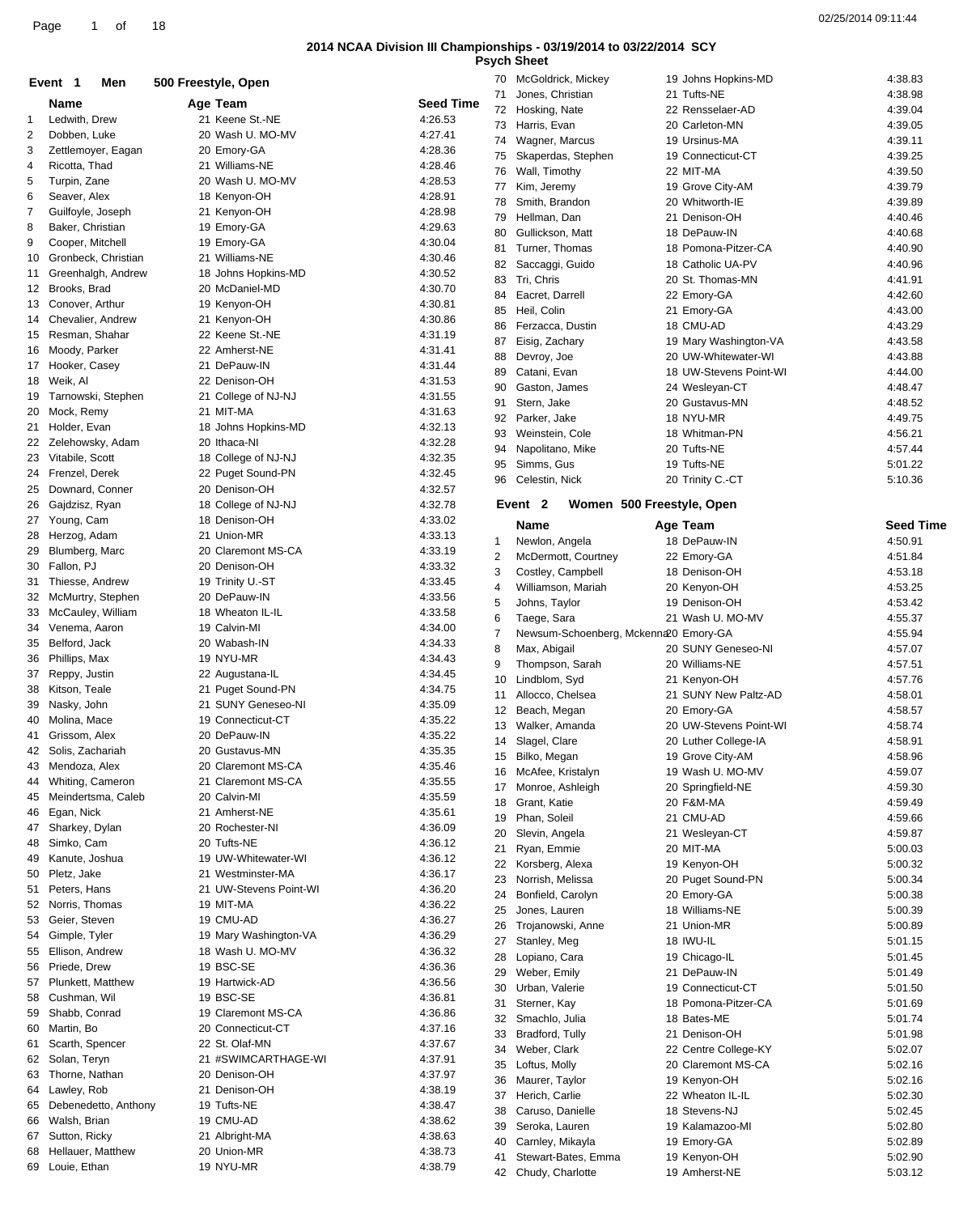|                |                                                  |                                      | טעוווטווטווטווער ווו ווטוטווער רורע |          | <b>Psych Sheet</b>                       |                                         |                    |
|----------------|--------------------------------------------------|--------------------------------------|-------------------------------------|----------|------------------------------------------|-----------------------------------------|--------------------|
|                | 43 Kostin, Joanna                                | 18 NYU-MR                            | 5:03.58                             |          | 45 Wahl, Zack                            | 23 Union-MR                             | 1:53.04            |
| 44             | Nave, Keelin                                     | 21 Wellesley-MA                      | 5:03.79                             | 46       | Van Deventer, Steven                     | 21 Occidental-CA                        | 1:53.20            |
| 45             | Erdmann, Abby                                    | 18 Chicago-IL                        | 5:04.33                             | 47       | Sun, Ravi                                | 19 Stevens-NJ                           | 1:53.23            |
| 46             | Chu, Karen                                       | 20 Chicago-IL                        | 5:04.69                             | 48       | O'Brien, Matt                            | 21 Emory-GA                             | 1:53.30            |
| 47<br>48       | McGlade, Anna<br>Furman, Leah                    | 19 Wooster-LE<br>17 Wellesley-MA     | 5:04.75<br>5:05.06                  | 49       | Breitigam, Jordan<br>50 Schneider, Artur | 21 Ohio Northern-OH<br>19 Franklin-IN   | 1:53.30<br>1:53.35 |
| 49             | Garvey, Megan                                    | 22 CMU-AD                            | 5:05.17                             | 51       | Athans, Kenny                            | 20 SUNY Geneseo-NI                      | 1:53.36            |
| 50             | Singer, Jessica                                  | 21 Mary Washington-VA                | 5:05.29                             | 52       | Case, Trevor                             | 19 Whitworth-IE                         | 1:53.38            |
| 51             | McCoy, Ember                                     | 22 Carthage-WI                       | 5:05.38                             | 53       | Freedberg, Sam                           | 18 Lake Forest-IL                       | 1:53.48            |
| 52             | Louis, Bridget                                   | 20 Whitworth-IE                      | 5:05.57                             | 54       | Brajdic, Bobby                           | 20 R-MC (M)-VA                          | 1:53.50            |
| 53             | Duvall, Kate                                     | 22 Whitworth-IE                      | 5:05.75                             | 55       | Bridges, Austin                          | 19 Johns Hopkins-MD                     | 1:53.56            |
| 54             | Garcia, Jacque                                   | 21 Kenyon-OH                         | 5:07.37                             | 56       | Cunningham, Ryan                         | 20 Johns Hopkins-MD                     | 1:53.63            |
|                | 55 Flaherty, Elizabeth                           | 20 Denison-OH                        | 5:07.39                             | 57       | Normoyle, Michael                        | 19 Springfield-NE                       | 1:53.63            |
| 56<br>57       | Wachenfeld, Amanda<br>Rafferty-Millett, Toireasa | 21 Tufts-NE<br>19 Wash U. MO-MV      | 5:07.83<br>5:07.89                  | 58<br>59 | Anderson, Jeff<br>Vincent, Travis        | 20 Amherst-NE<br>20 Calvin-MI           | 1:53.64<br>1:53.64 |
| 58             | Orzechowski, Melissa                             | 19 Clark-NE                          | 5:07.89                             | 60       | Li, Evan                                 | 18 CMU-AD                               | 1:53.68            |
| 59             | Taylor, Madison                                  | 18 Denison-OH                        | 5:08.44                             | 61       | Roe, Tanner                              | 21 St. Olaf-MN                          | 1:53.76            |
| 60             | Hess, Cameron                                    | 19 NAZ-NI                            | 5:08.73                             | 62       | Nielsen, Matthew                         | 19 CMU-AD                               | 1:53.88            |
| 61             | Heinbach, Elizabeth                              | 20 Stevens-NJ                        | 5:08.86                             | 63       | Tatum, Wesley                            | 21 Whitworth-IE                         | 1:53.90            |
|                | 62 Dunwiddie, Louisa                             | 20 Claremont MS-CA                   | 5:09.12                             | 64       | Colella, Casey                           | 19 UC Santa Cruz-PC                     | 1:53.91            |
|                | 63 Wahl, Danielle                                | 21 Centre College-KY                 | 5:09.99                             | 65       | Ku, Kevin                                | 19 Chicago-IL                           | 1:53.93            |
| 64             | Defreitas, Sophie                                | 19 SUNY Geneseo-NI                   | 5:11.24                             | 66       | McDonald, Pete                           | 20 Williams-NE                          | 1:53.93            |
| 65<br>66       | Taylor, Alyssa<br>York, Michelle                 | 22 Saint Vincent-MA<br>21 Emory-GA   | 5:11.47<br>5:11.80                  | 67<br>68 | Bo, Jason<br>Beckwith, Alex              | 19 NYU-MR<br>22 Kenyon-OH               | 1:54.03<br>1:54.03 |
|                | 67 Clark, Olivia                                 | 18 Williams-NE                       | 5:17.45                             | 69       | Polisini, Jack                           | 21 Emory-GA                             | 1:54.18            |
|                |                                                  |                                      |                                     | 70       | Lawton, Trebor                           | 18 Connecticut-CT                       | 1:54.19            |
|                | Event 3<br>Men                                   | 200 Individual Medley, Open          |                                     | 71       | Campbell, Dave                           | 20 CMU-AD                               | 1:54.30            |
|                | Name                                             | Age Team                             | <b>Seed Time</b>                    |          | 72 Galvin, John                          | 20 Emory-GA                             | 1:54.33            |
| $\mathbf{1}$   | Gratz, Michael                                   | 20 St. Olaf-MN                       | 1:49.03                             | 73       | Chupik, Colin                            | 20 Colorado College-CO                  | 1:54.41            |
| $\overline{c}$ | Bonney, Duncan                                   | 21 BSC-SE                            | 1:49.54                             | 74       | Ellison, Jeremy                          | 18 MIT-MA                               | 1:54.59            |
| 3              | Lednev, Alexander                                | 20 MIT-MA                            | 1:49.66                             | 75       | Hochstein, Brent                         | 19 Washington College-MD                | 1:54.62            |
| 4<br>5         | Maciel, Carlos<br>Humphrey, Jackson              | 22 Denison-OH<br>22 Denison-OH       | 1:49.67<br>1:49.72                  | 76<br>77 | Flynn, Patrick<br>Mehring, Hunter        | 19 Johns Hopkins-MD<br>19 Principia-IL  | 1:54.62<br>1:54.63 |
| 6              | Reardon, Ian                                     | 19 Kenyon-OH                         | 1:49.96                             |          | 78 Ruggieri, Eric                        | 20 Emory-GA                             | 1:54.67            |
| 7              | Hallman, Eric                                    | 22 Chicago-IL                        | 1:49.97                             | 79       | Farr, Philip                             | 20 CMU-AD                               | 1:54.83            |
| 8              | Boley, Nathaniel                                 | 18 Williams-NE                       | 1:50.24                             | 80       | Razanav, Anton                           | 20 CMU-AD                               | 1:54.93            |
| 9              | Lattimer, Timothy                                | 20 Williams-NE                       | 1:50.36                             | 81       | Wilkerson, Nick                          | 19 St. Olaf-MN                          | 1:54.94            |
| 10             | Lindgren, Kevin                                  | 21 USMMA-MR                          | 1:50.71                             | 82       | Guadagno, Luca                           | 18 Tufts-NE                             | 1:54.96            |
| 11             | Depew, Jeff                                      | 21 Redlands-CA                       | 1:50.93                             | 83       | Wu, Matthew                              | 19 Emory-GA                             | 1:55.02            |
|                | 12 Holder, Evan<br>13 Fowler, Jonas              | 18 Johns Hopkins-MD<br>18 Chicago-IL | 1:51.16<br>1:51.22                  | 84<br>85 | Anderson, Oscar<br>Cochran, Johnson      | 19 Kenyon-OH<br>20 Calvin-MI            | 1:55.16<br>1:55.21 |
| 14             | Alfonso, Alex                                    | 20 DePauw-IN                         | 1:51.28                             | 86       | Anderson, Alex                           | 26 Mary Washington-VA                   | 1:55.21            |
|                | 15 Walton, Wes                                   | 20 Whitworth-IE                      | 1:51.30                             | 87       | Burke, Daniel                            | 20 NAZ-NI                               | 1:55.30            |
| 16             | Harmon, Mike                                     | 21 Gettysburg-MA                     | 1:51.33                             | 88       | Schulstad, Matthew                       | 19 Rose-Hulman-IN                       | 1:55.35            |
|                | 17 Lindell, Jack                                 | 18 Denison-OH                        | 1:51.41                             | 89       | Snader, Ben                              | 20 Denison-OH                           | 1:55.49            |
|                | 18 Metcalfe, William                             | 18 Tufts-NE                          | 1:51.53                             | 90       | Ewing, Kevin                             | 19 Kalamazoo-MI                         | 1:55.49            |
|                | 19 Hyde, Jared                                   | 21 Keene St.-NE                      | 1:51.57                             | 91       | Pilcher, Dane                            | 19 Stevens-NJ                           | 1:55.59            |
| 20<br>21       | Card, Alex<br>Ortyn, David                       | 22 UWEC-WI<br>22 Redlands-CA         | 1:51.62<br>1:51.62                  | 92<br>93 | Tialios, Kristian<br>Pletz, Dan          | 19 SUNY Geneseo-NI<br>19 Westminster-MA | 1:55.62<br>1:55.65 |
| 22             | Stephens, Jake                                   | 22 Emory-GA                          | 1:51.63                             | 94       | Nennig, Al                               | 19 Denison-OH                           | 1:55.72            |
|                | 23 Lanz, Mike                                    | 20 St. Thomas-MN                     | 1:51.66                             | 95       | Jokubaitis, Brad                         | 20 MIT-MA                               | 1:55.73            |
|                | 24 Fronk, Spencer                                | 21 Denison-OH                        | 1:51.83                             | 96       | Storer, Timothy                          | 21 Claremont MS-CA                      | 1:55.86            |
| 25             | Smith, Timmy                                     | 19 Denison-OH                        | 1:51.93                             | 97       | McNally, Adam                            | 22 Worcester Poly-NE                    | 1:56.02            |
|                | 26 Brunk, Joe                                    | 20 Denison-OH                        | 1:51.99                             | 98       | Flaherty, John                           | 22 Swarthmore-MA                        | 1:56.03            |
| 27             | Kubat, Colby                                     | 22 St. Olaf-MN                       | 1:52.03                             | 99       | Fitzstevens, Liam                        | 18 Swarthmore-MA                        | 1:56.45            |
| 28             | Han, Gregory<br>Shangle, James                   | 18 Amherst-NE<br>19 College of NJ-NJ | 1:52.06<br>1:52.16                  |          | 100 Sall, Nick<br>101 Lee, Rolland       | 19 #SWIMCARTHAGE-WI                     | 1:56.89<br>1:57.01 |
| 29<br>30       | Acquaviva, Joseph                                | 22 Johns Hopkins-MD                  | 1:52.18                             |          | 102 Dumstorf, James                      | 19 Chicago-IL<br>20 Wittenberg-OH       | 1:57.14            |
| 31             | Newell, Mark                                     | 20 Kenyon-OH                         | 1:52.19                             |          | 103 Scheuer, Jared                       | 19 Emory-GA                             | 1:57.24            |
|                | 32 Flickinger, David                             | 21 UW-L-WI                           | 1:52.21                             |          | 104 Wu, Charles                          | 21 NYU-MR                               | 1:57.68            |
| 33             | Wilson, Andrew                                   | 20 Emory-GA                          | 1:52.27                             |          | 105 Ching, Benjamin                      | 19 NYU-MR                               | 1:57.70            |
| 34             | Hogan, Colin                                     | 18 Williams-NE                       | 1:52.29                             |          | 106 Chen, Matthew                        | 18 Chicago-IL                           | 1:57.87            |
| 35             | Lefeber, Joshua                                  | 19 Stevens-NJ                        | 1:52.34                             |          | 107 Petri, Tim                           | 21 Worcester Poly-NE                    | 1:57.90            |
| 36             | Gleason, Matt                                    | 22 DePauw-IN                         | 1:52.50                             |          | 108 Zimmerman, Richard                   | 21 SUNY Potsdam-AD                      | 1:57.92            |
| 37<br>38       | Penson, Elliot<br>Zelehowsky, Lucas              | 21 Wheaton IL-IL<br>22 Ithaca-NI     | 1:52.65<br>1:52.65                  |          | 109 Hewitt, Stone<br>110 Wilson, Ross    | 19 USMMA-MR<br>18 Centre College-KY     | 1:58.48<br>1:59.01 |
| 39             | Moore, Tyler                                     | 19 Mount Union-LE                    | 1:52.76                             |          | 111 Jakubek, Jack                        | 20 SUNY Cortland-NI                     | 1:59.56            |
| 40             | Johnston, Ross                                   | 18 Wheaton MA-NE                     | 1:52.91                             |          | 112 Alleva, Zach                         | 19 Claremont MS-CA                      | 1:59.61            |
| 41             | Schlueter, Luke                                  | 19 MIT-MA                            | 1:52.94                             |          | 113 Bunning, Bryan                       | 20 Chicago-IL                           | 1:59.67            |
|                | 42 Hoffman, Jon                                  | 20 Trinity U.-ST                     | 1:52.99                             |          | 114 Czelewicz, Kirk                      | 20 Connecticut-CT                       | 2:00.23            |
| 43             | Burzynski, Aleks                                 | 20 College of NJ-NJ                  | 1:53.01                             |          | 115 Baurle, Matthew                      | 20 Westminster-MA                       | 2:00.32            |
|                | 44 Duval, Marcus                                 | 22 IWU-IL                            | 1:53.01                             |          |                                          |                                         |                    |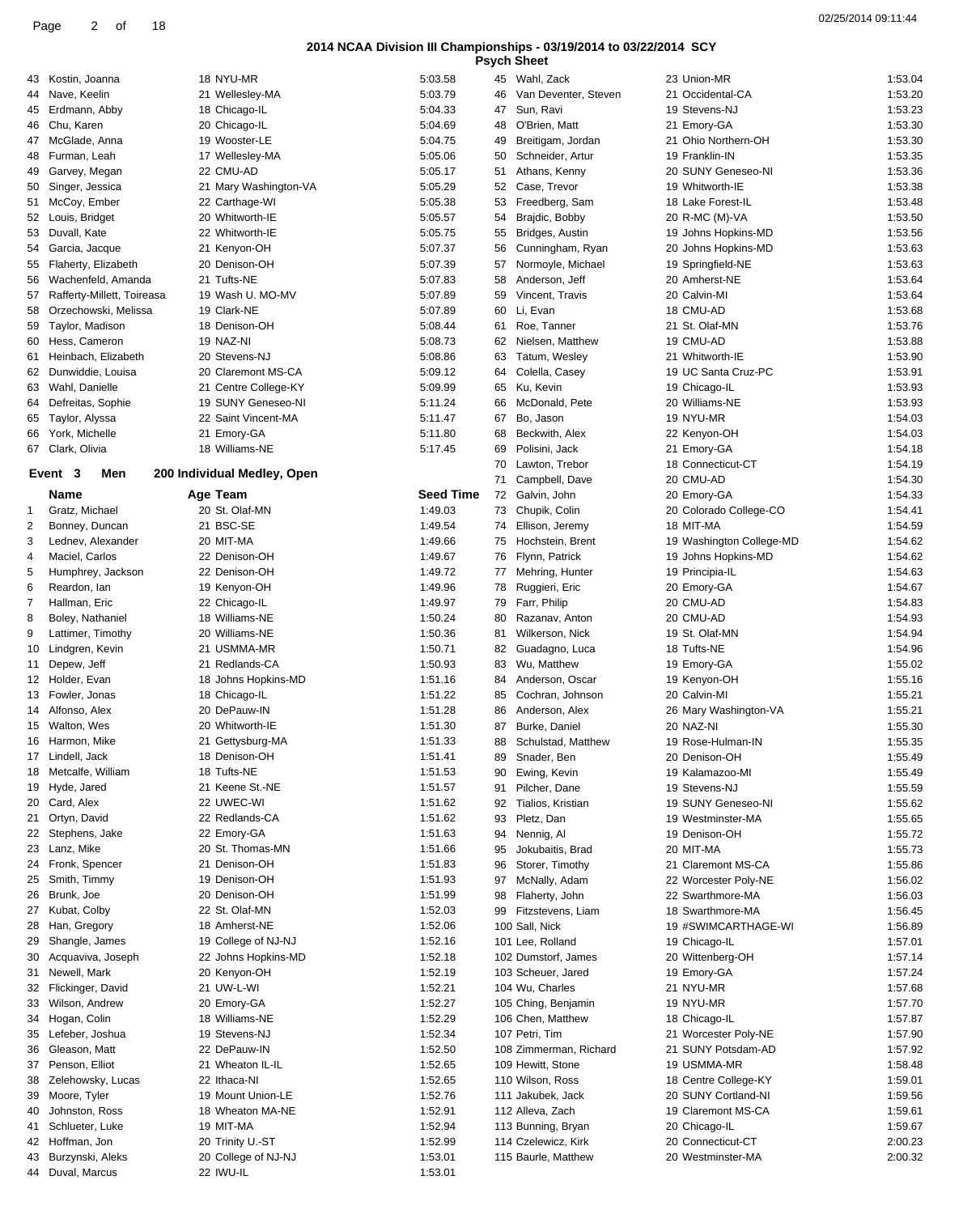| 116 Hu, Price                          | 21 Stevens-NJ                          | 2:00.40            |    | 62 De Figueiredo, Teresa            | 18 MIT-MA                     | 2:09.37          |
|----------------------------------------|----------------------------------------|--------------------|----|-------------------------------------|-------------------------------|------------------|
| 117 Dahlseng, Eric                     | 18 MIT-MA                              | 2:01.42            |    | 63 Storm, Maggie                    | 21 Johns Hopkins-MD           | 2:09.43          |
| 118 Gagne', Matthew                    | 21 Bates-ME                            | 2:01.44            |    | 64 Erdley, Erin                     | 22 Westminster-MA             | 2:09.44          |
| 119 Hessburg, Luke                     | 20 DePauw-IN                           | 2:01.68            | 65 | Stadermann, Amanda                  | 19 Wash U. MO-MV              | 2:09.47          |
| 120 Petersen, Andrew                   | 19 DePauw-IN                           | 2:01.97            | 66 | Finney, Kristen                     | 19 MIT-MA                     | 2:09.53          |
| 121 Savidge, Kyle                      | 21 Tufts-NE                            | 2:01.97            |    | 67 Ren, Dorothy                     | 19 Wellesley-MA               | 2:09.67          |
| 122 Lagieski, Michael                  | 19 Wash U. MO-MV                       | 2:03.25            |    | 68 Fano, Lindsey                    | 20 John Carroll-LE            | 2:09.88          |
| 123 Thunem, Ned                        | 18 Bates-ME                            | 2:04.05            | 69 | Graves, Annie                       | 19 DePauw-IN                  | 2:09.99          |
|                                        |                                        |                    |    |                                     |                               |                  |
| Event 4                                | Women 200 Individual Medley, Open      |                    | 70 | Carlos, Lauren                      | 18 Wash U. MO-MV              | 2:10.06          |
|                                        |                                        |                    | 71 | Jensen, Erika                       | 18 Kenyon-OH                  | 2:10.18          |
| Name                                   | Age Team                               | Seed Time          | 72 | Wetzel, Maria                       | 18 Carleton-MN                | 2:10.20          |
| Lugg, Natalie<br>1.                    | 22 Denison-OH                          | 2:03.06            |    | 73 Kenny, Brittany                  | 19 Union-MR                   | 2:10.30          |
| 2<br>Kowalsky, Annelise                | 19 Emory-GA                            | 2:03.31            |    | 74 Hu, Ciara                        | 19 Chicago-IL                 | 2:10.31          |
| 3<br>Daher, Sara                       | 18 Bates-ME                            | 2:03.71            |    | 75 Miller, Shanley                  | 18 Whitman-PN                 | 2:10.33          |
| Hyde, Emily<br>4                       | 19 Amherst-NE                          | 2:03.73            | 76 | Callahan, Kristen                   | 21 Mary Washington-VA         | 2:10.33          |
| Fox, Samantha<br>5                     | 20 Johns Hopkins-MD                    | 2:04.29            |    | 77 Eiben, Emily                     | 20 Denison-OH                 | 2:10.56          |
| 6<br>Kee, Michele                      | 22 Claremont MS-CA                     | 2:04.35            | 78 | Davis, Supriya                      | 20 Swarthmore-MA              | 2:10.58          |
|                                        |                                        |                    |    |                                     |                               |                  |
| 7<br>Nennig, Sadie                     | 21 Emory-GA                            | 2:04.52            | 79 | Modelewski, Hailey                  | 20 SUNY Geneseo-NI            | 2:10.73          |
| 8<br>Zook, Nina                        | 20 Emory-GA                            | 2:04.82            | 80 | Olson, Kirsten                      | 18 DePauw-IN                  | 2:10.73          |
| McKenzie, Kylie<br>9                   | 22 Emory-GA                            | 2:04.94            | 81 | Norris, Hannah                      | 20 Whitworth-IE               | 2:10.74          |
| 10 Ayer, Grace                         | 18 Ithaca-NI                           | 2:05.13            | 82 | Powell, Lily                        | 21 SUNY Geneseo-NI            | 2:10.83          |
| 11 Pham, Anh Chi                       | 21 Wash U. MO-MV                       | 2:05.42            | 83 | Granan, Samantha                    | 21 SUNY New Paltz-AD          | 2:10.85          |
| 12 Bennett, Katherine                  | 19 Williams-NE                         | 2:05.46            | 84 | Leake, Mackenzie                    | 20 Claremont MS-CA            | 2:11.05          |
| 13 Kaestner, Katie                     | 19 Kenyon-OH                           | 2:05.68            | 85 | Pielmeier, Katie                    | 18 Ursinus-MA                 | 2:11.30          |
| 14 Hill, Jenny                         | 20 Chicago-IL                          | 2:05.76            | 86 | Punyko, Emily                       | 21 St. Thomas-MN              | 2:11.32          |
|                                        | 21 Emory-GA                            |                    |    |                                     | 22 SUNY Cortland-NI           |                  |
| 15 Woodward, Brooke                    |                                        | 2:05.91            | 87 | Hickey, Chrisanna                   |                               | 2:11.43          |
| 16 Deysher, Katie                      | 20 Wheaton IL-IL                       | 2:06.08            | 88 | Hutchison, Vera                     | 19 Oberlin-OH                 | 2:11.49          |
| 17 Howell, Michelle                    | 21 Denison-OH                          | 2:06.18            | 89 | Gottschalk, Amanda                  | 18 Tufts-NE                   | 2:11.68          |
| 18 Beauchamp, Kara                     | 20 Trinity U.-ST                       | 2:06.27            | 90 | Eklund, Nicole                      | 19 Wheaton IL-IL              | 2:11.86          |
| 19 Pierce, Sam                         | 20 Connecticut-CT                      | 2:06.63            | 91 | Holliday, Kristen                   | 20 Centre College-KY          | 2:12.28          |
| 20 Dalziel, Libby                      | 20 Denison-OH                          | 2:06.68            | 92 | Feri, Krystal                       | 19 UC Santa Cruz-PC           | 2:12.63          |
| 21 Flinn, Rachel                       | 22 Kenyon-OH                           | 2:06.82            | 93 | Kirby, Allison                      | 22 DePauw-IN                  | 2:12.77          |
| 22 Bagley, Erin                        | 19 Wheaton IL-IL                       | 2:06.82            | 94 | Hu, Jenny                           | 21 Tufts-NE                   | 2:12.99          |
|                                        | 20 Gustavus-MN                         |                    |    |                                     |                               |                  |
| 23 Klunk, Dani                         |                                        | 2:06.96            | 95 | May, Sarah                          | 19 Wellesley-MA               | 2:13.25          |
| 24 Tohmon, Maki                        | 18 Pomona-Pitzer-CA                    | 2:06.98            | 96 | Greco, Christiana                   | 19 Springfield-NE             | 2:14.15          |
|                                        |                                        |                    |    |                                     |                               |                  |
| 25 Aronoff, Lizzie                     | 19 Emory-GA                            | 2:07.01            | 97 | Garbarino, Krysta                   | 20 Denison-OH                 | 2:15.15          |
| 26 Drake, Laura                        | 22 Gustavus-MN                         | 2:07.11            |    | 98 Scharmer, Alexandra              | 19 Luther College-IA          | 2:18.43          |
| 27 Busk, Hannah                        | 20 BSC-SE                              | 2:07.11            |    |                                     |                               |                  |
| 28 Parker, Natalie                     | 19 Kenyon-OH                           | 2:07.11            |    | Event 5<br>Men                      | 50 Freestyle, Open            |                  |
|                                        |                                        |                    |    |                                     |                               |                  |
| 29 Jackson, Olivia                     | 19 Williams-NE                         | 2:07.13            |    | Name                                | Age Team                      | <b>Seed Time</b> |
| 30 Booher, Hayley                      | 18 Gustavus-MN                         | 2:07.21            | 1  | Brindamour, Christian               | 21 Coast Guard-CT             | 20.11            |
| 31 Bednarek, Marissa                   | 19 Denison-OH                          | 2:07.28            | 2  | Fathman, Austin                     | 21 MIT-MA                     | 20.17            |
| 32 Yuen, Vivian                        | 21 Chicago-IL                          | 2:07.31            | 3  | Culberson, Stephen                  | 21 Trinity U.-ST              | 20.25            |
| 33 Tillie, Sara                        | 21 Case Western-OH                     | 2:07.33            | 4  | Potter, Jason                       | 20 Gettysburg-MA              | 20.31            |
| 34 Dilorati, Olivia                    | 20 Colorado College-CO                 | 2:07.34            | 5  | Fiorillo, Brian                     | 21 Albion-MI                  | 20.40            |
| 35 Rookus, Michaela                    | 19 Calvin-MI                           | 2:07.62            | 6  | Bass, Ryan                          | 22 Emory-GA                   | 20.40            |
| 36 Smith, Samantha                     | 20 Whitworth-IE                        | 2:07.67            | 7  | Dajkovich, Fil                      | 21 Whittier-CA                | 20.41            |
| 37 Phillips, Callie                    | 20 Springfield-NE                      | 2:07.70            | 8  | Meek, Thomas                        | 19 Chicago-IL                 | 20.42            |
|                                        |                                        |                    |    |                                     |                               |                  |
| 38 Boyce, Lauren                       | 21 SUNY Geneseo-NI                     | 2:07.84            | 9  | Wuorinen, Conrad                    | 20 Denison-OH                 | 20.43            |
| 39 Prelgovisk, Lindsey                 | 19 Bates-ME                            | 2:07.93            | 10 | Caldwell, Austin                    | 21 Kenyon-OH                  | 20.44            |
| 40 Law, Jen                            | 20 Chicago-IL                          | 2:07.94            | 11 | Fleming, Ryan                       | 19 Denison-OH                 | 20.45            |
| 41 Aiello, Akemi                       | 18 NYU-MR                              | 2:08.00            |    | 12 Spock, Ross                      | 21 Emory-GA                   | 20.48            |
| 42 Thompson, Ellie                     | 20 Emory-GA                            | 2:08.01            |    | 13 Luke, David                      | 20 Alfred University-NI       | 20.49            |
| 43 McLaughlin, Meaghan                 | 21 Kenyon-OH                           | 2:08.15            | 14 | MacKay, lan                         | 21 Middlebury-NE              | 20.53            |
| 44 Wall, Megan                         | 19 Chicago-IL                          | 2:08.18            | 15 | Poltash, Alex                       | 19 Claremont MS-CA            | 20.55            |
| 45 Roth, Lucy                          | 20 Denison-OH                          | 2:08.31            |    | 16 Crowley, Jeremiah                | 20 NYU-MR                     | 20.56            |
| 46 Holden, Kylie                       | 21 Johns Hopkins-MD                    | 2:08.39            |    | 17 Holvey, Nick                     | 22 John Carroll-LE            | 20.61            |
|                                        |                                        |                    |    |                                     |                               |                  |
| 47 Thiltgen, Haley                     | 20 Redlands-CA                         | 2:08.42            |    | 18 McCrite, Graydon                 | 22 Berry-GA                   | 20.63            |
| 48 Basada, Ellena                      | 19 Pomona-Pitzer-CA                    | 2:08.58            |    | 19 Funk, Ryan                       | 20 Kenyon-OH                  | 20.64            |
| 49 Gan, Sophie                         | 20 Wash U. MO-MV                       | 2:08.68            | 20 | Lordi, Anthony                      | 22 Johns Hopkins-MD           | 20.65            |
| 50 Grunewald, Courtney                 | 19 St. Thomas-MN                       | 2:08.69            | 21 | Novak, Jesse                        | 19 Rowan-MA                   | 20.66            |
| 51 Cassano, Lauren                     | 20 Grove City-AM                       | 2:08.70            | 22 | Hawley, Phil                        | 21 College of NJ-NJ           | 20.67            |
| 52 Levin, Hayley                       | 19 Grinnell-IA                         | 2:08.88            | 23 | Gaynor, Ian                         | 20 Widener-MA                 | 20.70            |
| 53 Cohen, Carolyn                      | 21 Emory-GA                            | 2:08.90            | 24 | Francis, Wills                      | 22 Wheaton IL-IL              | 20.71            |
| 54 Brown, Abby                         | 19 Johns Hopkins-MD                    | 2:08.93            | 25 | Gates, Percy                        | 20 Kenyon-OH                  | 20.71            |
| 55 Cox, Abby                           | 19 Mary Washington-VA                  | 2:09.06            | 26 | Duronio, Joey                       | 19 Kenyon-OH                  | 20.72            |
|                                        |                                        |                    |    |                                     |                               |                  |
| 56 Marlow, Amanda                      | 21 Westminster-MA                      | 2:09.08            | 27 | Chiu, Brendon                       | 21 MIT-MA                     | 20.72            |
| 57 Connolly, Erin                      | 21 Luther College-IA                   | 2:09.10            | 28 | Kundel, Zachary                     | 21 Ithaca-NI                  | 20.73            |
| 58 Chan, Shirley                       | 19 Johns Hopkins-MD                    | 2:09.21            | 29 | Hinton, Joey                        | 19 Claremont MS-CA            | 20.73            |
| 59 Chang, Caroline                     | 21 Occidental-CA                       | 2:09.31            | 30 | Dunn, Joe                           | 20 College of NJ-NJ           | 20.73            |
| 60 Pruden, Cathleen<br>61 Beal, Jackie | 19 Mount Holyoke-NE<br>18 Whitworth-IE | 2:09.32<br>2:09.34 |    | 31 Hanak, Shawn<br>32 Knight, Peter | 22 Stevens-NJ<br>20 Ithaca-NI | 20.74<br>20.74   |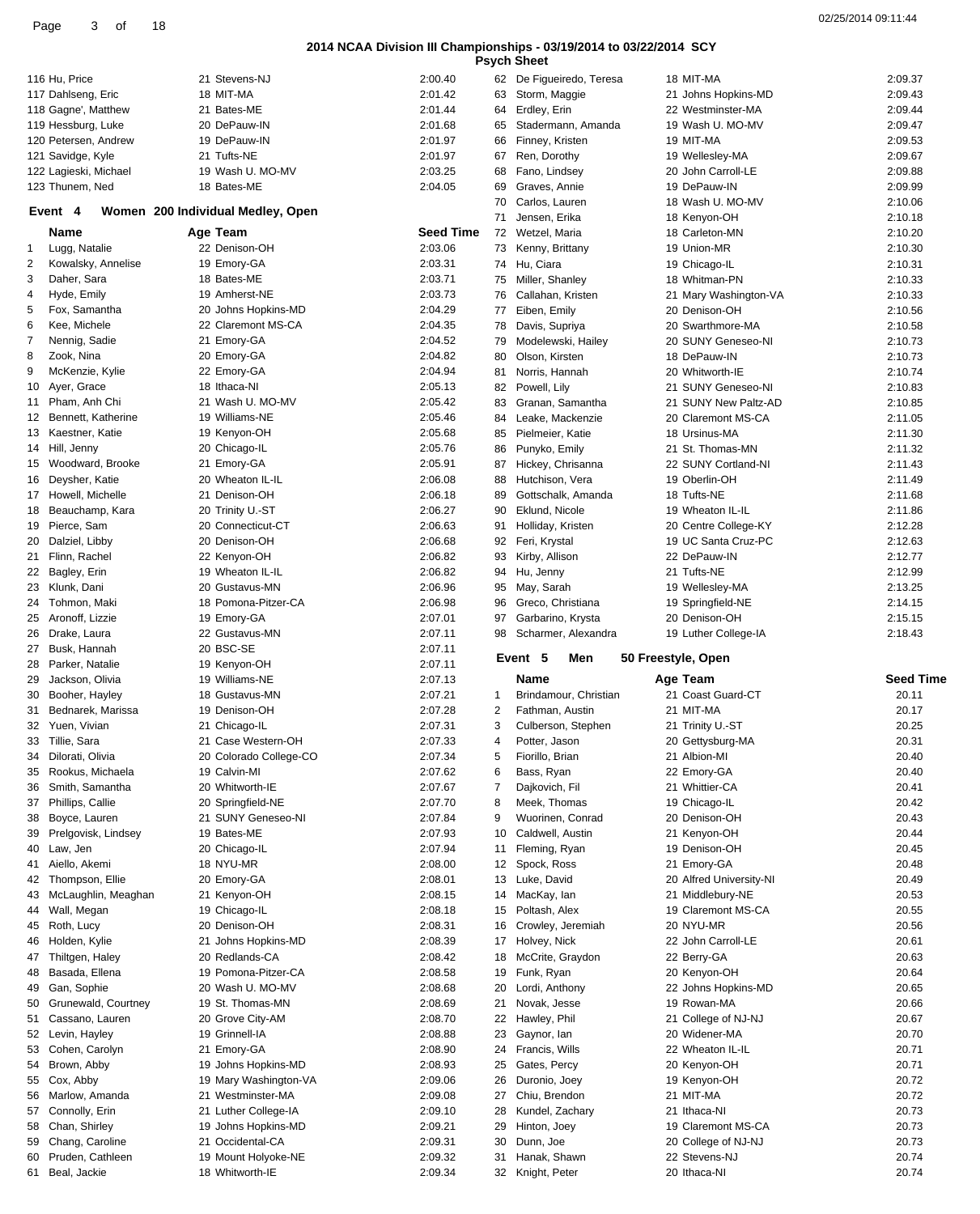| <b>Psych Sheet</b> |  |
|--------------------|--|
|--------------------|--|

| 33 | Pedersen, Brett                     | 21 College of NJ-NJ     | 20.75            | 7  | Cline, Jourdan      | 20 Kenyon-OH           | 23.40            |
|----|-------------------------------------|-------------------------|------------------|----|---------------------|------------------------|------------------|
| 34 | Porrazzo, Ralph                     | 21 Albright-MA          | 20.75            | 8  | Larson, Nancy       | 20 Emory-GA            | 23.42            |
| 35 | Hessler, Tyler                      | 21 Stevens-NJ           | 20.77            | 9  | Rinsma, Sarah       | 22 Johns Hopkins-MD    | 23.46            |
| 36 | Youngstrom, Gregory                 | 19 Keene St.-NE         | 20.79            | 10 | Olson, Katie        | 20 Gustavus-MN         | 23.51            |
| 37 | Burgeson, Jack                      | 21 DePauw-IN            | 20.80            | 11 | Sultan, Faye        | 19 Williams-NE         | 23.52            |
|    |                                     |                         |                  |    |                     |                        |                  |
| 38 | Lahr, Evan                          | 18 Carleton-MN          | 20.82            | 12 | Pielock, Julia      | 22 Connecticut-CT      | 23.54            |
| 39 | List, Ben                           | 20 Worcester Poly-NE    | 20.82            | 13 | Yearwood, Ashley    | 19 Denison-OH          | 23.54            |
| 40 | Lehmann, Blake                      | 20 DePauw-IN            | 20.83            | 14 | Ternes, Kylie       | 22 Johns Hopkins-MD    | 23.55            |
| 41 | Thomas, Adam                        | 21 Trinity U.-ST        | 20.83            | 15 | Ngo, Kelly          | 18 Claremont MS-CA     | 23.56            |
| 42 | Rosenburg, Damon                    | 20 Denison-OH           | 20.84            | 16 | Socha, Milana       | 22 Carleton-MN         | 23.57            |
| 43 | Grinich, Stephen                    | 19 Carleton-MN          | 20.84            | 17 | Lukes, Chandra      | 20 Redlands-CA         | 23.62            |
| 44 | Jekel, Sam                          | 19 UW-Stevens Point-WI  | 20.85            | 18 | Scheidl, Maya       | 19 Chicago-IL          | 23.64            |
|    |                                     |                         |                  |    |                     |                        |                  |
| 45 | Williams, Matt                      | 18 Claremont MS-CA      | 20.85            | 19 | McLeod, Jenner      | 19 Kenyon-OH           | 23.65            |
| 46 | Shultz, Patrick                     | 21 Claremont MS-CA      | 20.88            | 20 | Hable, Allie        | 21 UWEC-WI             | 23.66            |
| 47 | McAneny, George                     | 19 Carleton-MN          | 20.88            | 21 | Nuess, Morgan       | 22 Denison-OH          | 23.66            |
| 48 | Gibson, Steve                       | 22 College of NJ-NJ     | 20.88            | 22 | Bialecka, Natalia   | 21 Carthage-WI         | 23.67            |
| 49 | Kimball, Will                       | 21 Johns Hopkins-MD     | 20.88            | 23 | Van Leuven, Mary    | 19 Denison-OH          | 23.68            |
| 50 | Wolinski, Tomasz                    | 20 Stevens-NJ           | 20.88            | 24 | Liu, Helen          | 21 Claremont MS-CA     | 23.71            |
|    | 51 Andre, Drew                      | 19 Connecticut-CT       | 20.89            | 25 | Bartlett, Alison    | 19 Keene St.-NE        | 23.72            |
|    | Veldman, Matthew                    | 20 Chicago-IL           | 20.91            | 26 | Jurjus, Rima        | 20 Denison-OH          | 23.73            |
| 52 |                                     |                         |                  |    |                     |                        |                  |
| 53 | Perez, Brian                        | 21 College of NJ-NJ     | 20.96            | 27 | Rogers, Christy     | 22 MIT-MA              | 23.74            |
|    | 54 Hunt, Jake                       | 22 Hope College-MI      | 20.98            | 28 | Bergh, Marissa      | 19 Emory-GA            | 23.76            |
| 55 | Brooks, Steven                      | 21 Westminster-MA       | 20.98            | 29 | Madden, Adrianne    | 21 Wheaton MA-NE       | 23.80            |
| 56 | Manz, Wes                           | 21 Kenyon-OH            | 20.99            | 30 | Culmo, Sarah        | 21 SUNY Cortland-NI    | 23.82            |
|    | 57 Fothergill, Michael              | 19 Connecticut-CT       | 21.00            | 31 | Luan, Victoria      | 19 Rochester-NI        | 23.84            |
| 58 | Sholtis, Connor                     | 21 Amherst-NE           | 21.10            | 32 | Beuch, Mikayla      | 19 UW-L-WI             | 23.88            |
| 59 | Phillips, Billy                     | 21 Union-MR             | 21.10            | 33 | Yang, Lena          | 19 MIT-MA              | 23.88            |
|    |                                     |                         |                  |    |                     |                        |                  |
|    | 60 Starr, Sam                       | 19 Whitman-PN           | 21.12            | 34 | Bailey, Lauren      | 20 Rochester-NI        | 23.89            |
| 61 | Shearer, Dylan                      | 20 Kalamazoo-MI         | 21.14            | 35 | Taylor, Meghan      | 18 Transylvania-KY     | 23.89            |
| 62 | Najarian, Alexander                 | 19 Occidental-CA        | 21.18            | 36 | Bridges, Caroline   | 20 DePauw-IN           | 23.91            |
| 63 | Kogut, Greg                         | 21 Johns Hopkins-MD     | 21.19            | 37 | Townsend, Haley     | 20 Kenyon-OH           | 23.93            |
| 64 | Bassett, Henry                      | 19 Mary Washington-VA   | 21.20            | 38 | Lovrensky, Maddie   | 20 La Verne-CA         | 23.97            |
| 65 | Neubieser, Daryl                    | 19 MIT-MA               | 21.20            | 39 | Dillione, Maggie    | 22 Case Western-OH     | 24.02            |
| 66 | Martin, Orion                       | 18 Rose-Hulman-IN       | 21.22            | 40 | Liu, Claire         | 19 Emory-GA            | 24.03            |
|    |                                     |                         |                  |    |                     |                        |                  |
| 67 | Bosko, Derek                        | 19 Albion-MI            | 21.24            | 41 | Harris, Laura       | 22 Widener-MA          | 24.03            |
| 68 | Simon, Dan                          | 20 Behrend-AM           | 21.25            | 42 | Koh, Kailyn         | 19 Johns Hopkins-MD    | 24.04            |
| 69 | Lee, Mantim                         | 19 Chicago-IL           | 21.29            | 43 | Anding, Tarin       | 20 Gustavus-MN         | 24.05            |
|    | 70 Amodio, Luc                      | 21 VASSAR-MR            | 21.34            | 44 | Osmulski, Sarah     | 19 MIT-MA              | 24.08            |
| 71 | Money, Erik                         | 21 St. Olaf-MN          | 21.37            | 45 | Holt, Dana          | 21 Emory-GA            | 24.09            |
|    | 72 Hollman, Lee                     | 19 #SWIMCARTHAGE-WI     | 21.41            | 46 | Lobb. Hannah        | 20 Kenyon-OH           | 24.09            |
|    | 73 Baker, Hayden                    | 21 Emory-GA             | 21.42            | 47 | Duncan, Laura       | 18 Kenyon-OH           | 24.20            |
|    |                                     |                         |                  |    |                     |                        |                  |
|    | 74 Lindquist, Jake                  | 20 Kalamazoo-MI         | 21.42            | 48 | Lincoln, Alex       | 22 Pomona-Pitzer-CA    | 24.23            |
|    | 75 Powers, Alex                     | 19 Worcester Poly-NE    | 21.43            | 49 | Hong, Eleanore      | 18 Rose-Hulman-IN      | 24.28            |
|    | 76 Steele, Andrew                   | 18 Swarthmore-MA        | 21.45            | 50 | Oberholzer, Celia   | 20 Kenyon-OH           | 24.32            |
|    | Dalton, Reed                        | 19 Wash U. MO-MV        | 21.55            | 51 | Lee, Sabrina        | 20 Amherst-NE          | 24.41            |
|    | 78 Kunkel, Robby                    | 21 Chicago-IL           | 21.56            |    | 52 Kane, Liz        | 19 Denison-OH          | 24.42            |
| 79 | Magee, Kevin                        | 20 Kenyon-OH            | 21.57            | 53 | Yarosh, Hillary     | 21 Kenyon-OH           | 24.43            |
| 80 | Spraul, Michael                     | 22 Wilmington C.-OH     | 21.66            | 54 | Dyjak, Delaney      | 18 Springfield-NE      | 24.43            |
|    |                                     |                         | 21.66            |    | Crews, Gillian      | 18 CMU-AD              | 24.52            |
| 81 | Jun, Yonghoon                       | 21 SUNY Geneseo-NI      |                  | 55 |                     |                        |                  |
|    | 82 Dintino, Alexander               | 19 CMU-AD               | 21.77            | 56 | Anderson, Katie     | 20 Wash U. MO-MV       | 24.56            |
| 83 | Ribal, Anthony                      | 19 Claremont MS-CA      | 21.81            | 57 | Herr, Codi          | 21 Albright-MA         | 24.57            |
| 84 | Cowan, Bradley                      | 21 Kenyon-OH            | 21.97            | 58 | Yeh, Joanna         | 22 MIT-MA              | 24.70            |
| 85 | Josephson, Christian                | 20 Kenyon-OH            | 22.04            | 59 | Conklin, Sarah      | 20 Amherst-NE          | 24.77            |
| 86 | Briggs, Andrew                      | 20 Bates-ME             | 22.07            | 60 | Kukielka, Mariann   | 20 St. Thomas-MN       | 24.82            |
| 87 | To, Daniel                          | 18 Pomona-Pitzer-CA     | 22.16            | 61 | Wang, Felicia       | 20 CMU-AD              | 24.98            |
| 88 | Coombes, Dave                       | 21 Alfred University-NI | 22.17            |    | 62 Collins, Claire  | 22 Whitman-PN          | 25.61            |
|    |                                     |                         |                  |    |                     |                        |                  |
| 89 | Epperly, Mitchel                    | 22 Stevens-NJ           | 22.26            | 63 | Paine, Whitney      | 21 Bates-ME            | 25.69            |
| 90 | Colucci, Dante                      | 19 Gustavus-MN          | 22.38            | 64 | Singhaus, Kira      | 20 CMU-AD              | 25.72            |
| 91 | Hughes, John                        | 22 Scranton-MA          | 22.57            | 65 | Meyer, Molly        | 19 Hope College-MI     | 25.90            |
| 92 | Evans, Gus                          | 18 Denison-OH           | 22.64            | 66 | Hess, Kaley         | 21 Grove City-AM       | 25.96            |
| 93 | Kuwata, Kevin                       | 21 Occidental-CA        | 23.03            | 67 | Spaay, Amy          | 22 UW-Whitewater-WI    | 26.11            |
|    | 94 Angeles, Andrew                  | 20 Chicago-IL           | 23.19            | 68 | Webber, Katie       | 19 NYU-MR              | 26.28            |
|    | 95 Hoekstra, Elliot                 | 22 Gustavus-MN          | 23.59            | 69 | Butler, Audrey      | 20 Trinity C.-CT       | 26.36            |
|    |                                     |                         |                  |    |                     |                        |                  |
|    | Women 50 Freestyle, Open<br>Event 6 |                         |                  | 70 | Mitchell, Evie      | 19 Connecticut-CT      | 26.51            |
|    |                                     |                         |                  | 71 | Escobar, Astrid     | 22 Sewanee-SE          | 26.61            |
|    | Name                                | Age Team                | <b>Seed Time</b> |    | 72 Gustafson, Molly | 22 Wittenberg-OH       | 27.55            |
| 1  | Pennington, Kellie                  | 22 Springfield-NE       | 23.05            |    |                     |                        |                  |
| 2  | Tinklenberg, Alissa                 | 22 Gustavus-MN          | 23.18            |    | Event 8<br>Men      | 200 Medley Relay, Open |                  |
| 3  | Bogdanovski, Anastasia              | 20 Johns Hopkins-MD     | 23.21            |    | Name                | Relay                  | <b>Seed Time</b> |
| 4  | Slaughter, Kirsten                  | 20 IWU-IL               | 23.22            |    |                     | Α                      | 1:29.03          |
|    |                                     |                         |                  | 1  | Emory-GA            |                        |                  |
| 5  | Edsall, Tristyn                     | 18 Kalamazoo-MI         | 23.31            | 2  | Kenyon-OH           | Α                      | 1:30.07          |
| 6  | Kane, Carolyn                       | 19 Denison-OH           | 23.34            | 3  | Denison-OH          | Α                      | 1:30.08          |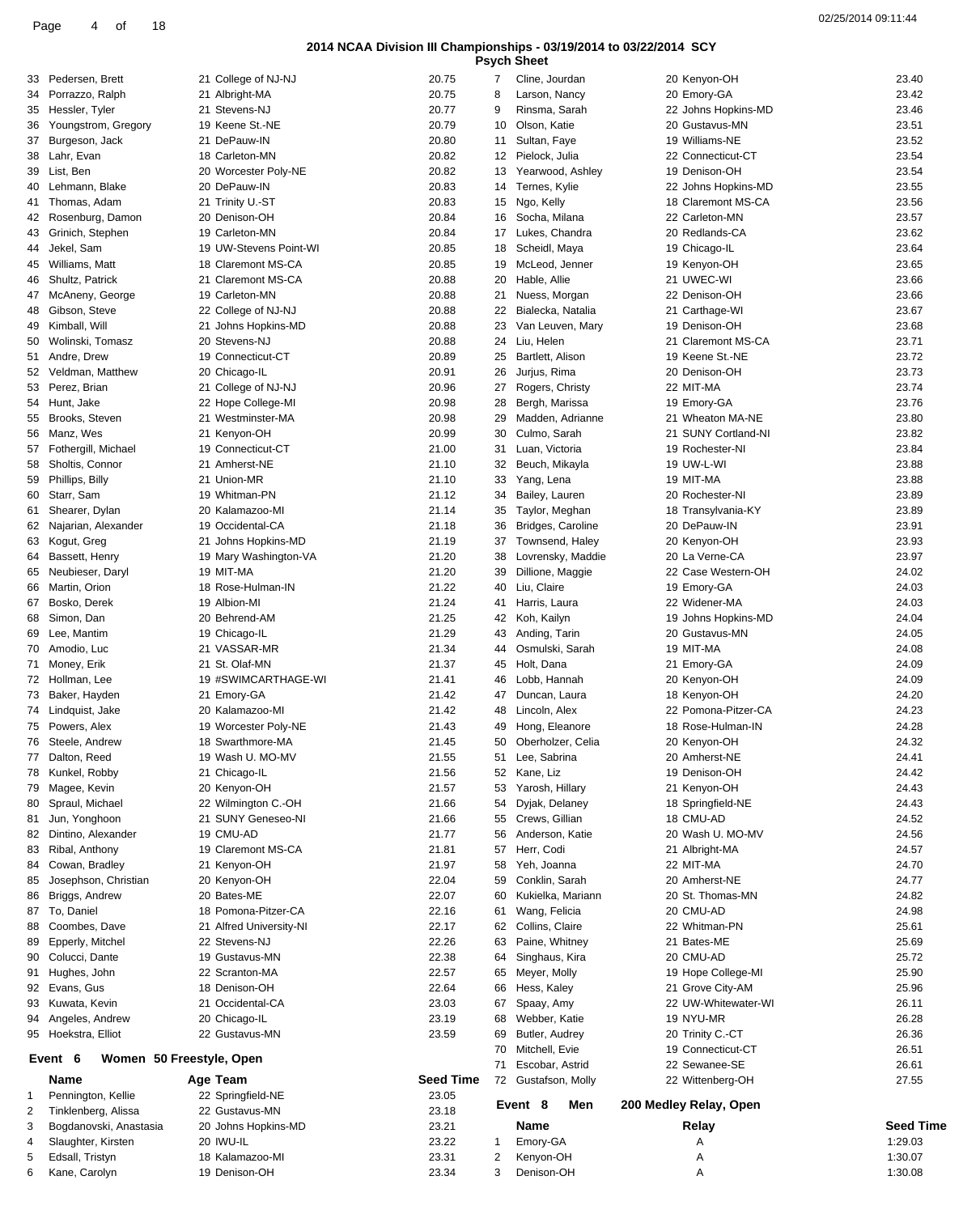|    |                                       |                              |                    |                | <b>Psych Sheet</b>            |                                          |                    |
|----|---------------------------------------|------------------------------|--------------------|----------------|-------------------------------|------------------------------------------|--------------------|
| 4  | St. Olaf-MN                           | Α                            | 1:30.36            |                | 32 Hope College-MI            | Α                                        | 1:46.94            |
| 5  | Connecticut-CT                        | Α                            | 1:30.38            | 33             | Stevens-NJ                    | Α                                        | 1:47.43            |
| 6  | <b>Claremont MS-CA</b>                | Α                            | 1:30.71            | 34             | SUNY Geneseo-NI               | Α                                        | 1:48.31            |
| 7  | Wash U. MO-MV                         | A                            | 1:30.74            | 35             | DePauw-IN                     | Α                                        | 1:49.18            |
| 8  | Williams-NE                           | Α                            | 1:30.77            |                | 36 IWU-IL                     | A                                        | 1:50.16            |
| 9  | College of NJ-NJ                      | A                            | 1:30.87            |                |                               |                                          |                    |
|    | 10 DePauw-IN                          | Α                            | 1:30.94            |                | Event 10<br>Men               | 200 Freestyle Relay, Open                |                    |
|    | 11 Chicago-IL                         | Α                            | 1:31.02            |                | Name                          | Relay                                    | <b>Seed Time</b>   |
|    | 12 Ithaca-NI                          | A                            | 1:31.03            | 1              | Denison-OH                    | Α                                        | 1:21.19            |
|    | 13 Johns Hopkins-MD                   | Α                            | 1:31.22            | 2              | Emory-GA                      | Α                                        | 1:21.28            |
|    | 14 MIT-MA                             | Α                            | 1:31.31            | 3              | Kenyon-OH                     | Α                                        | 1:21.35            |
|    | 15 Stevens-NJ                         | A                            | 1:31.59            | 4              | MIT-MA                        | Α                                        | 1:21.49            |
|    | 16 NYU-MR                             | Α                            | 1:31.79            | 5              | College of NJ-NJ              | Α                                        | 1:21.52            |
|    | 17 Union-MR                           | Α                            | 1:31.84            | 6              | Connecticut-CT                | Α                                        | 1:21.57            |
|    | 18 Mary Washington-VA                 | Α                            | 1:32.13            | $\overline{7}$ | St. Olaf-MN                   | Α                                        | 1:21.60            |
|    | 19 Calvin-MI                          | Α                            | 1:32.14            | 8              | Trinity U.-ST                 | Α                                        | 1:21.64            |
|    | 20 UW-L-WI                            | Α                            | 1:32.23            | 9              | Keene St.-NE                  | Α                                        | 1:21.68            |
| 21 | Whitworth-IE                          | А                            | 1:32.33            | 10             | <b>Claremont MS-CA</b>        | Α                                        | 1:21.83            |
|    | 22 Kalamazoo-MI                       | Α                            | 1:32.33            | 11             | Stevens-NJ                    | Α                                        | 1:21.98            |
|    | 23 CMU-AD                             | Α                            | 1:32.34            | 12             | Johns Hopkins-MD              | Α                                        | 1:22.05            |
| 24 | Pomona-Pitzer-CA                      | Α                            | 1:32.46            | 13             | Ithaca-NI                     | Α                                        | 1:22.16            |
| 25 | Amherst-NE                            | Α                            | 1:32.49            | 14             | Gettysburg-MA                 | Α                                        | 1:22.34            |
|    | 26 Rowan-MA                           | Α                            | 1:32.52            | 15             | Chicago-IL                    | Α                                        | 1:22.42            |
| 27 | USMMA-MR                              | Α                            | 1:32.52            | 16             | Wheaton IL-IL                 | Α                                        | 1:22.44            |
|    |                                       |                              | 1:32.56            | 17             | Albion-MI                     | Α                                        | 1:22.74            |
| 28 | Worcester Poly-NE<br>29 Wheaton IL-IL | Α<br>Α                       | 1:32.61            | 18             | Berry-GA                      |                                          | 1:22.74            |
|    | UW-Stevens Point-WI                   | A                            | 1:32.63            | 19             | Carleton-MN                   | Α                                        | 1:22.91            |
| 30 |                                       |                              |                    |                |                               | Α<br>Α                                   | 1:23.01            |
| 31 | Gustavus-MN                           | Α                            | 1:33.15            | 20<br>21       | Worcester Poly-NE<br>Union-MR |                                          | 1:23.05            |
|    | 32 Whitman-PN                         | Α                            | 1:33.52            |                | Case Western-OH               | А                                        |                    |
|    | 33 Trinity U.-ST                      | Α                            | 1:33.54            | 22             |                               | Α                                        | 1:23.21            |
| 34 | Occidental-CA                         | Α                            | 1:33.63            | 23             | Williams-NE                   | Α                                        | 1:23.26            |
|    | 35 Albion-MI                          | A                            | 1:33.65            | 24             | <b>UW-Stevens Point-WI</b>    | Α                                        | 1:23.35<br>1:23.39 |
| 36 | Tufts-NE                              | Α                            | 1:34.20            | 25             | Mary Washington-VA            | Α                                        |                    |
| 37 | Case Western-OH                       | Α                            | 1:35.85            | 26             | CMU-AD                        | Α                                        | 1:23.46            |
| 38 | #SWIMCARTHAGE-WI                      | A                            | 1:35.88            | 27             | Amherst-NE                    | Α                                        | 1:23.52            |
| 39 | Keene St.-NE                          | Α                            | 1:36.76            | 28             | Alfred University-NI          | Α                                        | 1:23.53            |
| 40 | Alfred University-NI                  | Α                            | 1:38.25            | 29             | Wash U. MO-MV                 | Α                                        | 1:23.64            |
| 41 | Redlands-CA                           | Α                            | 1:38.95            | 30             | St. Thomas-MN                 | Α                                        | 1:23.93            |
|    |                                       |                              |                    | 31             | DePauw-IN                     | Α                                        | 1:24.44            |
|    | Event 9                               |                              |                    |                | 32 Calvin-MI                  | А                                        |                    |
|    |                                       | Women 200 Medley Relay, Open |                    |                |                               |                                          | 1:24.88            |
|    | Name                                  | Relay                        | Seed Time          | 33             | NYU-MR                        | Α                                        | 1:24.99            |
| 1  | Kenyon-OH                             | Α                            | 1:41.93            | 34             | <b>SUNY Geneseo-NI</b>        | Α                                        | 1:25.05            |
| 2  | Johns Hopkins-MD                      | Α                            | 1:42.24            | 35             | Rowan-MA                      | Α                                        | 1:25.10            |
| 3  | Denison-OH                            | А                            | 1:42.80            |                | 36 Tufts-NE                   |                                          | 1:25.26            |
| 4  | Gustavus-MN                           | Α                            | 1:43.57            | 37             | Whitworth-IE                  | Α                                        | 1:25.28            |
| 5  | Emory-GA                              | Α                            | 1:43.89            | 38             | Gustavus-MN                   | Α                                        | 1:25.65            |
| 6  | Luther College-IA                     | Α                            | 1:43.99            | 39             | #SWIMCARTHAGE-WI              | Α                                        | 1:25.68            |
| 7  | Rochester-NI                          | Α                            | 1:44.46            | 40             | Occidental-CA                 | Α                                        | 1:30.83            |
| 8  | Amherst-NE                            | A                            | 1:44.49            | 41             | Grinnell-IA                   | Α                                        | 1:31.66            |
| 9  | Middlebury-NE                         | Α                            | 1:44.51            |                | 42 Redlands-CA                | A                                        | 1:31.88            |
| 10 | <b>Claremont MS-CA</b>                | Α                            | 1:44.66            |                |                               |                                          |                    |
| 11 | Wheaton IL-IL                         | А                            | 1:44.67            |                |                               | Event 11 Women 200 Freestyle Relay, Open |                    |
|    | 12 Chicago-IL                         | Α                            | 1:44.71            |                | Name                          | Relay                                    | <b>Seed Time</b>   |
|    | 13 St. Thomas-MN                      | Α                            | 1:44.75            | $\mathbf{1}$   | Denison-OH                    | Α                                        | 1:32.93            |
|    | 14 UW-L-WI                            | А                            | 1:44.76            | 2              | Kenyon-OH                     | Α                                        | 1:33.06            |
|    | 15 NYU-MR                             | Α                            | 1:45.23            | 3              | Johns Hopkins-MD              | Α                                        | 1:33.22            |
|    | 16 Wash U. MO-MV                      | А                            | 1:45.54            | 4              | Gustavus-MN                   | Α                                        | 1:33.83            |
|    | 17 MIT-MA                             | А                            | 1:45.59            | 5              | Emory-GA                      | Α                                        | 1:33.83            |
|    | 18 Mary Washington-VA                 | А                            | 1:45.69            | 6              | Claremont MS-CA               | Α                                        | 1:33.94            |
|    | 19 Whitworth-IE                       | А                            | 1:45.77            | $\overline{7}$ | MIT-MA                        | Α                                        | 1:33.95            |
| 20 | Williams-NE                           | Α                            | 1:45.79            | 8              | UW-Stevens Point-WI           | Α                                        | 1:34.92            |
|    | 21 CMU-AD                             | А                            | 1:45.95            | 9              | Williams-NE                   | Α                                        | 1:34.94            |
|    | 22 UW-Stevens Point-WI                | А                            | 1:46.22            | 10             | Chicago-IL                    | Α                                        | 1:35.10            |
| 23 | Wellesley-MA                          | Α                            | 1:46.23            | 11             | Rochester-NI                  | Α                                        | 1:35.20            |
|    | 24 Whitman-PN                         | Α                            | 1:46.23            |                | 12 Connecticut-CT             | Α                                        | 1:35.25            |
|    | 25 W&L (W)-VA                         | Α                            | 1:46.24            | 13             | Hope College-MI               | Α                                        | 1:35.32            |
| 26 | UWEC-WI                               | Α                            | 1:46.45            | 14             | Wheaton IL-IL                 | Α                                        | 1:35.47            |
| 27 | Springfield-NE                        | Α                            | 1:46.46            | 15             | Springfield-NE                | Α                                        | 1:35.65            |
|    | 28 UW-Whitewater-WI                   | A                            | 1:46.64            |                | 16 SUNY Geneseo-NI            | Α                                        | 1:35.71            |
| 29 | Calvin-MI                             | Α                            | 1:46.66            | 17             | UW-L-WI                       | Α                                        | 1:35.80            |
| 30 | Connecticut-CT<br>31 Grove City-AM    | Α                            | 1:46.86<br>1:46.87 | 18             | Middlebury-NE<br>19 Calvin-MI | Α                                        | 1:35.81<br>1:36.25 |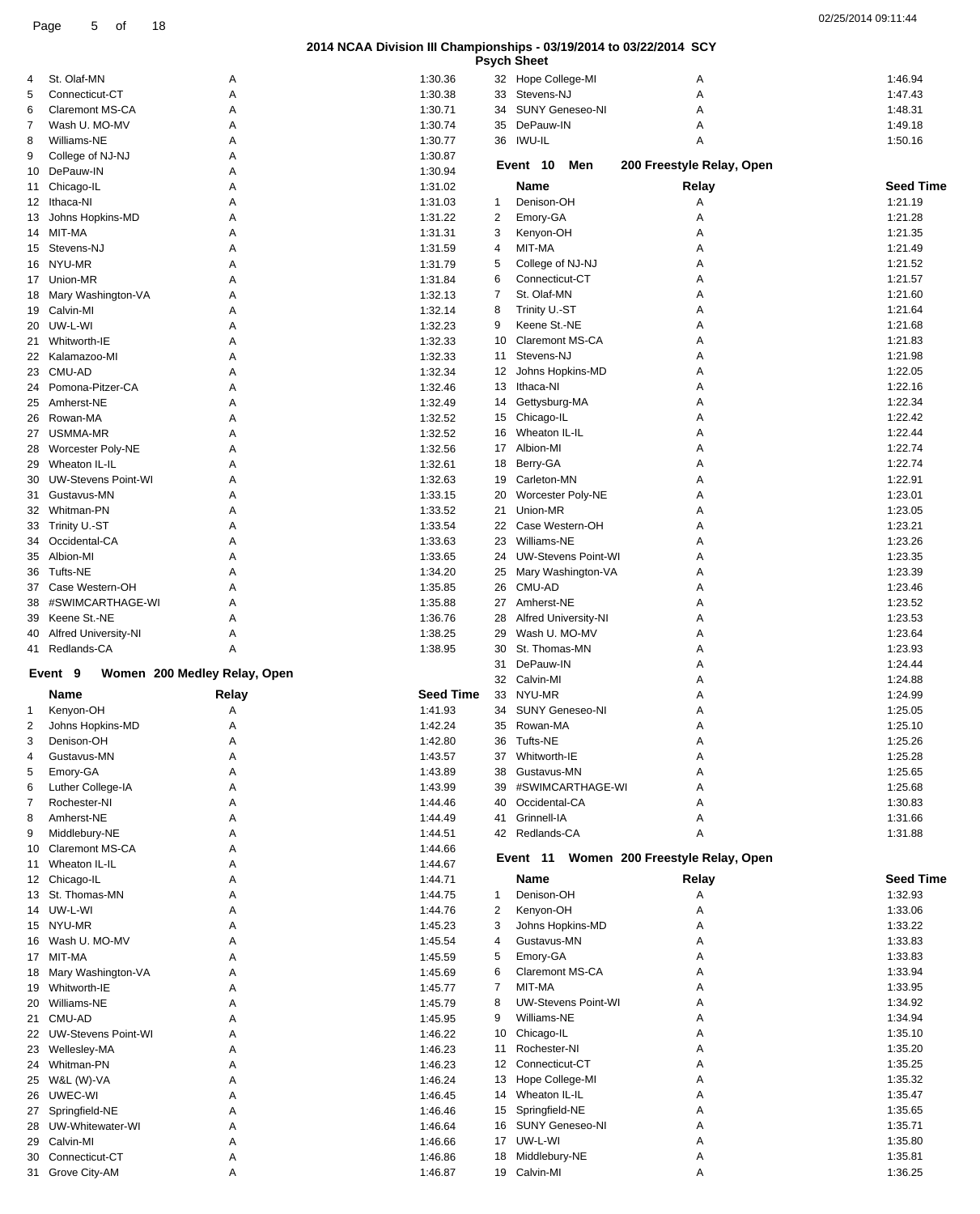|  | <b>Psych Sheet</b> |
|--|--------------------|
|--|--------------------|

|    |                      |                             |                  | гэучн        | oncer                  |                                   |                  |
|----|----------------------|-----------------------------|------------------|--------------|------------------------|-----------------------------------|------------------|
| 20 | Amherst-NE           | Α                           | 1:36.28          | 49           | Dixon-Anderson, Ian    | 18 Grinnell-IA                    | 4:06.13          |
| 21 | DePauw-IN            | Α                           | 1:36.30          | 50           | Mendoza, Alex          | 20 Claremont MS-CA                | 4:06.25          |
| 22 | Stevens-NJ           | Α                           | 1:36.39          | 51           | Liu, Matthew           | 18 Wash U. MO-MV                  | 4:06.42          |
| 23 | Wash U. MO-MV        | A                           | 1:36.59          | 52           | Johnson, Cory          | 19 Claremont MS-CA                | 4:06.61          |
|    | 24 Redlands-CA       | A                           | 1:36.86          | 53           | Enquist, John          | 18 Union-MR                       | 4:06.67          |
| 25 | Pomona-Pitzer-CA     | Α                           | 1:36.91          | 54           | Ewing, Kevin           | 19 Kalamazoo-MI                   | 4:06.99          |
| 26 | CMU-AD               | A                           | 1:36.99          | 55           | Polisini, Jack         | 21 Emory-GA                       | 4:07.08          |
| 27 | Grove City-AM        | A                           | 1:37.13          | 56           | Ellison, Jeremy        | 18 MIT-MA                         | 4:07.11          |
|    |                      |                             |                  |              |                        |                                   |                  |
| 28 | St. Olaf-MN          | Α                           | 1:38.18          | 57           | Sall, Nick             | 19 #SWIMCARTHAGE-WI               | 4:07.11          |
| 29 | UW-Whitewater-WI     | Α                           | 1:38.45          | 58           | Vincent, Travis        | 20 Calvin-MI                      | 4:07.18          |
| 30 | St. Thomas-MN        | A                           | 1:38.92          | 59           | Detar, Ben             | 20 Hartwick-AD                    | 4:07.34          |
| 31 | Whitworth-IE         | A                           | 1:39.23          | 60           | McNally, Adam          | 22 Worcester Poly-NE              | 4:07.50          |
| 32 | <b>IWU-IL</b>        | A                           | 1:39.32          | 61           | Tri, Chris             | 20 St. Thomas-MN                  | 4:07.68          |
| 33 | NYU-MR               | A                           | 1:40.11          | 62           | Flaherty, John         | 22 Swarthmore-MA                  | 4:07.69          |
| 34 | Mary Washington-VA   | Α                           | 1:40.21          | 63           | Athans, Kenny          | 20 SUNY Geneseo-NI                | 4:07.73          |
| 35 | Bates-ME             | Α                           | 1:40.37          | 64           | Ching, Benjamin        | 19 NYU-MR                         | 4:07.77          |
| 36 | Carthage-WI          | A                           | 1:40.72          | 65           | Frenzel, Derek         | 22 Puget Sound-PN                 | 4:09.06          |
| 37 | Wellesley-MA         | Α                           | 1:41.64          | 66           | Pletz, Dan             | 19 Westminster-MA                 | 4:10.10          |
| 38 | Colorado College-CO  | Α                           | 1:41.81          | 67           | Catani, Evan           | 18 UW-Stevens Point-WI            | 4:10.64          |
| 39 | Ursinus-MA           | Α                           | 1:42.26          | 68           | Gullickson, Matt       | 18 DePauw-IN                      | 4:12.81          |
|    | 40 Luther College-IA | A                           |                  |              |                        | 20 Whitworth-IE                   | 4:13.40          |
|    |                      |                             | 1:43.28          | 69           | Smith, Brandon         |                                   |                  |
|    | Event 12<br>Men      | 400 Individual Medley, Open |                  | 70           | Hu, Price              | 21 Stevens-NJ                     | 4:14.28          |
|    |                      |                             |                  |              | 71 Kim, Jeremy         | 19 Grove City-AM                  | 4:16.41          |
|    | Name                 | Age Team                    | <b>Seed Time</b> |              | Event 13               | Women 400 Individual Medley, Open |                  |
| 1  | Curley, Harrison     | 21 Kenyon-OH                | 3:52.47          |              |                        |                                   |                  |
| 2  | Anderson, Alex       | 26 Mary Washington-VA       | 3:52.63          |              | <b>Name</b>            | Age Team                          | <b>Seed Time</b> |
| 3  | Manz, Trevor         | 19 Kenyon-OH                | 3:52.87          | $\mathbf{1}$ | Pierce, Megan          | 18 Williams-NE                    | 4:23.02          |
| 4  | Chevalier, Andrew    | 21 Kenyon-OH                | 3:54.18          | 2            | Howell, Michelle       | 21 Denison-OH                     | 4:23.18          |
| 5  | Reardon, Ian         | 19 Kenyon-OH                | 3:55.01          | 3            | Woodward, Brooke       | 21 Emory-GA                       | 4:23.19          |
| 6  | Lednev, Alexander    | 20 MIT-MA                   | 3:55.42          | 4            | Daher, Sara            | 18 Bates-ME                       | 4:24.59          |
| 7  | Lindell, Jack        | 18 Denison-OH               | 3:56.19          | 5            | Beach, Megan           | 20 Emory-GA                       | 4:24.98          |
| 8  | Shabb, Conrad        | 19 Claremont MS-CA          | 3:56.88          | 6            | Pruden, Cathleen       | 19 Mount Holyoke-NE               | 4:25.03          |
| 9  | Duval, Marcus        | 22 IWU-IL                   | 3:57.54          | 7            | York, Michelle         |                                   | 4:25.54          |
|    |                      |                             |                  |              |                        | 21 Emory-GA                       |                  |
| 10 | Lattimer, Timothy    | 20 Williams-NE              | 3:57.81          | 8            | Taege, Sara            | 21 Wash U. MO-MV                  | 4:25.98          |
| 11 | Newell, Mark         | 20 Kenyon-OH                | 3:58.26          | 9            | Fox, Samantha          | 20 Johns Hopkins-MD               | 4:26.03          |
| 12 | Humphrey, Jackson    | 22 Denison-OH               | 3:58.50          | 10           | Newlon, Angela         | 18 DePauw-IN                      | 4:27.00          |
| 13 | McCauley, William    | 18 Wheaton IL-IL            | 3:58.78          | 11           | Beauchamp, Kara        | 20 Trinity U.-ST                  | 4:27.40          |
| 14 | Cooper, Mitchell     | 19 Emory-GA                 | 3:59.54          | 12           | Geyer, Brittany        | 20 Stevens-NJ                     | 4:27.76          |
| 15 | Stephens, Jake       | 22 Emory-GA                 | 3:59.87          | 13           | Deysher, Katie         | 20 Wheaton IL-IL                  | 4:27.97          |
| 16 | Anderson, Jeff       | 20 Amherst-NE               | 3:59.99          | 14           | Johns, Taylor          | 19 Denison-OH                     | 4:28.04          |
| 17 | Weik, Al             | 22 Denison-OH               | 4:00.21          | 15           | Bilko, Megan           | 19 Grove City-AM                  | 4:28.18          |
| 18 | McDonald, Pete       | 20 Williams-NE              | 4:00.70          | 16           | Crawford, Ellie        | 18 Kenyon-OH                      | 4:29.32          |
| 19 | Fowler, Jonas        | 18 Chicago-IL               | 4:00.93          | 17           | Hu, Ciara              | 19 Chicago-IL                     | 4:29.71          |
|    | 20 Thorne, Nathan    | 20 Denison-OH               | 4:01.06          |              | 18 Heinbach, Elizabeth | 20 Stevens-NJ                     | 4:29.79          |
|    |                      |                             |                  |              |                        |                                   |                  |
| 21 | Freedberg, Sam       | 18 Lake Forest-IL           | 4:01.06          | 19           | Lindblom, Syd          | 21 Kenyon-OH                      | 4:30.03          |
| 22 | Nielsen, Matthew     | 19 CMU-AD                   | 4:01.13          | 20           | McLaughlin, Meaghan    | 21 Kenyon-OH                      | 4:30.13          |
| 23 | Hogan, Colin         | 18 Williams-NE              | 4:01.17          | 21           | Pham, Anh Chi          | 21 Wash U. MO-MV                  | 4:30.22          |
| 24 | Smith, Timmy         | 19 Denison-OH               | 4:01.43          | 22           | Booher, Hayley         | 18 Gustavus-MN                    | 4:30.77          |
| 25 | Meindertsma, Caleb   | 20 Calvin-MI                | 4:01.45          | 23           | Allocco, Chelsea       | 21 SUNY New Paltz-AD              | 4:30.86          |
| 26 | Conover, Arthur      | 19 Kenyon-OH                | 4:01.52          | 24           | Norrish, Melissa       | 20 Puget Sound-PN                 | 4:30.91          |
| 27 | Depew, Jeff          | 21 Redlands-CA              | 4:01.77          | 25           | Dalziel, Libby         | 20 Denison-OH                     | 4:30.95          |
| 28 | Devroy, John         | 22 UW-Whitewater-WI         | 4:01.90          | 26           | Basada, Ellena         | 19 Pomona-Pitzer-CA               | 4:31.08          |
| 29 | Han, Gregory         | 18 Amherst-NE               | 4:02.03          | 27           | Roth, Lucy             | 20 Denison-OH                     | 4:31.09          |
| 30 | Ku, Kevin            | 19 Chicago-IL               | 4:02.09          | 28           | Phillips, Callie       | 20 Springfield-NE                 | 4:31.46          |
| 31 | Weinstein, Cole      | 18 Whitman-PN               | 4:03.03          | 29           | Phan, Soleil           | 21 CMU-AD                         | 4:31.57          |
|    |                      |                             |                  |              |                        |                                   |                  |
| 32 | Lefeber, Joshua      | 19 Stevens-NJ               | 4:03.22          | 30           | Cunningham, Julia      | 19 VASSAR-MR                      | 4:31.89          |
| 33 | Chen, Matthew        | 18 Chicago-IL               | 4:03.40          | 31           | Hughes, Jackie         | 18 Luther College-IA              | 4:31.91          |
| 34 | Turpin, Zane         | 20 Wash U. MO-MV            | 4:03.46          | 32           | Law, Mich              | 18 Chicago-IL                     | 4:32.09          |
| 35 | Wu, Matthew          | 19 Emory-GA                 | 4:03.63          | 33           | Tillie, Sara           | 21 Case Western-OH                | 4:32.18          |
| 36 | Luh, Alex            | 18 MIT-MA                   | 4:04.04          | 34           | Cox, Abby              | 19 Mary Washington-VA             | 4:32.41          |
| 37 | Guilfoyle, Joseph    | 21 Kenyon-OH                | 4:04.15          | 35           | Korsberg, Alexa        | 19 Kenyon-OH                      | 4:33.13          |
| 38 | Hochstein, Brent     | 19 Washington College-MD    | 4:04.48          | 36           | Wall, Megan            | 19 Chicago-IL                     | 4:33.31          |
| 39 | Saccaggi, Guido      | 18 Catholic UA-PV           | 4:04.56          | 37           | Shetterly, Jaclyn      | 20 Alma College-MI                | 4:33.46          |
| 40 | Fallon, PJ           | 20 Denison-OH               | 4:04.89          | 38           | Fowler, Allison        | 19 Emory & Henry-VA               | 4:33.74          |
| 41 | Galvin, John         | 20 Emory-GA                 | 4:05.16          | 39           | Strom, Jenny           | 21 Gustavus-MN                    | 4:33.76          |
|    | Storer, Timothy      |                             |                  |              |                        |                                   |                  |
|    |                      | 21 Claremont MS-CA          | 4:05.22          | 40           | Thiltgen, Haley        | 20 Redlands-CA                    | 4:33.81          |
| 42 |                      |                             | 4:05.48          | 41           | Johnson, Julia         | 19 Transylvania-KY                | 4:33.94          |
| 43 | Guadagno, Luca       | 18 Tufts-NE                 |                  |              |                        |                                   |                  |
| 44 | Jones, Christian     | 21 Tufts-NE                 | 4:05.51          | 42           | Candelmo, Lea          | 19 Gettysburg-MA                  | 4:34.04          |
| 45 | Bo, Jason            | 19 NYU-MR                   | 4:05.68          | 43           | Louis, Bridget         | 20 Whitworth-IE                   | 4:34.08          |
| 46 | Scarth, Spencer      | 22 St. Olaf-MN              | 4:05.76          | 44           | Cohen, Carolyn         | 21 Emory-GA                       | 4:34.08          |
| 47 | Campbell, Dave       | 20 CMU-AD                   | 4:05.77          | 45           | Gustafson, Melanie     | 22 Trinity U.-ST                  | 4:34.24          |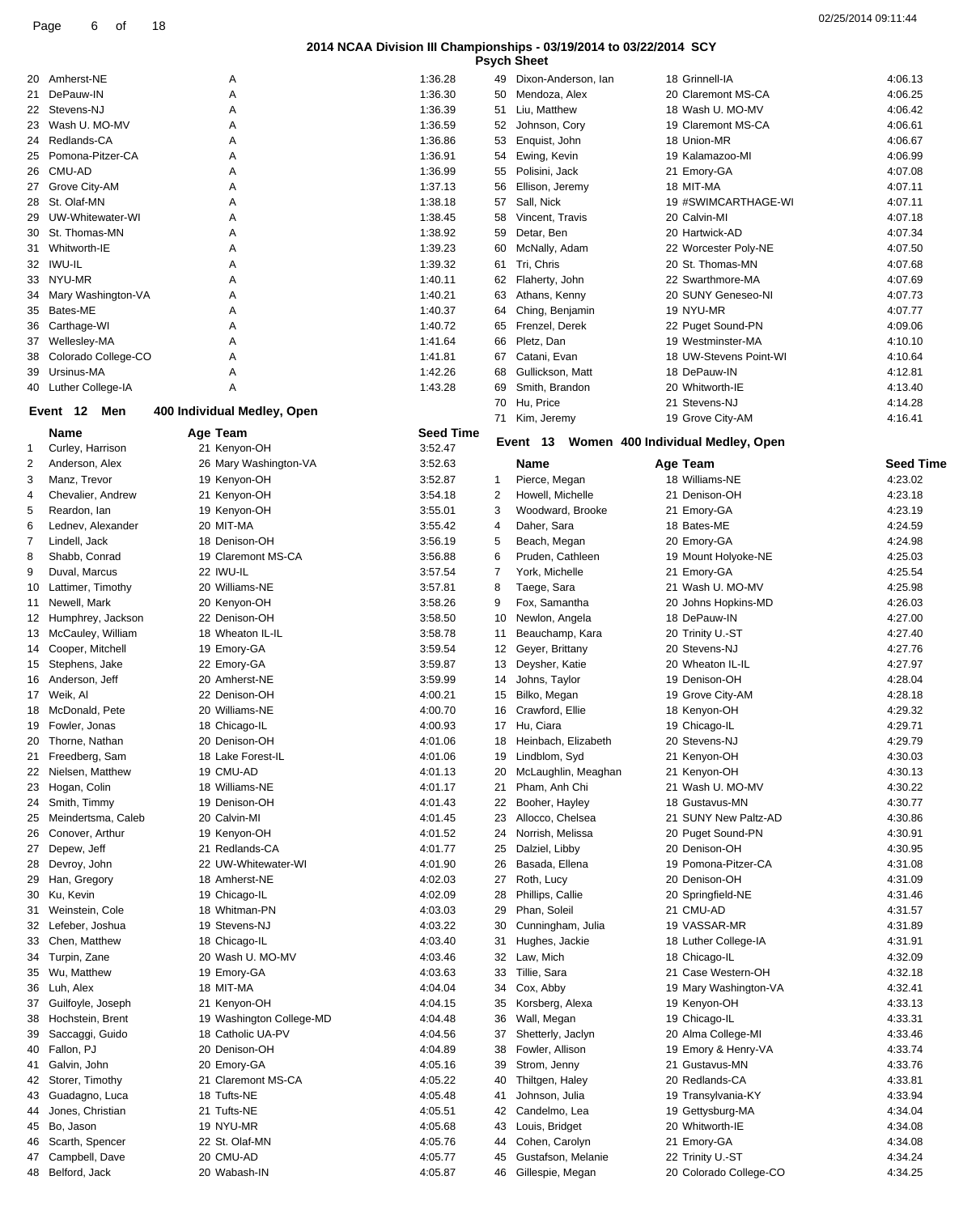| <b>Psych Sheet</b> |  |
|--------------------|--|

|    |                      |                        |                  |    | <b>Psych Sheet</b>                 |                        |                  |
|----|----------------------|------------------------|------------------|----|------------------------------------|------------------------|------------------|
|    | 47 Garcia, Jacque    | 21 Kenyon-OH           | 4:34.43          |    | 50 Lehmann, Blake                  | 20 DePauw-IN           | 50.21            |
| 48 | Levin, Hayley        | 19 Grinnell-IA         | 4:34.64          | 51 | Hunt, Jake                         | 22 Hope College-MI     | 50.25            |
| 49 | Larkin, Maddie       | 19 Pomona-Pitzer-CA    | 4:35.41          | 52 | Jun, Yonghoon                      | 21 SUNY Geneseo-NI     | 50.31            |
| 50 | Eklund, Nicole       | 19 Wheaton IL-IL       | 4:35.46          | 53 | Poltash, Alex                      | 19 Claremont MS-CA     | 50.37            |
|    | 51 Erdley, Erin      | 22 Westminster-MA      | 4:35.55          | 54 | Mayer, Sean                        | 19 Mary Washington-VA  | 50.39            |
| 52 | Kenny, Brittany      | 19 Union-MR            | 4:35.71          | 55 | Alfonso, Alex                      | 20 DePauw-IN           | 50.42            |
| 53 | Pielmeier, Katie     | 18 Ursinus-MA          | 4:35.74          | 56 | Fleming, Ryan                      | 19 Denison-OH          | 50.45            |
| 54 | Anderson, Noelle     | 22 UW-L-WI             | 4:35.77          | 57 | Hallman, Eric                      | 22 Chicago-IL          | 50.46            |
| 55 | Miller, Shanley      | 18 Whitman-PN          | 4:35.86          | 58 | Hellman, Dan                       | 21 Denison-OH          | 50.52            |
| 56 | Clegg, Rachel        | 21 Union-MR            | 4:35.97          | 59 | Holvey, Nick                       | 22 John Carroll-LE     | 50.57            |
| 57 | Callahan, Kristen    | 21 Mary Washington-VA  | 4:35.99          | 60 | Lin, Benjamin                      | 19 Williams-NE         | 50.63            |
| 58 | Kasoff, Lauren       | 21 W&L (W)-VA          | 4:36.07          | 61 | Walsh, Brian                       | 19 CMU-AD              | 50.72            |
| 59 | Gottschalk, Amanda   | 18 Tufts-NE            | 4:36.26          | 62 | Li, Evan                           | 18 CMU-AD              | 50.75            |
| 60 | Jaques, Ellie        | 18 Redlands-CA         | 4:36.31          | 63 | Welch, Andrew                      | 20 Union-MR            | 50.80            |
| 61 | Leake, Mackenzie     | 20 Claremont MS-CA     | 4:36.45          | 64 | Napolitano, Mike                   | 20 Tufts-NE            | 51.55            |
| 62 | Loftus, Molly        | 20 Claremont MS-CA     | 4:36.51          | 65 | Bauchwitz, Ben                     | 20 MIT-MA              | 51.61            |
| 63 | Olson, Kirsten       | 18 DePauw-IN           | 4:36.91          | 66 | Simms, Gus                         | 19 Tufts-NE            | 51.72            |
| 64 | Tutor, Lexi          | 21 Emory-GA            | 4:40.83          | 67 | List, Ben                          | 20 Worcester Poly-NE   | 51.83            |
| 65 | Dunwiddie, Louisa    | 20 Claremont MS-CA     | 4:42.46          | 68 | Grinich, Stephen                   | 19 Carleton-MN         | 51.97            |
| 66 | Chu, Karen           | 20 Chicago-IL          | 4:50.61          | 69 | Wilson, Ross                       | 18 Centre College-KY   | 52.12            |
|    |                      |                        |                  | 70 | Winget, Michael                    | 20 Tufts-NE            | 52.28            |
|    | Men<br>Event 14      | 100 Butterfly, Open    |                  | 71 | Celestin, Nick                     | 20 Trinity C.-CT       | 52.94            |
|    | <b>Name</b>          | Age Team               | <b>Seed Time</b> |    | 72 Okimura, Marc                   | 21 La Verne-CA         | 54.54            |
| -1 | Mering, Karl         | 20 Whitman-PN          | 48.20            | 73 | Nickley, Sean                      | 22 Case Western-OH     | 54.56            |
| 2  | Lanz, Mike           | 20 St. Thomas-MN       | 48.21            |    | 74 Taylor, James                   | 19 Chicago-IL          | 55.04            |
| 3  | Brebrick, Billy      | 20 St. Olaf-MN         | 48.46            |    |                                    |                        |                  |
| 4  | Josephson, Christian | 20 Kenyon-OH           | 48.62            |    | Event 15 Women 100 Butterfly, Open |                        |                  |
| 5  | Gill, Sam            | 21 Connecticut-CT      | 48.75            |    | Name                               | Age Team               | <b>Seed Time</b> |
| 6  | Rich, Andrew         | 20 Denison-OH          | 48.76            | 1  | Nitz, Kirsten                      | 20 Wheaton IL-IL       | 54.01            |
| 7  | Baker, Hayden        | 21 Emory-GA            | 48.80            | 2  | Kukielka, Mariann                  | 20 St. Thomas-MN       | 55.25            |
| 8  | MacKay, lan          | 21 Middlebury-NE       | 48.87            | 3  | Rosenbaum, Maggie                  | 22 Hamilton-AD         | 55.41            |
| 9  | Martin, Orion        | 18 Rose-Hulman-IN      | 48.92            | 4  | Erdmann, Abby                      | 18 Chicago-IL          | 55.50            |
| 10 | Veldman, Matthew     | 20 Chicago-IL          | 49.05            | 5  | Dillione, Maggie                   | 22 Case Western-OH     | 55.64            |
| 11 | Tatum, Wesley        | 21 Whitworth-IE        | 49.07            | 6  | Bailey, Lauren                     | 20 Rochester-NI        | 55.83            |
| 12 | Shultz, Patrick      | 21 Claremont MS-CA     | 49.10            | 7  | Chan, Shirley                      | 19 Johns Hopkins-MD    | 55.94            |
| 13 | Dalton, Reed         | 19 Wash U. MO-MV       | 49.17            | 8  | Cline, Jourdan                     | 20 Kenyon-OH           | 55.96            |
| 14 | Corcoran, Sean       | 20 MIT-MA              | 49.22            | 9  | Brown, Abby                        | 19 Johns Hopkins-MD    | 56.03            |
| 15 | Bowen, Loring        | 19 Connecticut-CT      | 49.24            | 10 | Jessen, Annika                     | 21 Claremont MS-CA     | 56.04            |
| 16 | Dunn, Joe            | 20 College of NJ-NJ    | 49.27            | 11 | Conklin, Sarah                     | 20 Amherst-NE          | 56.12            |
| 17 | Breitigam, Jordan    | 21 Ohio Northern-OH    | 49.28            | 12 | Crews, Gillian                     | 18 CMU-AD              | 56.21            |
| 18 | Bulakul, Tyler       | 21 Amherst-NE          | 49.37            | 13 | Kitayama, Taylor                   | 21 Johns Hopkins-MD    | 56.23            |
| 19 | Wuorinen, Conrad     | 20 Denison-OH          | 49.40            | 14 | Ternes, Kylie                      | 22 Johns Hopkins-MD    | 56.34            |
| 20 | Gagne', Matthew      | 21 Bates-ME            | 49.41            | 15 | McGovern, Courts                   | 18 Wooster-LE          | 56.36            |
|    | 21 Wahl, Zack        | 23 Union-MR            | 49.44            |    | 16 Kee. Michele                    | 22 Claremont MS-CA     | 56.36            |
| 22 | Ricotta, Thad        | 21 Williams-NE         | 49.44            |    | 17 Dilorati, Olivia                | 20 Colorado College-CO | 56.45            |
| 23 | O'Brien, Matt        | 21 Emory-GA            | 49.44            | 18 | Jensen, Erika                      | 18 Kenyon-OH           | 56.46            |
| 24 | Crowley, Jeremiah    | 20 NYU-MR              | 49.46            | 19 | Levine, Alyssa                     | 21 Williams-NE         | 56.56            |
| 25 | Funk, Ryan           | 20 Kenyon-OH           | 49.47            | 20 | Zook, Nina                         | 20 Emory-GA            | 56.62            |
| 26 | Metcalfe, William    | 18 Tufts-NE            | 49.49            | 21 | Law, Jen                           | 20 Chicago-IL          | 56.73            |
| 27 | Schlueter, Luke      | 19 MIT-MA              | 49.50            | 22 | Liu, Helen                         | 21 Claremont MS-CA     | 56.76            |
| 28 | Monaghan, Conor      | 21 Berry-GA            | 49.50            | 23 | Smith, Samantha                    | 20 Whitworth-IE        | 56.83            |
| 29 | Estes, Jeremy        | 18 Chicago-IL          | 49.54            | 24 | Doerner, Emily                     | 21 NYU-MR              | 56.83            |
| 30 | Najarian, Alexander  | 19 Occidental-CA       | 49.60            | 25 | Parker, Natalie                    | 19 Kenyon-OH           | 56.90            |
| 31 | Anderson, Dalton     | 23 UW-Oshkosh-WI       | 49.60            | 26 | Greco, Christiana                  | 19 Springfield-NE      | 56.90            |
| 32 | Fathman, Austin      | 21 MIT-MA              | 49.67            | 27 | Ren, Dorothy                       | 19 Wellesley-MA        | 56.90            |
| 33 | Kunkel, Robby        | 21 Chicago-IL          | 49.68            | 28 | Klunk, Dani                        | 20 Gustavus-MN         | 56.91            |
| 34 | Manz, Wes            | 21 Kenyon-OH           | 49.72            | 29 | Davis, Supriya                     | 20 Swarthmore-MA       | 57.00            |
| 35 | Jekel, Sam           | 19 UW-Stevens Point-WI | 49.74            | 30 | McLeod, Jenner                     | 19 Kenyon-OH           | 57.01            |
| 36 | Blumberg, Marc       | 20 Claremont MS-CA     | 49.74            | 31 | Sanchez-Aizcorbe, Marcela          | 19 Emory-GA            | 57.01            |
| 37 | Kogut, Greg          | 21 Johns Hopkins-MD    | 49.75            | 32 | Belforti, Christina                | 19 Union-MR            | 57.03            |
| 38 | Flickinger, David    | 21 UW-L-WI             | 49.84            | 33 | Kerico, Amber                      | 21 Mary Washington-VA  | 57.05            |
| 39 | Zelehowsky, Lucas    | 22 Ithaca-NI           | 49.85            | 34 | Herr, Codi                         | 21 Albright-MA         | 57.09            |
| 40 | Preston, Jeremy      | 19 Ohio Northern-OH    | 49.88            | 35 | Rayhill, Lindsey                   | 22 Ohio Northern-OH    | 57.12            |
| 41 | Woodford, David      | 21 Johns Hopkins-MD    | 49.91            | 36 | Modelewski, Hailey                 | 20 SUNY Geneseo-NI     | 57.13            |
| 42 | Schulstad, Matthew   | 19 Rose-Hulman-IN      | 50.01            | 37 | Prelgovisk, Lindsey                | 19 Bates-ME            | 57.14            |
| 43 | Heise, Matthew       | 21 Amherst-NE          | 50.06            | 38 | Maclean, Erin                      | 22 Claremont MS-CA     | 57.18            |
| 44 | Magee, Kevin         | 20 Kenyon-OH           | 50.08            | 39 | Reynolds, Brooke                   | 20 UW-L-WI             | 57.21            |
| 45 | Epperly, Mitchel     | 22 Stevens-NJ          | 50.08            | 40 | Griffin, Megan                     | 20 Middlebury-NE       | 57.26            |
| 46 | Steele, Andrew       | 18 Swarthmore-MA       | 50.09            | 41 | Peterson, Anna                     | 18 Connecticut-CT      | 57.28            |
| 47 | Phillips, Billy      | 21 Union-MR            | 50.11            | 42 | Ikeda, Jan                         | 21 Lebanon Valley-AD   | 57.28            |
| 48 | Dintino, Alexander   | 19 CMU-AD              | 50.11            | 43 | Van Fossen, Claire                 | 19 Denison-OH          | 57.29            |
|    |                      |                        |                  |    |                                    |                        |                  |
|    | 49 Stoughton, Brett  | 19 Calvin-MI           | 50.15            |    | 44 May, Sarah                      | 19 Wellesley-MA        | 57.29            |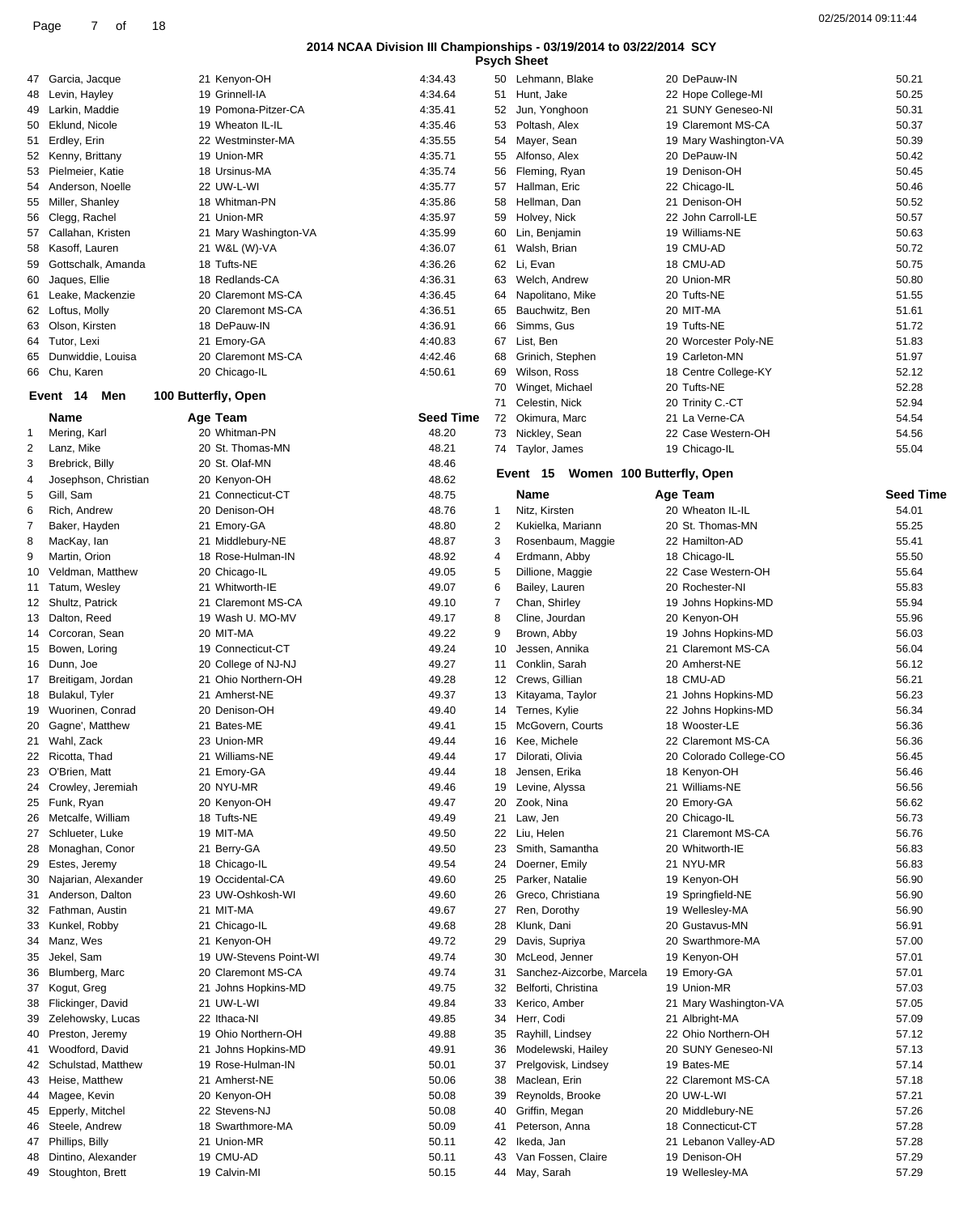| <b>Psych Sheet</b> |  |
|--------------------|--|

|    |                                  |                                      |                    |    | <b>Psych Sheet</b>                         |                                    |                    |
|----|----------------------------------|--------------------------------------|--------------------|----|--------------------------------------------|------------------------------------|--------------------|
|    | 45 Hillas, Jamie                 | 21 Middlebury-NE                     | 57.29              |    | 31 Perez, Brian                            | 21 College of NJ-NJ                | 1:40.64            |
| 46 | Garbarino, Krysta                | 20 Denison-OH                        | 57.34              |    | 32 Pedersen, Brett                         | 21 College of NJ-NJ                | 1:40.70            |
|    | 47 Nuess, Morgan                 | 22 Denison-OH                        | 57.35              | 33 | Howes, Max                                 | 19 Denison-OH                      | 1:40.77            |
| 48 | Gan, Connie                      | 18 Wash U. MO-MV                     | 57.44              | 34 | Leyens, Ashton                             | 21 Gettysburg-MA                   | 1:40.77            |
| 49 | Vankat, Deniesse                 | 18 CMU-AD                            | 57.44              | 35 | Egan, Nick                                 | 21 Amherst-NE                      | 1:40.78            |
| 50 | Casha, Nysa                      | 21 Worcester Poly-NE                 | 57.44              | 36 | Cunningham, Ryan                           | 20 Johns Hopkins-MD                | 1:40.80            |
|    | 51 Dyjak, Delaney                | 18 Springfield-NE                    | 57.44              | 37 | Vitabile, Scott                            | 18 College of NJ-NJ                | 1:40.80            |
|    | 52 Carlos, Lauren                | 18 Wash U. MO-MV                     | 57.46              | 38 | Seaver, Alex                               | 18 Kenyon-OH                       | 1:40.93            |
| 53 | Holden, Kylie                    | 21 Johns Hopkins-MD                  | 57.52              | 39 | Noga, Nick                                 | 21 Stevens-NJ                      | 1:40.95            |
| 54 | Scharmer, Alexandra              | 19 Luther College-IA                 | 57.57              | 40 | Ortyn, David                               | 22 Redlands-CA                     | 1:41.01            |
|    | 55 Yemm, Allie                   | 22 UW-L-WI                           | 57.58              | 41 | Wolinski, Tomasz                           | 20 Stevens-NJ                      | 1:41.08            |
| 56 | McClure, Maria                   | 21 Stevens-NJ                        | 57.60              | 42 | Moody, Parker                              | 22 Amherst-NE                      | 1:41.13            |
|    | 57 Bierwert, Lindsay             | 22 Hartwick-AD                       | 57.63              | 43 | Herzog, Adam                               | 21 Union-MR                        | 1:41.13            |
|    | 58 Hamp, Caroline                | 21 W&L (W)-VA                        | 57.64              | 44 | Peters, Hans                               | 21 UW-Stevens Point-WI             | 1:41.14            |
| 59 | Hickey, Chrisanna                | 22 SUNY Cortland-NI                  | 57.65              | 45 | Sharkey, Dylan                             | 20 Rochester-NI                    | 1:41.19            |
| 60 | Taylor, Alyssa                   | 22 Saint Vincent-MA                  | 57.68              | 46 | Brooks, Brad                               | 20 McDaniel-MD                     | 1:41.22            |
|    | 61 Yuen, Vivian                  | 21 Chicago-IL                        | 57.70              | 47 | Resman, Shahar                             | 22 Keene St.-NE                    | 1:41.26            |
| 62 | Grunewald, Courtney              | 19 St. Thomas-MN                     | 57.71              | 48 | Geier, Steven                              | 19 CMU-AD                          | 1:41.33            |
| 63 | Osmulski, Sarah                  | 19 MIT-MA                            | 57.72              | 49 | McMurtry, Stephen                          | 20 DePauw-IN                       | 1:41.54            |
|    | 64 Cunningham, Julia             | 19 VASSAR-MR                         | 57.84              | 50 | Gajdzisz, Ryan                             | 18 College of NJ-NJ                | 1:41.56            |
| 65 | Stadermann, Amanda               | 19 Wash U. MO-MV                     | 57.93              | 51 | Fiorillo, Brian                            | 21 Albion-MI                       | 1:41.56            |
| 66 | Nave, Keelin                     | 21 Wellesley-MA                      | 57.94              | 52 | Young, Cam                                 | 18 Denison-OH                      | 1:41.64            |
|    | 67 Marlow, Amanda                | 21 Westminster-MA                    | 57.99              | 53 | Burgeson, Jack                             | 21 DePauw-IN                       | 1:41.70            |
| 68 | Tohmon, Maki                     | 18 Pomona-Pitzer-CA                  | 58.07              | 54 | Coombes, Dave                              | 21 Alfred University-NI            | 1:41.85            |
| 69 | Lifka, Taylor                    | 19 Denison-OH                        | 58.10              | 55 | Simko, Cam                                 | 20 Tufts-NE                        | 1:41.86            |
|    | 70 Powell, Lily                  | 21 SUNY Geneseo-NI                   | 58.13              |    | 56 Pletz, Jake                             | 21 Westminster-MA                  | 1:41.90            |
| 71 | Garvey, Megan                    | 22 CMU-AD                            | 58.14              | 57 | McCarter, Alex                             | 19 Williams-NE                     | 1:42.38            |
|    | 72 De Figueiredo, Teresa         | 18 MIT-MA                            | 58.35              | 58 | Downard, Conner                            | 20 Denison-OH                      | 1:42.56            |
|    | 73 Hutchison, Vera               | 19 Oberlin-OH                        | 58.50              | 59 | Solis, Zachariah                           | 20 Gustavus-MN                     | 1:42.56            |
|    | Giostra, Lindsey                 | 19 NYU-MR                            | 58.54              | 60 | Nutter, Matt                               | 21 Wash U. MO-MV                   | 1:42.59            |
| 74 | 75 Eiben, Emily                  | 20 Denison-OH                        | 59.31              | 61 | Gimple, Tyler                              | 19 Mary Washington-VA              | 1:42.62            |
|    | 76 Holliday, Kristen             | 20 Centre College-KY                 | 59.56              | 62 | Gaynor, lan                                | 20 Widener-MA                      | 1:42.71            |
|    |                                  | 19 Springfield-NE                    | 59.93              |    |                                            |                                    | 1:42.95            |
|    | 77 Medeiros, Emily               | 22 Connecticut-CT                    |                    | 63 | Greenhalgh, Andrew                         | 18 Johns Hopkins-MD<br>19 Tufts-NE | 1:43.05            |
| 78 | Pielock, Julia                   |                                      | 1:00.62            | 64 | Debenedetto, Anthony                       |                                    |                    |
|    | 79 Walitsch, Jamie               | 22 Wheaton IL-IL<br>19 Wheaton IL-IL | 1:00.64<br>1:01.04 | 65 | Neubieser, Daryl                           | 19 MIT-MA<br>19 UW-Whitewater-WI   | 1:43.09            |
| 80 | Eklund, Nicole                   |                                      |                    | 66 | Kanute, Joshua                             |                                    | 1:43.09            |
|    | 81 McKinnon, Emily               | 19 Claremont MS-CA                   | 1:01.32            | 67 | Hellauer, Matthew                          | 20 Union-MR                        | 1:43.11            |
|    | 82 Lillioja, Hannah              | 18 Wash U. MO-MV                     | 1:02.35            | 68 | Molina, Mace                               | 19 Connecticut-CT                  | 1:43.84            |
|    | 83 Capron, Roxy                  | 22 Wesleyan-CT                       | 1:02.41            | 69 | Gaston, James                              | 24 Wesleyan-CT                     | 1:43.98            |
|    | Men<br>Event 16                  | 200 Freestyle, Open                  |                    | 70 | Sutton, Ricky                              | 21 Albright-MA                     | 1:44.04            |
|    |                                  |                                      | <b>Seed Time</b>   | 71 | Ellison, Andrew                            | 18 Wash U. MO-MV                   | 1:44.14            |
|    | Name                             | Age Team<br>22 Denison-OH            |                    |    | 72 Nasky, John                             | 21 SUNY Geneseo-NI                 | 1:44.52            |
| 1  | Maciel, Carlos                   |                                      | 1:38.00            |    | 73 Bosko, Derek                            | 19 Albion-MI                       | 1:44.64            |
|    | Caldwell, Austin                 | 21 Kenvon-OH                         | 1:38.04            |    | 74 Lahr, Evan                              | 18 Carleton-MN                     | 1:44.83            |
| 3  | Tarnowski, Stephen               | 21 College of NJ-NJ                  | 1:38.16            |    | 75 Wagner, Marcus                          | 19 Ursinus-MA                      | 1:44.93            |
| 4  | Lordi, Anthony                   | 22 Johns Hopkins-MD                  | 1:38.29            |    | 76 Solan, Teryn                            | 21 #SWIMCARTHAGE-WI                | 1:44.98            |
| 5  | Hooker, Casey                    | 21 DePauw-IN                         | 1:38.58            |    | 77 Lawley, Rob                             | 21 Denison-OH                      | 1:44.99            |
| 6  | Brunk, Joe                       | 20 Denison-OH                        | 1:38.66            | 78 | Eisig, Zachary                             | 19 Mary Washington-VA              | 1:45.44            |
| 7  | Holder, Evan                     | 18 Johns Hopkins-MD                  | 1:38.99            | 79 | Martin, Bo                                 | 20 Connecticut-CT                  | 1:45.97            |
| 8  | Fronk, Spencer                   | 21 Denison-OH                        | 1:39.05            | 80 | Benn, William                              | 19 Ursinus-MA                      | 1:46.57            |
| 9  | Gates, Percy                     | 20 Kenyon-OH                         | 1:39.08            |    | 81 Ferzacca, Dustin                        | 18 CMU-AD                          | 1:46.86            |
| 10 | Kimball, Will                    | 21 Johns Hopkins-MD                  | 1:39.08            | 82 | McAneny, George                            | 19 Carleton-MN                     | 1:47.37            |
| 11 | Sholtis, Connor                  | 21 Amherst-NE                        | 1:39.10            |    | 83 Hosking, Nate                           | 22 Rensselaer-AD                   | 1:48.77            |
| 12 | Zelehowsky, Adam                 | 20 Ithaca-NI                         | 1:39.16            |    | 84 Skaperdas, Stephen                      | 19 Connecticut-CT                  | 1:49.64            |
| 13 | Roe, Tanner                      | 21 St. Olaf-MN                       | 1:39.18            |    | Event 17 Women 200 Freestyle, Open         |                                    |                    |
| 14 | Brus, Michael                    | 22 Grinnell-IA                       | 1:39.19            |    |                                            |                                    |                    |
| 15 | Duronio, Joey                    | 19 Kenyon-OH                         | 1:39.40            |    | Name                                       | Age Team                           | <b>Seed Time</b>   |
| 16 | Meek, Thomas                     | 19 Chicago-IL                        | 1:39.48            | 1  | Bogdanovski, Anastasia                     | 20 Johns Hopkins-MD                | 1:49.09            |
|    | 17 Mock, Remy                    | 21 MIT-MA                            | 1:39.56            | 2  | Yarosh, Hillary                            | 21 Kenyon-OH                       | 1:49.62            |
| 18 | Baker, Christian                 | 19 Emory-GA                          | 1:39.74            | 3  | Pennington, Kellie                         | 22 Springfield-NE                  | 1:50.02            |
| 19 | Potter, Jason                    | 20 Gettysburg-MA                     | 1:39.91            | 4  | Kane, Carolyn                              | 19 Denison-OH                      | 1:50.15            |
| 20 | Grissom, Alex                    | 20 DePauw-IN                         | 1:39.92            | 5  | Max, Abigail                               | 20 SUNY Geneseo-NI                 | 1:50.36            |
|    | 21 Ledwith, Drew                 | 21 Keene St.-NE                      | 1:39.92            | 6  | Larson, Nancy                              | 20 Emory-GA                        | 1:50.86            |
|    | 22 Culberson, Stephen            | 21 Trinity U.-ST                     | 1:40.06            | 7  | McAfee, Kristalyn                          | 19 Wash U. MO-MV                   | 1:51.23            |
|    | 23 Mitchell, Andrew              | 21 Calvin-MI                         | 1:40.08            | 8  | Costley, Campbell                          | 18 Denison-OH                      | 1:51.26            |
|    |                                  |                                      | 1:40.20            | 9  | Walker, Amanda                             | 20 UW-Stevens Point-WI             | 1:51.37            |
|    | 24 Whiting, Cameron              | 21 Claremont MS-CA                   |                    |    |                                            |                                    |                    |
| 25 | Zettlemoyer, Eagan               | 20 Emory-GA                          | 1:40.24            | 10 | Thompson, Sarah                            | 20 Williams-NE                     | 1:51.42            |
|    | 26 Phillips, Max                 | 19 NYU-MR                            | 1:40.25            | 11 | Willingham, Molly                          | 21 Denison-OH                      | 1:51.47            |
|    | 27 Andre, Drew                   | 19 Connecticut-CT                    | 1:40.44            |    | 12 Bergh, Marissa                          | 19 Emory-GA                        | 1:51.51            |
| 28 | Johns, Elliot                    | 19 Wabash-IN                         | 1:40.52            | 13 | Lee, Maddie                                | 19 St. Olaf-MN                     | 1:51.64            |
| 29 | Lee, Mantim<br>30 Johnson, Grant | 19 Chicago-IL<br>19 Williams-NE      | 1:40.54<br>1:40.55 |    | 14 Rinsma, Sarah<br>15 McDermott, Courtney | 22 Johns Hopkins-MD<br>22 Emory-GA | 1:51.65<br>1:51.68 |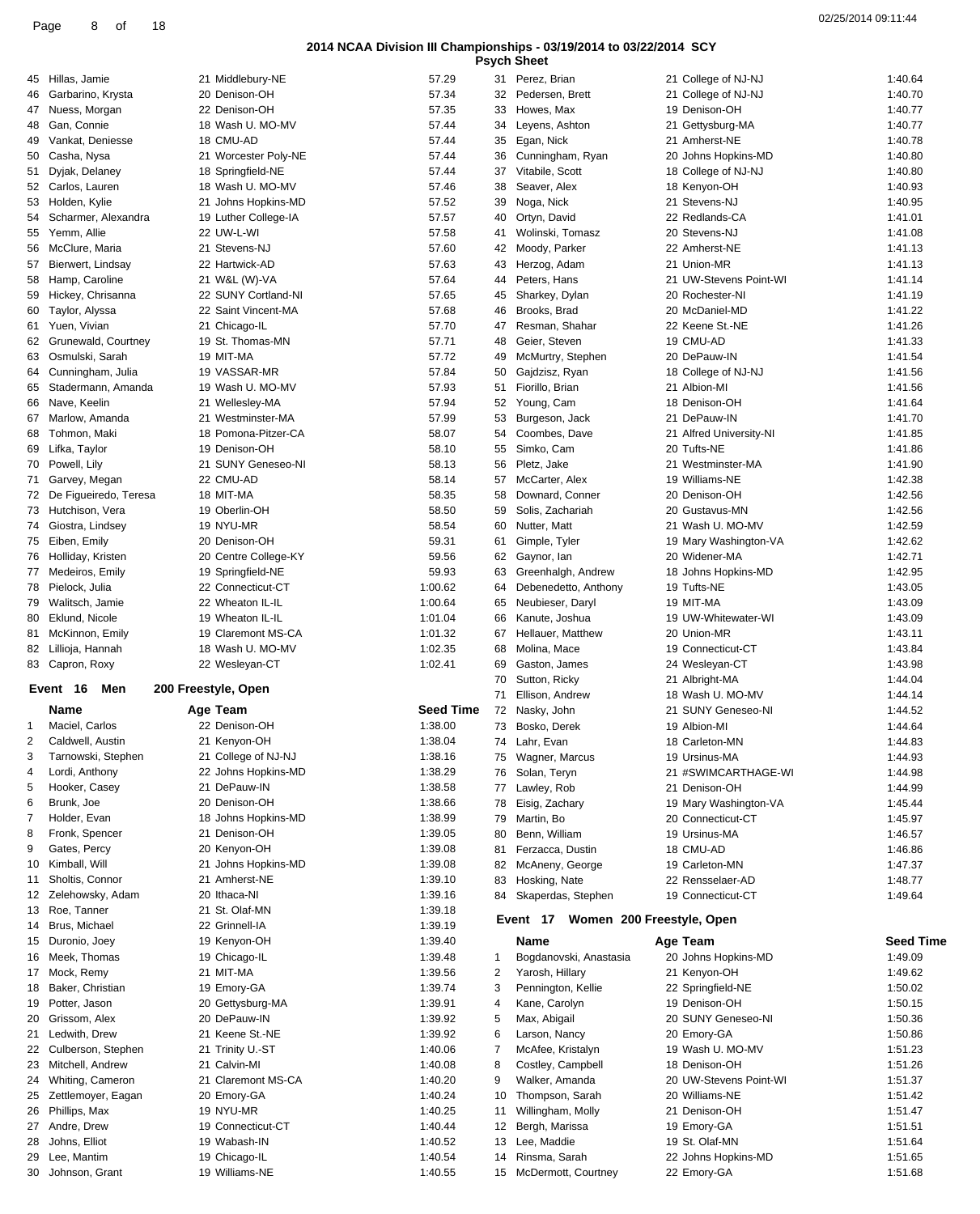|    |                            |                        |                  |    | <b>Psych Sheet</b>              |                              |                  |
|----|----------------------------|------------------------|------------------|----|---------------------------------|------------------------------|------------------|
|    | 16 Zemanovic, Sara         | 19 UW-L-WI             | 1:51.71          |    | 15 Calvin-MI                    | Α                            | 3:21.96          |
|    | 17 Wall, Alison            | 19 Chicago-IL          | 1:51.82          | 16 | Ithaca-NI                       | Α                            | 3:22.11          |
| 18 | Bradford, Tully            | 21 Denison-OH          | 1:51.91          | 17 | Whitman-PN                      | Α                            | 3:22.48          |
| 19 | Pierce, Sam                | 20 Connecticut-CT      | 1:52.09          | 18 | DePauw-IN                       | Α                            | 3:22.67          |
| 20 | Townsend, Haley            | 20 Kenyon-OH           | 1:52.16          | 19 | UW-L-WI                         | Α                            | 3:22.69          |
| 21 | Jones, Lauren              | 18 Williams-NE         | 1:52.23          | 20 | USMMA-MR                        | Α                            | 3:22.75          |
|    | 22 Bonfield, Carolyn       | 20 Emory-GA            | 1:52.28          | 21 | Case Western-OH                 | Α                            | 3:22.88          |
| 23 | Slaughter, Kirsten         | 20 IWU-IL              | 1:52.31          | 22 | Keene St.-NE                    | Α                            | 3:22.98          |
| 24 | Jedryka, Veronika          | 19 MIT-MA              | 1:52.42          | 23 | Stevens-NJ                      | Α                            | 3:23.05          |
| 25 | Scheidl, Maya              | 19 Chicago-IL          | 1:52.60          | 24 | Mary Washington-VA              | Α                            | 3:23.15          |
| 26 | Bridges, Caroline          | 20 DePauw-IN           | 1:52.61          | 25 | Whitworth-IE                    | Α                            | 3:23.76          |
| 27 | Van Leuven, Mary           | 19 Denison-OH          | 1:52.65          | 26 | NYU-MR                          | Α                            | 3:23.80          |
| 28 | Ryan, Emmie                | 20 MIT-MA              | 1:52.73          | 27 | CMU-AD                          | Α                            | 3:23.87          |
| 29 | Weber, Emily               | 21 DePauw-IN           | 1:52.75          | 28 | Wheaton IL-IL                   | Α                            | 3:23.95          |
| 30 | Weber, Clark               | 22 Centre College-KY   | 1:52.83          | 29 | Gustavus-MN                     | Α                            | 3:24.47          |
| 31 | Holt, Dana                 | 21 Emory-GA            | 1:52.93          | 30 | Occidental-CA                   | Α                            | 3:24.52          |
| 32 | Caruso, Danielle           | 18 Stevens-NJ          | 1:52.95          | 31 | Worcester Poly-NE               | Α                            | 3:24.54          |
| 33 | Lair Ferrari, Malena       | 21 Ursinus-MA          | 1:53.01          | 32 | Pomona-Pitzer-CA                | Α                            | 3:24.83          |
| 34 | Yeh, Joanna                | 22 MIT-MA              | 1:53.03          | 33 | Tufts-NE                        | Α                            | 3:24.85          |
| 35 | Marcus, Ellen              | 19 Johns Hopkins-MD    | 1:53.05          | 34 | Kalamazoo-MI                    | Α                            | 3:24.95          |
| 36 | Phillips, Callie           | 20 Springfield-NE      | 1:53.17          | 35 | Rowan-MA                        | Α                            | 3:25.33          |
|    | McGlade, Anna              |                        | 1:53.21          | 36 | <b>UW-Stevens Point-WI</b>      | Α                            | 3:25.52          |
| 37 |                            | 19 Wooster-LE          | 1:53.39          |    |                                 |                              | 3:26.14          |
| 38 | Jones, Lydia               | 20 Trinity U.-ST       |                  | 37 | Redlands-CA<br>#SWIMCARTHAGE-WI | A                            |                  |
| 39 | Burke, Morgan              | 18 Middlebury-NE       | 1:53.41          | 38 |                                 | Α                            | 3:28.61          |
| 40 | Monroe, Ashleigh           | 20 Springfield-NE      | 1:53.62          | 39 | Alfred University-NI            | Α                            | 3:34.01          |
|    | 41 Lincoln, Alex           | 22 Pomona-Pitzer-CA    | 1:53.73          | 40 | <b>SUNY Geneseo-NI</b>          | Α                            | 3:36.17          |
| 42 | Socha, Milana              | 22 Carleton-MN         | 1:53.78          |    | Event 20                        | Women 400 Medley Relay, Open |                  |
| 43 | Sterner, Kay               | 18 Pomona-Pitzer-CA    | 1:53.86          |    |                                 |                              |                  |
| 44 | Trojanowski, Anne          | 21 Union-MR            | 1:53.96          |    | Name                            | Relay                        | <b>Seed Time</b> |
| 45 | Stanley, Meg               | 18 IWU-IL              | 1:53.97          | 1  | Kenyon-OH                       | Α                            | 3:44.88          |
| 46 | Singer, Jessica            | 21 Mary Washington-VA  | 1:54.00          | 2  | Johns Hopkins-MD                | Α                            | 3:45.49          |
|    | 47 Culmo, Sarah            | 21 SUNY Cortland-NI    | 1:54.36          | 3  | Emory-GA                        | Α                            | 3:45.85          |
| 48 | Grant, Katie               | 20 F&M-MA              | 1:54.51          | 4  | Gustavus-MN                     | Α                            | 3:46.87          |
| 49 | Smachlo, Julia             | 18 Bates-ME            | 1:54.80          | 5  | Denison-OH                      | Α                            | 3:46.93          |
| 50 | Seroka, Lauren             | 19 Kalamazoo-MI        | 1:54.82          | 6  | Williams-NE                     | Α                            | 3:47.51          |
| 51 | Rafferty-Millett, Toireasa | 19 Wash U. MO-MV       | 1:54.91          | 7  | Amherst-NE                      | Α                            | 3:47.99          |
|    | 52 McCoy, Ember            | 22 Carthage-WI         | 1:55.19          | 8  | Chicago-IL                      | Α                            | 3:48.02          |
| 53 | Furman, Leah               | 17 Wellesley-MA        | 1:55.21          | 9  | MIT-MA                          | Α                            | 3:48.88          |
| 54 | Green, Natalie             | 18 Claremont MS-CA     | 1:55.34          | 10 | Springfield-NE                  | Α                            | 3:49.33          |
| 55 | Lopiano, Cara              | 19 Chicago-IL          | 1:55.73          | 11 | UW-Whitewater-WI                | Α                            | 3:49.68          |
| 56 | Chudy, Charlotte           | 19 Amherst-NE          | 1:55.75          | 12 | <b>Claremont MS-CA</b>          | Α                            | 3:49.75          |
|    | 57 Taylor, Madison         | 18 Denison-OH          | 1:55.89          | 13 | Luther College-IA               | Α                            | 3:50.23          |
|    | 58 Yang, Lena              | 19 MIT-MA              | 1:56.59          | 14 | Wheaton IL-IL                   | Α                            | 3:50.29          |
|    | 59 Hargrove, Anna          | 20 Albion-MI           | 1:56.78          |    | 15 CMU-AD                       | А                            | 3:50.39          |
| 60 | Slevin, Angela             | 21 Wesleyan-CT         | 1:56.82          |    | 16 Rochester-NI                 | Α                            | 3:50.50          |
| 61 | Kostin, Joanna             | 18 NYU-MR              | 1:56.88          | 17 | Wash U. MO-MV                   | Α                            | 3:50.54          |
| 62 | Jurjus, Rima               | 20 Denison-OH          | 1:56.91          | 18 | Middlebury-NE                   | Α                            | 3:51.52          |
| 63 | Bialecka, Natalia          | 21 Carthage-WI         | 1:56.97          | 19 | UW-L-WI                         | Α                            | 3:51.53          |
| 64 | Sultan, Faye               | 19 Williams-NE         | 1:57.01          | 20 | St. Thomas-MN                   | Α                            | 3:51.54          |
| 65 | Wachenfeld, Amanda         | 21 Tufts-NE            | 1:57.08          | 21 | Hope College-MI                 | Α                            | 3:51.54          |
| 66 | Flaherty, Elizabeth        | 20 Denison-OH          | 1:57.27          |    | 22 Whitworth-IE                 | Α                            | 3:52.05          |
| 67 | Wahl, Danielle             | 21 Centre College-KY   | 1:58.66          | 23 | DePauw-IN                       | Α                            | 3:52.17          |
| 68 | Hess, Cameron              | 19 NAZ-NI              | 1:58.80          |    | 24 Wellesley-MA                 | Α                            | 3:52.50          |
| 69 | Defreitas, Sophie          | 19 SUNY Geneseo-NI     | 1:59.32          |    | 25 Calvin-MI                    | Α                            | 3:52.90          |
|    | 70 Edsall, Tristyn         | 18 Kalamazoo-MI        | 2:02.11          | 26 | NYU-MR                          | Α                            | 3:53.42          |
|    |                            |                        |                  | 27 | Bates-ME                        | Α                            | 3:53.51          |
|    | Event 19<br>Men            | 400 Medley Relay, Open |                  | 28 | Stevens-NJ                      |                              | 3:53.83          |
|    |                            |                        | <b>Seed Time</b> |    | <b>SUNY Geneseo-NI</b>          | A                            | 3:54.23          |
|    | Name                       | Relay                  |                  | 29 | 30 Connecticut-CT               | Α                            |                  |
| 1  | Kenyon-OH                  | Α                      | 3:16.43          |    |                                 | Α                            | 3:54.38          |
| 2  | Denison-OH                 | Α                      | 3:17.22          |    | 31 Mary Washington-VA           | A                            | 3:54.69          |
| 3  | Emory-GA                   | Α                      | 3:18.18          |    | 32 Whitman-PN                   | Α                            | 3:54.95          |
| 4  | <b>Claremont MS-CA</b>     | Α                      | 3:18.30          | 33 | Grove City-AM                   | Α                            | 3:55.58          |
| 5  | MIT-MA                     | Α                      | 3:18.38          | 34 | <b>UW-Stevens Point-WI</b>      | Α                            | 3:56.52          |
| 6  | Connecticut-CT             | Α                      | 3:18.70          | 35 | W&L (W)-VA                      | Α                            | 3:56.63          |
| 7  | St. Olaf-MN                | Α                      | 3:18.93          |    | 36 IWU-IL                       | Α                            | 4:00.00          |
| 8  | Wash U. MO-MV              | Α                      | 3:19.05          |    | 37 Ursinus-MA                   | A                            | 4:01.20          |
| 9  | Amherst-NE                 | Α                      | 3:19.54          | 38 | Colorado College-CO             | Α                            | 4:04.70          |
| 10 | Williams-NE                | Α                      | 3:19.68          |    | 39 Carthage-WI                  | Α                            | 4:13.21          |
|    | 11 Johns Hopkins-MD        | Α                      | 3:19.82          |    | Event 21<br>Men                 | 200 Butterfly, Open          |                  |
|    | 12 College of NJ-NJ        | Α                      | 3:20.22          |    |                                 |                              |                  |
|    | 13 Chicago-IL              | Α                      | 3:20.35          |    | Name                            | Age Team                     | <b>Seed Time</b> |
|    | 14 Union-MR                | Α                      | 3:21.93          | 1. | Anderson, Alex                  | 26 Mary Washington-VA        | 1:46.13          |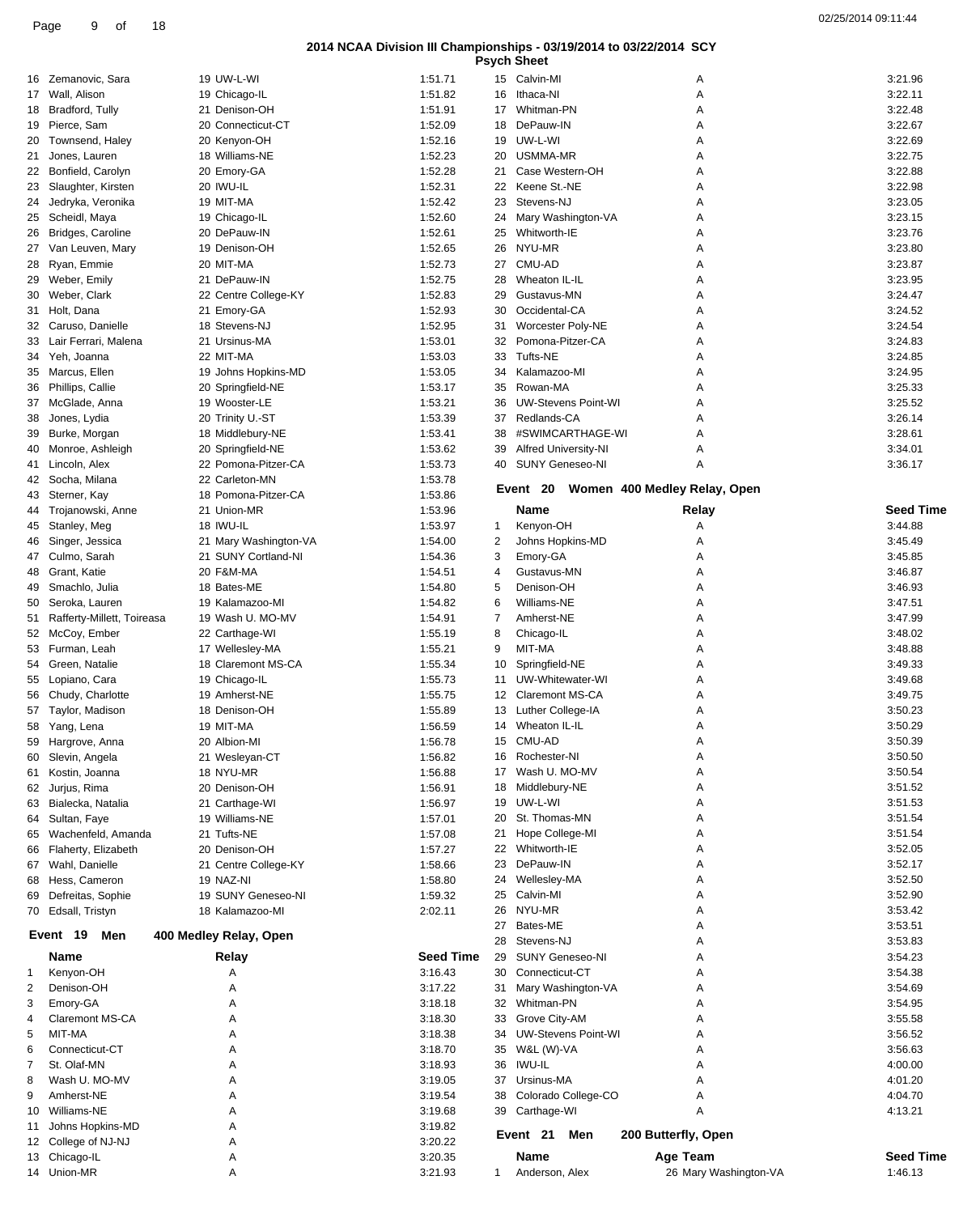|    | 10<br>18<br>Page<br>of |                     |         |                 |                                                                                           |                     | 02/25/2014 09:11:44 |
|----|------------------------|---------------------|---------|-----------------|-------------------------------------------------------------------------------------------|---------------------|---------------------|
|    |                        |                     |         |                 | 2014 NCAA Division III Championships - 03/19/2014 to 03/22/2014 SCY<br><b>Psych Sheet</b> |                     |                     |
| 2  | Mering, Karl           | 20 Whitman-PN       | 1:47.85 |                 | Name                                                                                      | Age Team            | <b>Seed Time</b>    |
| 3  | Schlueter, Luke        | 19 MIT-MA           | 1:48.22 |                 | Dillione, Maggie                                                                          | 22 Case Western-OH  | 2:03.05             |
| 4  | Ricotta, Thad          | 21 Williams-NE      | 1:48.57 |                 | Zook, Nina                                                                                | 20 Emory-GA         | 2:03.11             |
| 5  | Lanz, Mike             | 20 St. Thomas-MN    | 1:48.73 | 3               | Erdmann, Abby                                                                             | 18 Chicago-IL       | 2:03.89             |
| 6  | Hooker, Casey          | 21 DePauw-IN        | 1:49.01 | $\overline{4}$  | Howell. Michelle                                                                          | 21 Denison-OH       | 2:03.95             |
|    | Brebrick, Billy        | 20 St. Olaf-MN      | 1:49.10 | 5               | McClure, Maria                                                                            | 21 Stevens-NJ       | 2:04.03             |
| 8  | Bulakul, Tyler         | 21 Amherst-NE       | 1:49.19 | 6               | Conklin, Sarah                                                                            | 20 Amherst-NE       | 2:04.05             |
| 9  | Anderson, Jeff         | 20 Amherst-NE       | 1:49.33 |                 | Kee. Michele                                                                              | 22 Claremont MS-CA  | 2:04.20             |
| 10 | Breitigam, Jordan      | 21 Ohio Northern-OH | 1:49.41 |                 | Williamson, Mariah                                                                        | 20 Kenyon-OH        | 2:04.27             |
|    | 11 Ortyn, David        | 22 Redlands-CA      | 1:49.53 | 9               | Garvey, Megan                                                                             | 22 CMU-AD           | 2:04.28             |
|    | Josephson, Christian   | 20 Kenyon-OH        | 1:49.64 | 10              | Chan, Shirley                                                                             | 19 Johns Hopkins-MD | 2:04.42             |
|    | 13 Ku. Kevin           | 19 Chicago-IL       | 1:49.65 |                 | Sanchez-Aizcorbe, Marcela                                                                 | 19 Emory-GA         | 2:04.58             |
|    | 14 Tatum, Wesley       | 21 Whitworth-IE     | 1:49.67 | 12 <sup>2</sup> | Stadermann, Amanda                                                                        | 19 Wash U. MO-MV    | 2:04.60             |
|    | 15 Eacret. Darrell     | 22 Emory-GA         | 1:50.13 | 13              | Garbarino, Krysta                                                                         | 20 Denison-OH       | 2:04.80             |
|    | 16 Dobben, Luke        | 20 Wash U. MO-MV    | 1:50.16 | 14              | Jessen, Annika                                                                            | 21 Claremont MS-CA  | 2:04.81             |
|    | 17 Baker, Hayden       | 21 Emory-GA         | 1:50.28 | 15              | Brown, Abby                                                                               | 19 Johns Hopkins-MD | 2:04.90             |
| 18 | Galvin, John           | 20 Emory-GA         | 1:50.34 | 16              | Bailey, Lauren                                                                            | 20 Rochester-NI     | 2:04.95             |
|    | 19 Depew, Jeff         | 21 Redlands-CA      | 1:50.38 | 17              | Pierce, Megan                                                                             | 18 Williams-NE      | 2:05.09             |
|    | 20 Frenzel, Derek      | 22 Puget Sound-PN   | 1:50.40 | 18              | Garcia, Jacque                                                                            | 21 Kenyon-OH        | 2:05.21             |
|    | 21 Hellman, Dan        | 21 Denison-OH       | 1:50.41 | 19              | Hu, Ciara                                                                                 | 19 Chicago-IL       | 2:05.23             |
|    | 22 Devroy, John        | 22 UW-Whitewater-WI | 1:50.45 | 20              | York, Michelle                                                                            | 21 Emory-GA         | 2:05.31             |
| 23 | Mock, Remy             | 21 MIT-MA           | 1:50.46 |                 | Newlon, Angela                                                                            | 18 DePauw-IN        | 2:05.86             |
|    | 24 Wahl, Zack          | 23 Union-MR         | 1:50.46 |                 | Rafferty-Millett, Toireasa                                                                | 19 Wash U. MO-MV    | 2:05.92             |
| 25 | Walsh, Brian           | 19 CMU-AD           | 1:50.53 | 23              | Rayhill Lindsey                                                                           | 22 Ohio Northern-OH | 2.0592              |

|    | 13 Ku, Kevin           | 19 Chicago-IL            | 1:49.65 | 11           | Sanchez-Aizcorbe, Marcela             | 19 Emory-GA            | 2:04.58            |
|----|------------------------|--------------------------|---------|--------------|---------------------------------------|------------------------|--------------------|
|    | 14 Tatum, Wesley       | 21 Whitworth-IE          | 1:49.67 | 12           | Stadermann, Amanda                    | 19 Wash U. MO-MV       | 2:04.60            |
|    | 15 Eacret, Darrell     | 22 Emory-GA              | 1:50.13 | 13           | Garbarino, Krysta                     | 20 Denison-OH          | 2:04.80            |
|    | 16 Dobben, Luke        | 20 Wash U. MO-MV         | 1:50.16 | 14           | Jessen, Annika                        | 21 Claremont MS-CA     | 2:04.81            |
|    | 17 Baker, Hayden       | 21 Emory-GA              | 1:50.28 | 15           | Brown, Abby                           | 19 Johns Hopkins-MD    | 2:04.90            |
|    | 18 Galvin, John        | 20 Emory-GA              | 1:50.34 | 16           | Bailey, Lauren                        | 20 Rochester-NI        | 2:04.95            |
|    | 19 Depew, Jeff         | 21 Redlands-CA           | 1:50.38 | 17           | Pierce, Megan                         | 18 Williams-NE         | 2:05.09            |
| 20 | Frenzel, Derek         | 22 Puget Sound-PN        | 1:50.40 | 18           | Garcia, Jacque                        | 21 Kenyon-OH           | 2:05.21            |
|    | 21 Hellman, Dan        | 21 Denison-OH            | 1:50.41 | 19           | Hu, Ciara                             | 19 Chicago-IL          | 2:05.23            |
| 22 | Devroy, John           | 22 UW-Whitewater-WI      | 1:50.45 | 20           | York, Michelle                        | 21 Emory-GA            | 2:05.31            |
|    | 23 Mock, Remy          | 21 MIT-MA                | 1:50.46 | 21           | Newlon, Angela                        | 18 DePauw-IN           | 2:05.86            |
|    | 24 Wahl, Zack          | 23 Union-MR              | 1:50.46 | 22           | Rafferty-Millett, Toireasa            | 19 Wash U. MO-MV       | 2:05.92            |
| 25 | Walsh, Brian           | 19 CMU-AD                | 1:50.53 | 23           | Rayhill, Lindsey                      | 22 Ohio Northern-OH    | 2:05.92            |
|    | 26 Zelehowsky, Lucas   | 22 Ithaca-NI             | 1:50.57 | 24           | May, Sarah                            | 19 Wellesley-MA        | 2:06.01            |
|    | 27 O'Brien, Matt       | 21 Emory-GA              | 1:50.85 | 25           | Newsum-Schoenberg, Mckenna20 Emory-GA |                        | 2:06.03            |
|    | 28 Kogut, Greg         | 21 Johns Hopkins-MD      | 1:50.89 | 26           | Norrish, Melissa                      | 20 Puget Sound-PN      | 2:06.08            |
|    | 29 Blumberg, Marc      | 20 Claremont MS-CA       | 1:50.99 | 27           | Cunningham, Julia                     | 19 VASSAR-MR           | 2:06.12            |
| 30 | Metcalfe, William      | 18 Tufts-NE              | 1:51.21 | 28           | Nave, Keelin                          | 21 Wellesley-MA        | 2:06.23            |
| 31 | Debenedetto, Anthony   | 19 Tufts-NE              | 1:51.26 | 29           |                                       | 21 Williams-NE         |                    |
|    | 32 Monaghan, Conor     | 21 Berry-GA              | 1:51.33 | 30           | Levine, Alyssa<br>Klunk, Dani         | 20 Gustavus-MN         | 2:06.27<br>2:06.45 |
| 33 | Schulstad, Matthew     | 19 Rose-Hulman-IN        | 1:51.37 |              |                                       | 21 Wash U. MO-MV       |                    |
| 34 | Detar, Ben             | 20 Hartwick-AD           | 1:51.55 | 31           | Taege, Sara                           | 20 Denison-OH          | 2:06.53            |
|    |                        | 19 MIT-MA                | 1:51.76 | 32           | Eiben, Emily                          |                        | 2:06.57            |
| 35 | Norris, Thomas         |                          |         | 33           | Lifka, Taylor                         | 19 Denison-OH          | 2:06.93            |
|    | 36 Bo, Jason           | 19 NYU-MR                | 1:51.78 | 34           | Modelewski, Hailey                    | 20 SUNY Geneseo-NI     | 2:06.94            |
| 37 | Najarian, Alexander    | 19 Occidental-CA         | 1:51.93 | 35           | Johnson, Julia                        | 19 Transylvania-KY     | 2:07.08            |
| 38 | Sommers, David         | 19 Augustana-IL          | 1:51.97 | 36           | Taylor, Alyssa                        | 22 Saint Vincent-MA    | 2:07.12            |
|    | 39 Simms, Gus          | 19 Tufts-NE              | 1:52.41 | 37           | Deysher, Katie                        | 20 Wheaton IL-IL       | 2:07.28            |
| 40 | Campbell, Dave         | 20 CMU-AD                | 1:52.51 | 38           | Crews, Gillian                        | 18 CMU-AD              | 2:07.36            |
| 41 | Smith, Timmy           | 19 Denison-OH            | 1:52.51 | 39           | Giostra, Lindsey                      | 19 NYU-MR              | 2:07.37            |
|    | 42 Fowler, Jonas       | 18 Chicago-IL            | 1:52.55 | 40           | Powell, Lily                          | 21 SUNY Geneseo-NI     | 2:07.38            |
| 43 | Wall, Timothy          | 22 MIT-MA                | 1:52.78 | 41           | Marlow, Amanda                        | 21 Westminster-MA      | 2:07.51            |
| 44 | Kunkel, Robby          | 21 Chicago-IL            | 1:52.82 | 42           | Davis, Supriya                        | 20 Swarthmore-MA       | 2:07.70            |
|    | 45 Skaperdas, Stephen  | 19 Connecticut-CT        | 1:53.03 | 43           | Fowler, Allison                       | 19 Emory & Henry-VA    | 2:07.81            |
| 46 | Kim, Jeremy            | 19 Grove City-AM         | 1:53.10 | 44           | Hutchison, Vera                       | 19 Oberlin-OH          | 2:07.87            |
|    | 47 Hu, Price           | 21 Stevens-NJ            | 1:53.16 | 45           | Vankat, Deniesse                      | 18 CMU-AD              | 2:08.02            |
|    | 48 Stoughton, Brett    | 19 Calvin-MI             | 1:53.19 | 46           | Peterson, Anna                        | 18 Connecticut-CT      | 2:08.14            |
| 49 | Jun, Yonghoon          | 21 SUNY Geneseo-NI       | 1:53.21 | 47           | Gillespie, Megan                      | 20 Colorado College-CO | 2:08.24            |
| 50 | Vitabile, Scott        | 18 College of NJ-NJ      | 1:53.27 | 48           | McLaughlin, Meaghan                   | 21 Kenyon-OH           | 2:08.24            |
|    | 51 Napolitano, Mike    | 20 Tufts-NE              | 1:53.28 | 49           | Osmulski, Sarah                       | 19 MIT-MA              | 2:08.31            |
|    | 52 Hall, Shelby        | 19 Southwestern-ST       | 1:53.31 | 50           | Holliday, Kristen                     | 20 Centre College-KY   | 2:08.37            |
|    | 53 Van Cott, Taylor    | 21 Ithaca-NI             | 1:53.32 | 51           | Parker, Natalie                       | 19 Kenyon-OH           | 2:08.41            |
|    | 54 Chupik, Colin       | 20 Colorado College-CO   | 1:53.34 | 52           | Ikeda, Jan                            | 21 Lebanon Valley-AD   | 2:08.84            |
|    | 55 Raker, John         | 18 Ohio Northern-OH      | 1:53.78 | 53           | Grunewald, Courtney                   | 19 St. Thomas-MN       | 2:08.92            |
|    | 56 Gullickson, Matt    | 18 DePauw-IN             | 1:53.81 | 54           | Maurer, Taylor                        | 19 Kenyon-OH           | 2:09.24            |
|    | 57 Wilson, Ross        | 18 Centre College-KY     | 1:53.83 |              | 55 Kasoff, Lauren                     | 21 W&L (W)-VA          | 2:09.40            |
|    | 58 Sutherland, Sean    | 21 Williams-NE           | 1:53.83 |              | 56 Kukielka, Mariann                  | 20 St. Thomas-MN       | 2:09.96            |
|    | 59 Adams, Carter       | 20 Wabash-IN             | 1:53.85 | 57           | Greco, Christiana                     | 19 Springfield-NE      | 2:10.74            |
|    | 60 Gaston, James       | 24 Wesleyan-CT           | 1:53.85 | 58           | Urban, Valerie                        | 19 Connecticut-CT      | 2:11.11            |
|    | 61 Luong, Kiet         | 19 Regis-NE              | 1:53.85 | 59           | Carlos, Lauren                        | 18 Wash U. MO-MV       | 2:11.21            |
|    | 62 Jones, Evan         | 19 Southwestern-ST       | 1:53.85 | 60           | Cox, Abby                             | 19 Mary Washington-VA  | 2:11.27            |
|    | 63 McMurtry, Stephen   | 20 DePauw-IN             | 1:54.00 | 61           | Scharmer, Alexandra                   | 19 Luther College-IA   | 2:11.29            |
|    | 64 Hochstein, Brent    | 19 Washington College-MD | 1:54.09 | 62           | Stewart-Bates, Emma                   | 19 Kenyon-OH           | 2:11.36            |
|    | 65 Simko, Cam          | 20 Tufts-NE              | 1:54.10 | 63           | Kenny, Brittany                       | 19 Union-MR            | 2:12.50            |
|    | 66 Nielsen, Matthew    | 19 CMU-AD                | 1:54.13 |              | 64 Hickey, Chrisanna                  | 22 SUNY Cortland-NI    | 2:13.87            |
|    | 67 Scheuer, Jared      | 19 Emory-GA              | 1:55.40 |              |                                       |                        |                    |
| 68 | Dixon-Anderson, Ian    | 18 Grinnell-IA           | 1:56.22 |              | Men<br>Event 23                       | 100 Backstroke, Open   |                    |
|    | 69 Gronbeck, Christian | 21 Williams-NE           | 1:56.32 |              | Name                                  | Age Team               | Seed T             |
|    | 70 Gimple, Tyler       | 19 Mary Washington-VA    | 1:56.79 | 1            | Williams, Matt                        | 18 Claremont MS-CA     | 47.94              |
|    | 71 Freedberg, Sam      | 18 Lake Forest-IL        | 2:00.15 | $\mathbf{2}$ | Gill, Sam                             | 21 Connecticut-CT      | 48.47              |
|    |                        |                          |         |              |                                       |                        |                    |

**Name Age Team Seed Time 100 Backstroke, Open** 18 Claremont MS-CA 47.94 21 Connecticut-CT 48.47 Spock, Ross 21 Emory-GA 48.88

**Event 22 Women 200 Butterfly, Open**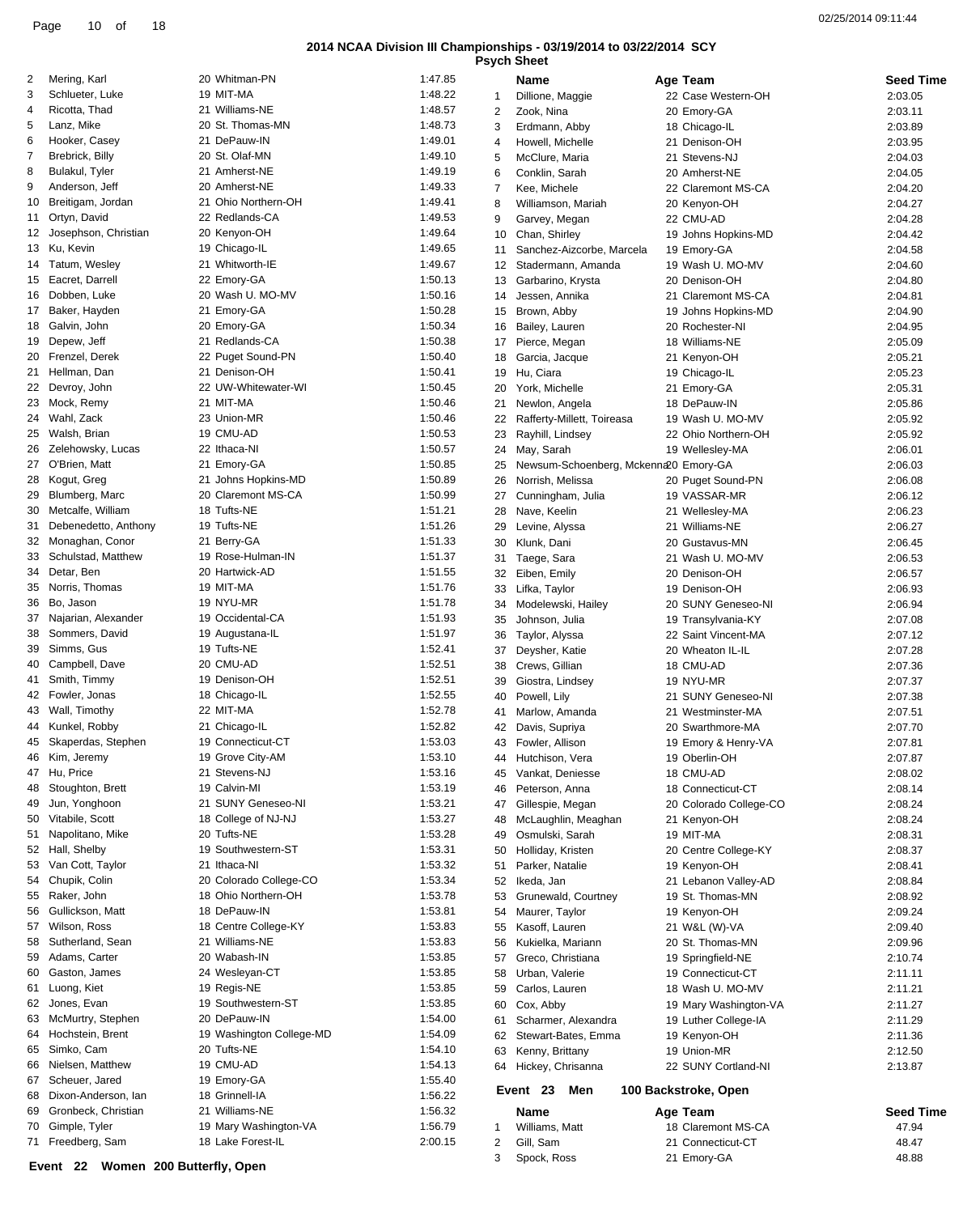|                                        |                                          |                |          | <b>Psych Sheet</b>                    |                                 |                           |
|----------------------------------------|------------------------------------------|----------------|----------|---------------------------------------|---------------------------------|---------------------------|
| Curley, Harrison<br>4                  | 21 Kenyon-OH                             | 49.02          |          | 75 Louie, Ethan                       | 19 NYU-MR                       | 51.86                     |
| Davis, Dylan<br>5                      | 21 Johns Hopkins-MD                      | 49.06          |          | 76 Tialios, Kristian                  | 19 SUNY Geneseo-NI              | 52.28                     |
| 6<br>Brus, Michael                     | 22 Grinnell-IA                           | 49.21          |          | 77 Noga, Nick                         | 21 Stevens-NJ                   | 52.29                     |
| Lin, Benjamin                          | 19 Williams-NE                           | 49.33          |          | 78 Hinton, Joey                       | 19 Claremont MS-CA              | 52.44                     |
| 8<br>Lindgren, Kevin                   | 21 USMMA-MR                              | 49.40          | 79       | Johnson, Cory                         | 19 Claremont MS-CA              | 53.72                     |
| 9<br>Mattix, Bo                        | 19 MIT-MA                                | 49.44          |          | 80 Flaherty, John                     | 22 Swarthmore-MA                | 57.49                     |
| 10 Welch, Andrew                       | 20 Union-MR                              | 49.52          |          | Event 24                              | Women 100 Backstroke, Open      |                           |
| 11 Colucci, Dante                      | 19 Gustavus-MN                           | 49.62          |          |                                       |                                 |                           |
| 12 Francis, Wills<br>13 Simon, Dan     | 22 Wheaton IL-IL<br>20 Behrend-AM        | 49.85<br>49.88 | 1        | Name<br>Kitayama, Taylor              | Age Team<br>21 Johns Hopkins-MD | <b>Seed Time</b><br>54.46 |
| 14 Brooks, Steven                      | 21 Westminster-MA                        | 49.93          | 2        | Rosenbaum, Maggie                     | 22 Hamilton-AD                  | 54.95                     |
| 15 Porrazzo, Ralph                     | 21 Albright-MA                           | 49.95          | 3        | Tinklenberg, Alissa                   | 22 Gustavus-MN                  | 55.01                     |
| 16 Fothergill, Michael                 | 19 Connecticut-CT                        | 50.00          | 4        | Slagel, Clare                         | 20 Luther College-IA            | 55.14                     |
| 17 Anderson, Oscar                     | 19 Kenyon-OH                             | 50.04          | 5        | Nitz, Kirsten                         | 20 Wheaton IL-IL                | 55.17                     |
| 18 Boley, Nathaniel                    | 18 Williams-NE                           | 50.11          | 6        | Oberholzer, Celia                     | 20 Kenyon-OH                    | 55.18                     |
| 19 Winget, Michael                     | 20 Tufts-NE                              | 50.16          | 7        | Thompson, Ellie                       | 20 Emory-GA                     | 55.68                     |
| 20 Deveney, Conor                      | 20 Amherst-NE                            | 50.18          | 8        | Flinn, Rachel                         | 22 Kenyon-OH                    | 55.85                     |
| 21 Bassett, Henry                      | 19 Mary Washington-VA                    | 50.26          | 9        | Bennett, Katherine                    | 19 Williams-NE                  | 55.96                     |
| 22 Heise, Matthew                      | 21 Amherst-NE                            | 50.30          | 10       | Lovrensky, Maddie                     | 20 La Verne-CA                  | 56.00                     |
| 23 Walton, Wes                         | 20 Whitworth-IE                          | 50.30          | 11       | Willingham, Molly                     | 21 Denison-OH                   | 56.02                     |
| 24 Mayer, Sean                         | 19 Mary Washington-VA                    | 50.31          |          | 12 Reynolds, Brooke                   | 20 UW-L-WI                      | 56.09                     |
| 25 Harmon, Mike                        | 21 Gettysburg-MA                         | 50.34          |          | 13 Harris, Laura                      | 22 Widener-MA                   | 56.13                     |
| 26 Bunning, Bryan                      | 20 Chicago-IL                            | 50.38          | 14       | Wall, Alison                          | 19 Chicago-IL                   | 56.13                     |
| 27 White, Connor                       | 22 Ithaca-NI                             | 50.42          |          | 15 Rogers, Christy                    | 22 MIT-MA                       | 56.16                     |
| 28 To, Daniel                          | 18 Pomona-Pitzer-CA                      | 50.43          |          | 16 Nennig, Sadie                      | 21 Emory-GA                     | 56.25                     |
| 29 Hanak, Shawn                        | 22 Stevens-NJ                            | 50.49          | 17       | Jedryka, Veronika                     | 19 MIT-MA                       | 56.35                     |
| 30 Powers, Alex                        | 19 Worcester Poly-NE                     | 50.54          | 18       | Doerner, Emily                        | 21 NYU-MR                       | 56.60                     |
| 31 Burzynski, Aleks                    | 20 College of NJ-NJ                      | 50.56          | 19       | Liu, Claire                           | 19 Emory-GA                     | 56.69                     |
| 32 Dow, Larry                          | 22 Rowan-MA                              | 50.59          | 20       | Lillioja, Hannah                      | 18 Wash U. MO-MV                | 56.79                     |
| 33 Swartz, Reid                        | 20 Hamilton-AD                           | 50.60          | 21       | Yearwood, Ashley                      | 19 Denison-OH                   | 56.79                     |
| 34 Wu, Charles                         | 21 NYU-MR                                | 50.61          | 22       | Hong, Eleanore                        | 18 Rose-Hulman-IN               | 56.79                     |
| 35 Spraul, Michael                     | 22 Wilmington C.-OH                      | 50.63          | 23       | Inkrott, Lindsey                      | 19 Ohio Northern-OH             | 56.86                     |
| 36 Jokubaitis, Brad                    | 20 MIT-MA                                | 50.63          | 24       | Singhaus, Kira<br>Lee, Sabrina        | 20 CMU-AD<br>20 Amherst-NE      | 56.90<br>56.91            |
| 37 McCarter, Alex                      | 19 Williams-NE                           | 50.63          | 25<br>26 | Jackson, Olivia                       | 19 Williams-NE                  | 57.00                     |
| 38 Roh, Jin<br>39 Sun, Ravi            | 19 College of NJ-NJ<br>19 Stevens-NJ     | 50.73<br>50.73 | 27       | Holbrook, Emma                        | 18 UW-L-WI                      | 57.00                     |
| 40 Corcoran, Sean                      | 20 MIT-MA                                | 50.81          | 28       | Lohnes, Allison                       | 20 Ohio Northern-OH             | 57.00                     |
| 41 Lawton, Trebor                      | 18 Connecticut-CT                        | 50.85          | 29       | Hargrove, Anna                        | 20 Albion-MI                    | 57.12                     |
| 42 Schneider, Artur                    | 19 Franklin-IN                           | 50.86          | 30       | Bernhardt, Carolyn                    | 22 St. Olaf-MN                  | 57.22                     |
| 43 Sokoloff, Philip                    | 20 Ramapo-NJ                             | 50.87          | 31       | Busk, Hannah                          | 20 BSC-SE                       | 57.23                     |
| 44 Starr, Sam                          | 19 Whitman-PN                            | 50.99          | 32       | Beal, Jackie                          | 18 Whitworth-IE                 | 57.25                     |
| 45 Woodford, David                     | 21 Johns Hopkins-MD                      | 51.00          | 33       | Meess, Karen                          | 21 Rochester-NI                 | 57.26                     |
| 46 Magee, Kevin                        | 20 Kenyon-OH                             | 51.02          | 34       | Anderson, Katie                       | 20 Wash U. MO-MV                | 57.35                     |
| 47 Devroy, Joe                         | 20 UW-Whitewater-WI                      | 51.03          |          | 35 Paine, Whitney                     | 21 Bates-ME                     | 57.41                     |
| 48 Celestin, Nick                      | 20 Trinity C.-CT                         | 51.03          | 36       | Waugh, Erika                          | 21 Calvin-MI                    | 57.44                     |
| 49 Johnston, Ross                      | 18 Wheaton MA-NE                         | 51.04          |          | 37 Law, Mich                          | 18 Chicago-IL                   | 57.49                     |
| 50 Frauen, James                       | 21 Rochester-NI                          | 51.06          | 38       | McGovern, Courts                      | 18 Wooster-LE                   | 57.50                     |
| 51 Nutter, Matt                        | 21 Wash U. MO-MV                         | 51.08          | 39       | Waitkavicz, Ariana                    | 18 Johns Hopkins-MD             | 57.52                     |
| 52 Dintino, Alexander                  | 19 CMU-AD                                | 51.10          | 40       | Kane, Liz                             | 19 Denison-OH                   | 57.53                     |
| 53 Bowen, Loring                       | 19 Connecticut-CT                        | 51.13          | 41       | Tibbetts, Andie                       | 21 Middlebury-NE                | 57.53                     |
| 54 Hanko, Stephen                      | 20 UW-L-WI                               | 51.16          | 42       | Hahn, Mia                             | 19 Pomona-Pitzer-CA             | 57.58                     |
| 55 Childress, Jake                     | 21 Wabash-IN                             | 51.22          |          | 43 Ayer, Grace                        | 18 Ithaca-NI                    | 57.59                     |
| 56 Amodio, Luc                         | 21 VASSAR-MR                             | 51.23          | 44       | Cassano, Lauren                       | 20 Grove City-AM                | 57.60                     |
| 57 Burke, Daniel                       | 20 NAZ-NI                                | 51.23          | 45       | Carnley, Mikayla                      | 19 Emory-GA                     | 57.65                     |
| 58 Brajdic, Bobby                      | 20 R-MC (M)-VA                           | 51.29          | 46       | Buisman, Megan                        | 21 Ithaca-NI                    | 57.67                     |
| 59 Roe, Colton                         | 21 SUNY Oneonta-AD                       | 51.31          | 47       | Foster, Stephanie                     | 19 W&L (W)-VA                   | 57.76                     |
| 60 Rich, Andrew                        | 20 Denison-OH                            | 51.38          | 48       | Lukes, Chandra                        | 20 Redlands-CA                  | 57.77                     |
| 61 Catano, Al                          | 22 Clarkson-MR                           | 51.41          | 49       | Belforti, Christina                   | 19 Union-MR<br>19 DePauw-IN     | 57.79<br>57.83            |
| 62 Flynn, Patrick<br>63 Paquette, Sean | 19 Johns Hopkins-MD<br>20 Connecticut-CT | 51.42          | 50<br>51 | Graves, Annie<br>Lair Ferrari, Malena | 21 Ursinus-MA                   | 57.84                     |
| 64 Fitzstevens, Liam                   | 18 Swarthmore-MA                         | 51.45<br>51.53 | 52       | Bangs, Kylie                          | 20 Ithaca-NI                    | 57.88                     |
| 65 Hollman, Lee                        | 19 #SWIMCARTHAGE-WI                      | 51.55          | 53       | Van Fossen, Claire                    | 19 Denison-OH                   | 57.97                     |
| 66 Savidge, Kyle                       | 21 Tufts-NE                              | 51.59          | 54       | Meyer, Molly                          | 19 Hope College-MI              | 57.98                     |
| 67 Funk, Ryan                          | 20 Kenyon-OH                             | 51.65          | 55       | Ren, Dorothy                          | 19 Wellesley-MA                 | 58.00                     |
| 68 Howes, Max                          | 19 Denison-OH                            | 51.66          | 56       | Duvall, Kate                          | 22 Whitworth-IE                 | 58.09                     |
| 69 Kitson, Teale                       | 21 Puget Sound-PN                        | 51.71          | 57       | Boyce, Lauren                         | 21 SUNY Geneseo-NI              | 58.10                     |
| 70 Razanav, Anton                      | 20 CMU-AD                                | 51.74          | 58       | Maclean, Erin                         | 22 Claremont MS-CA              | 58.27                     |
| 71 Estes, Jeremy                       | 18 Chicago-IL                            | 51.76          | 59       | Wetzel, Maria                         | 18 Carleton-MN                  | 58.43                     |
| 72 Heil, Colin                         | 21 Emory-GA                              | 51.79          | 60       | Liu, Helen                            | 21 Claremont MS-CA              | 58.69                     |
| 73 Brindamour, Christian               | 21 Coast Guard-CT                        | 51.82          | 61       | Prelgovisk, Lindsey                   | 19 Bates-ME                     | 58.92                     |
| 74 Benn, William                       | 19 Ursinus-MA                            | 51.83          |          | 62 Pham, Anh Chi                      | 21 Wash U. MO-MV                | 59.16                     |
|                                        |                                          |                |          | 63 Walitsch, Jamie                    | 22 Wheaton IL-IL                | 59.21                     |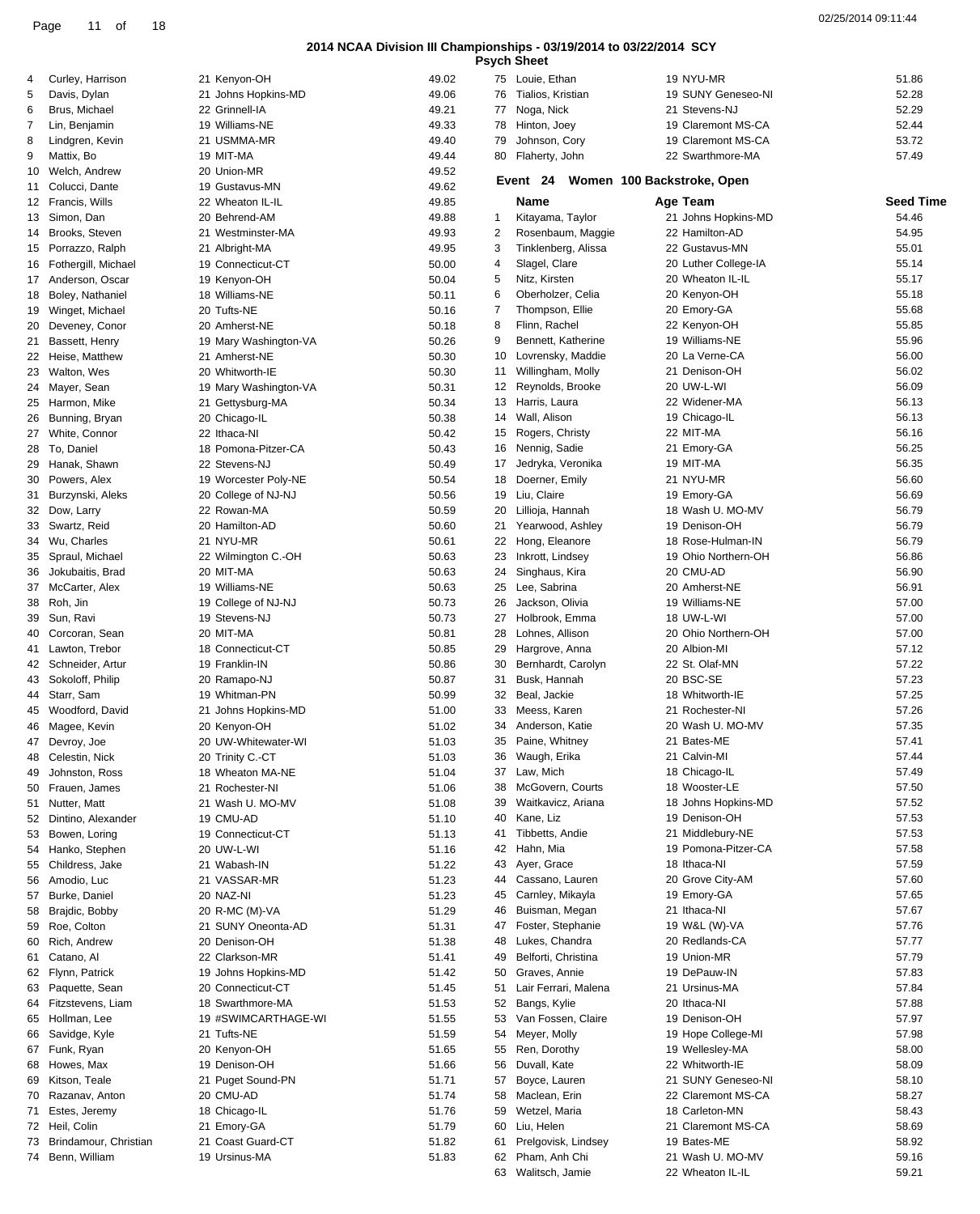|    | 64 Green, Natalie         | 18 Claremont MS-CA     | 59.21     |              | Dumstorf, James    | 20 Wittenberg-OH             | 57.62            |
|----|---------------------------|------------------------|-----------|--------------|--------------------|------------------------------|------------------|
|    |                           |                        |           | 67           |                    |                              |                  |
|    | 65 Hamp, Caroline         | 21 W&L (W)-VA          | 59.99     | 68           | Walpole, Daniel    | 19 Bates-ME                  | 57.64            |
|    | 66 Law, Jen               | 20 Chicago-IL          | 1:01.29   | 69           | Luh, Alex          | 18 MIT-MA                    | 57.65            |
|    |                           |                        |           | 70           | Ribal, Anthony     | 19 Claremont MS-CA           | 57.66            |
|    | Event 25<br>Men           | 100 Breaststroke, Open |           | 71           | Frerichs, Reese    | 19 Wash U. MO-MV             | 57.68            |
|    | Name                      | Age Team               | Seed Time |              | 72 Thunem, Ned     | 18 Bates-ME                  | 57.72            |
| 1  | Rosenburg, Damon          | 20 Denison-OH          | 53.61     |              | 73 Dahlseng, Eric  | 18 MIT-MA                    | 57.79            |
|    |                           |                        |           |              |                    |                              |                  |
| 2  | Lagieski, Michael         | 19 Wash U. MO-MV       | 54.42     | 74           | Bauchwitz, Ben     | 20 MIT-MA                    | 57.79            |
| 3  | Manz, Trevor              | 19 Kenyon-OH           | 54.92     | 75           | Chiu, Brendon      | 21 MIT-MA                    | 57.79            |
| 4  | Bonney, Duncan            | 21 BSC-SE              | 55.20     | 76           | Case, Trevor       | 19 Whitworth-IE              | 57.80            |
| 5  | Liao, Michael             | 22 MIT-MA              | 55.31     |              | 77 Alleva, Zach    | 19 Claremont MS-CA           | 57.81            |
| 6  | Van Deventer, Steven      | 21 Occidental-CA       | 55.35     |              | 78 Parker, Jake    | 18 NYU-MR                    | 58.01            |
|    | Kubat, Colby              | 22 St. Olaf-MN         | 55.52     | 79           | Knight, Peter      | 20 Ithaca-NI                 | 58.07            |
|    |                           |                        |           |              |                    |                              |                  |
| 8  | Wilson, Andrew            | 20 Emory-GA            | 55.53     | 80           | Hoekstra, Elliot   | 22 Gustavus-MN               | 58.32            |
| 9  | Cochran, Johnson          | 20 Calvin-MI           | 55.67     | 81           | Pilcher, Dane      | 19 Stevens-NJ                | 58.40            |
|    | 10 Angeles, Andrew        | 20 Chicago-IL          | 55.75     |              | 82 Enquist, John   | 18 Union-MR                  | 58.96            |
|    | 11 Walthall, Kyle         | 19 YCP-MA              | 55.80     |              |                    |                              |                  |
|    | 12 Card, Alex             | 22 UWEC-WI             | 55.89     |              | Event 26           | Women 100 Breaststroke, Open |                  |
|    | 13 Hewitt, Stone          | 19 USMMA-MR            | 55.91     |              | Name               | Age Team                     | <b>Seed Time</b> |
|    |                           |                        |           |              |                    |                              |                  |
|    | 14 Wilkerson, Nick        | 19 St. Olaf-MN         | 55.98     | $\mathbf{1}$ | Spaay, Amy         | 22 UW-Whitewater-WI          | 1:01.87          |
|    | 15 Tamposi, Jake          | 20 Williams-NE         | 55.98     | 2            | Kaestner, Katie    | 19 Kenyon-OH                 | 1:02.77          |
|    | 16 Shangle, James         | 19 College of NJ-NJ    | 56.00     | 3            | Kowalsky, Annelise | 19 Emory-GA                  | 1:02.94          |
|    | 17 Money, Erik            | 21 St. Olaf-MN         | 56.17     | 4            | Aronoff, Lizzie    | 19 Emory-GA                  | 1:03.15          |
|    | 18 Nennig, Al             | 19 Denison-OH          | 56.23     | 5            | Lugg, Natalie      | 22 Denison-OH                | 1:03.30          |
|    |                           |                        | 56.28     | 6            |                    | 22 Emory-GA                  | 1:03.48          |
|    | 19 Normoyle, Michael      | 19 Springfield-NE      |           |              | McKenzie, Kylie    |                              |                  |
|    | 20 Ruggieri, Eric         | 20 Emory-GA            | 56.32     | 7            | Strom, Jenny       | 21 Gustavus-MN               | 1:03.58          |
|    | 21 Beckwith, Alex         | 22 Kenyon-OH           | 56.33     | 8            | Hyde, Emily        | 19 Amherst-NE                | 1:03.89          |
|    | 22 Nickley, Sean          | 22 Case Western-OH     | 56.35     | 9            | Hillas, Jamie      | 21 Middlebury-NE             | 1:03.90          |
|    | 23 Cowan, Bradley         | 21 Kenyon-OH           | 56.40     | 10           | Hu, Jenny          | 21 Tufts-NE                  | 1:04.01          |
|    | 24 Zita, Jeff             | 20 Hope College-MI     | 56.43     | 11           | Bagley, Erin       | 19 Wheaton IL-IL             | 1:04.19          |
|    |                           |                        |           |              |                    |                              |                  |
|    | 25 Wood, Kyler            | 21 Southwestern-ST     | 56.48     |              | 12 Collins, Claire | 22 Whitman-PN                | 1:04.20          |
|    | 26 Moore, Tyler           | 19 Mount Union-LE      | 56.49     | 13           | Medeiros, Emily    | 19 Springfield-NE            | 1:04.27          |
|    | 27 Perkins, Alex          | 21 Hope College-MI     | 56.58     | 14           | Escobar, Astrid    | 22 Sewanee-SE                | 1:04.33          |
|    | 28 Lindquist, Jake        | 20 Kalamazoo-MI        | 56.64     |              | 15 Finney, Kristen | 19 MIT-MA                    | 1:04.44          |
| 29 | Baurle, Matthew           | 20 Westminster-MA      | 56.70     | 16           | Punyko, Emily      | 21 St. Thomas-MN             | 1:04.55          |
|    | 30 Mehring, Hunter        | 19 Principia-IL        | 56.73     | 17           | Chang, Caroline    | 21 Occidental-CA             | 1:04.59          |
|    |                           |                        |           |              |                    |                              |                  |
| 31 | Jakubek, Jack             | 20 SUNY Cortland-NI    | 56.73     | 18           | Ngo, Kelly         | 18 Claremont MS-CA           | 1:04.65          |
|    | 32 Czelewicz, Kirk        | 20 Connecticut-CT      | 56.79     | 19           | Gustafson, Molly   | 22 Wittenberg-OH             | 1:04.84          |
|    | 33 Snader, Ben            | 20 Denison-OH          | 56.79     | 20           | Duncan, Laura      | 18 Kenyon-OH                 | 1:04.89          |
|    | 34 Shearer, Dylan         | 20 Kalamazoo-MI        | 56.82     |              | 21 Veech, Alex     | 18 Rochester-NI              | 1:04.91          |
|    | 35 Kuwata, Kevin          | 21 Occidental-CA       | 56.82     | 22           | Bednarek, Marissa  | 19 Denison-OH                | 1:04.97          |
|    | 36 Acquaviva, Joseph      | 22 Johns Hopkins-MD    | 56.83     | 23           | Geyer, Brittany    | 20 Stevens-NJ                | 1:04.99          |
|    |                           |                        |           |              |                    |                              |                  |
|    | 37 Gleason, Matt          | 22 DePauw-IN           | 56.85     |              | 24 Zuelke, Alex    | 19 St. Kate's-MN             | 1:04.99          |
|    | 38 Yale, Nathan           | 22 Pomona-Pitzer-CA    | 56.85     |              | 25 Kerico, Amber   | 21 Mary Washington-VA        | 1:05.04          |
|    | 39 Gambrell, Jesse        | 22 UW-L-WI             | 56.88     |              | 26 Storm, Maggie   | 21 Johns Hopkins-MD          | 1:05.06          |
|    | 40 Farr, Philip           | 20 CMU-AD              | 56.89     |              | 27 Clark, Olivia   | 18 Williams-NE               | 1:05.10          |
|    | 41 Carpenter, Brian       | 21 Wash U. MO-MV       | 56.93     | 28           | Rookus, Michaela   | 19 Calvin-MI                 | 1:05.13          |
|    | 42 Dalrymple, Kyle        |                        |           |              | Challoner, Katie   |                              |                  |
|    |                           | 19 Pomona-Pitzer-CA    | 56.99     | 29           |                    | 19 UW-Oshkosh-WI             | 1:05.14          |
|    | 43 Okimura, Marc          | 21 La Verne-CA         | 57.12     |              | 30 Hill, Jenny     | 20 Chicago-IL                | 1:05.23          |
|    | 44 Davis, Pat             | 21 Rochester-NI        | 57.20     |              | 31 Nguyen, Breanna | 20 Williams-NE               | 1:05.24          |
|    | 45 Holstege, Eli          | 19 Calvin-MI           | 57.21     | 32           | Drake, Laura       | 22 Gustavus-MN               | 1:05.26          |
|    | 46 Hughes, John           | 22 Scranton-MA         | 57.21     | 33           | Gan, Sophie        | 20 Wash U. MO-MV             | 1:05.35          |
|    | 47 Briggs, Andrew         | 20 Bates-ME            | 57.22     |              | 34 Wang, Felicia   | 20 CMU-AD                    | 1:05.42          |
|    |                           |                        |           |              | Nolte, Michaela    |                              |                  |
|    | 48 Harris, Evan           | 20 Carleton-MN         | 57.23     | 35           |                    | 18 Emory & Henry-VA          | 1:05.49          |
|    | 49 Stern, Jake            | 20 Gustavus-MN         | 57.23     | 36           | Connolly, Erin     | 21 Luther College-IA         | 1:05.50          |
|    | 50 Koenigsberger, Stephan | 19 Middlebury-NE       | 57.28     |              | 37 Lobb, Hannah    | 20 Kenyon-OH                 | 1:05.53          |
|    | 51 Hessburg, Luke         | 20 DePauw-IN           | 57.36     | 38           | Behrens, Emily     | 21 UWEC-WI                   | 1:05.58          |
|    | 52 Petri, Tim             | 21 Worcester Poly-NE   | 57.37     | 39           | Anding, Tarin      | 20 Gustavus-MN               | 1:05.58          |
|    | 53 Taylor, James          |                        | 57.38     | 40           | Webber, Katie      | 19 NYU-MR                    | 1:05.61          |
|    |                           | 19 Chicago-IL          |           |              |                    |                              |                  |
|    | 54 Petersen, Andrew       | 19 DePauw-IN           | 57.39     | 41           | Gomberg, Maggie    | 21 UW-Whitewater-WI          | 1:05.64          |
|    | 55 Lefeber, Joshua        | 19 Stevens-NJ          | 57.39     | 42           | Watson, Jorgie     | 19 Hope College-MI           | 1:05.65          |
|    | 56 Zimmerman, Richard     | 21 SUNY Potsdam-AD     | 57.41     | 43           | Granan, Samantha   | 21 SUNY New Paltz-AD         | 1:05.68          |
|    | 57 Penson, Elliot         | 21 Wheaton IL-IL       | 57.41     | 44           | Capron, Roxy       | 22 Wesleyan-CT               | 1:05.69          |
|    | 58 Kendall, Matt          | 21 NYU-MR              | 57.44     | 45           | Mitchell, Evie     | 19 Connecticut-CT            | 1:05.88          |
|    |                           |                        |           |              |                    |                              |                  |
|    | 59 Colella, Casey         | 19 UC Santa Cruz-PC    | 57.46     | 46           | Koide, Jennifer    | 18 Middlebury-NE             | 1:05.90          |
| 60 | Brankovic, Milan          | 19 Bates-ME            | 57.49     | 47           | Butler, Audrey     | 20 Trinity C.-CT             | 1:05.94          |
| 61 | Banks, Zechariah          | 20 Wabash-IN           | 57.50     | 48           | Fano, Lindsey      | 20 John Carroll-LE           | 1:05.97          |
|    | 62 Sanchez, Mike          | 22 La Verne-CA         | 57.51     | 49           | Shimizu, Pilar     | 17 Johns Hopkins-MD          | 1:05.97          |
|    | 63 Primachenko, Daniel    | 18 Case Western-OH     | 57.52     | 50           | Hess, Kaley        | 21 Grove City-AM             | 1:05.98          |
|    |                           |                        |           |              |                    |                              |                  |
|    | 64 Lee, Rolland           | 19 Chicago-IL          | 57.56     |              | 51 Norris, Hannah  | 20 Whitworth-IE              | 1:06.05          |
|    | 65 Hyde, Jared            | 21 Keene St.-NE        | 57.57     |              | 52 McKinnon, Emily | 19 Claremont MS-CA           | 1:06.06          |
|    | 66 Evans, Gus             | 18 Denison-OH          | 57.60     |              | 53 Kirby, Allison  | 22 DePauw-IN                 | 1:06.36          |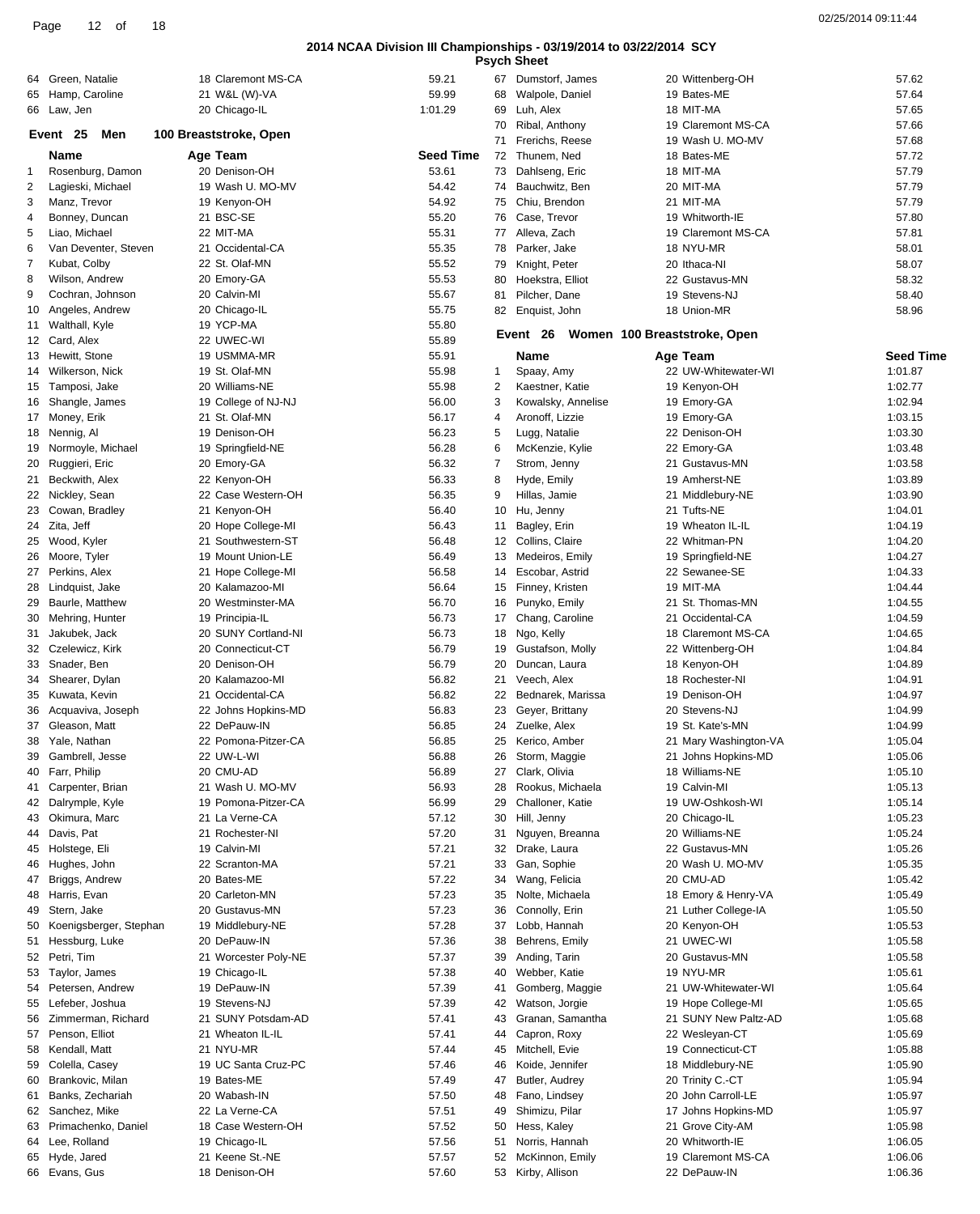| 02/25/2014 09:11:44 |  |
|---------------------|--|
|                     |  |

|    |                             |                                 |                  |              | <b>Psych Sheet</b>         |                        |                  |
|----|-----------------------------|---------------------------------|------------------|--------------|----------------------------|------------------------|------------------|
| 54 | Smith, Samantha             | 20 Whitworth-IE                 | 1:06.40          |              | 16 Grove City-AM           | Α                      | 7:38.55          |
|    | 55 Crawford, Ellie          | 18 Kenyon-OH                    | 1:06.42          |              | 17 Ursinus-MA              | Α                      | 7:39.66          |
| 56 | Clegg, Rachel               | 21 Union-MR                     | 1:06.46          | 18           | <b>IWU-IL</b>              | Α                      | 7:39.88          |
| 57 | Tutor, Lexi                 | 21 Emory-GA                     | 1:06.52          | 19           | Connecticut-CT             | Α                      | 7:40.37          |
|    |                             | 19 UC Santa Cruz-PC             | 1:06.58          |              |                            |                        | 7:41.15          |
|    | 58 Feri, Krystal            |                                 |                  | 20           | Gustavus-MN                | Α                      |                  |
| 59 | Aiello, Akemi               | 18 NYU-MR                       | 1:07.56          | 21           | UW-L-WI                    | Α                      | 7:41.66          |
|    | 60 Casha, Nysa              | 21 Worcester Poly-NE            | 1:07.67          |              | 22 Carthage-WI             | Α                      | 7:41.76          |
|    | 61 Lifka, Taylor            | 19 Denison-OH                   | 1:07.84          | 23           | <b>Claremont MS-CA</b>     | Α                      | 7:41.91          |
|    | Event 28<br>Men             | 800 Freestyle Relay, Open       |                  | 24           | CMU-AD                     | Α                      | 7:42.16          |
|    |                             |                                 |                  | 25           | <b>SUNY Geneseo-NI</b>     | Α                      | 7:43.75          |
|    | <b>Name</b>                 | Relay                           | Seed Time        | 26           | Whitworth-IE               | A                      | 7:45.66          |
| 1  | Denison-OH                  | Α                               | 6:35.65          | 27           | <b>UW-Stevens Point-WI</b> | Α                      | 7:46.13          |
| 2  | Johns Hopkins-MD            | Α                               | 6:36.06          | 28           | Stevens-NJ                 | Α                      | 7:46.57          |
| 3  | Kenyon-OH                   | Α                               | 6:37.45          | 29           | Wellesley-MA               | Α                      | 7:46.77          |
| 4  | College of NJ-NJ            | Α                               | 6:40.30          | 30           | Redlands-CA                | A                      | 7:47.42          |
|    |                             |                                 |                  |              |                            |                        |                  |
| 5  | Keene St.-NE                | Α                               | 6:40.50          | 31           | NYU-MR                     | Α                      | 7:51.95          |
| 6  | Chicago-IL                  | Α                               | 6:41.68          |              | 32 Colorado College-CO     | A                      | 8:08.36          |
| 7  | DePauw-IN                   | Α                               | 6:41.74          |              | Event 30<br>Men            | 1650 Freestyle, Open   |                  |
| 8  | Emory-GA                    | Α                               | 6:43.11          |              |                            |                        |                  |
| 9  | Stevens-NJ                  | Α                               | 6:43.73          |              | Name                       | Age Team               | <b>Seed Time</b> |
| 10 | Ithaca-NI                   | Α                               | 6:43.90          | $\mathbf{1}$ | Ledwith, Drew              | 21 Keene St.-NE        | 15:14.22         |
| 11 | Amherst-NE                  | Α                               | 6:43.91          | 2            | Conover, Arthur            | 19 Kenyon-OH           | 15:21.62         |
|    | 12 Williams-NE              | A                               | 6:44.35          | 3            | Weik, Al                   | 22 Denison-OH          | 15:22.53         |
|    | 13 St. Olaf-MN              | Α                               | 6:44.36          |              |                            |                        | 15:24.21         |
|    |                             |                                 |                  | 4            | Greenhalgh, Andrew         | 18 Johns Hopkins-MD    |                  |
|    | 14 Claremont MS-CA          | Α                               | 6:45.56          | 5            | Turpin, Zane               | 20 Wash U. MO-MV       | 15:26.52         |
|    | 15 Calvin-MI                | Α                               | 6:45.68          | 6            | Chevalier, Andrew          | 21 Kenyon-OH           | 15:31.25         |
|    | 16 Albion-MI                | Α                               | 6:45.80          | 7            | Dobben, Luke               | 20 Wash U. MO-MV       | 15:33.27         |
|    | 17 MIT-MA                   | Α                               | 6:46.40          | 8            | Resman, Shahar             | 22 Keene St.-NE        | 15:33.35         |
|    | 18 Case Western-OH          | Α                               | 6:46.73          | 9            | Guilfoyle, Joseph          | 21 Kenyon-OH           | 15:33.67         |
|    | 19 Gettysburg-MA            | Α                               | 6:46.81          | 10           | Fallon, PJ                 | 20 Denison-OH          | 15:33.85         |
|    | 20 NYU-MR                   | Α                               | 6:47.02          | 11           | Seaver, Alex               | 18 Kenyon-OH           | 15:36.03         |
| 21 | <b>Alfred University-NI</b> | Α                               | 6:47.09          | 12           | Baker, Christian           | 19 Emory-GA            | 15:37.71         |
|    |                             |                                 |                  |              |                            |                        |                  |
|    | 22 Wash U. MO-MV            | Α                               | 6:47.60          | 13           | Gronbeck, Christian        | 21 Williams-NE         | 15:39.53         |
|    | 23 Grinnell-IA              | Α                               | 6:48.17          | 14           | Nasky, John                | 21 SUNY Geneseo-NI     | 15:42.66         |
|    | 24 CMU-AD                   | Α                               | 6:48.23          | 15           | Brooks, Brad               | 20 McDaniel-MD         | 15:44.46         |
|    | 25 Connecticut-CT           | Α                               | 6:48.37          | 16           | Ellison, Andrew            | 18 Wash U. MO-MV       | 15:48.96         |
| 26 | Wabash-IN                   | Α                               | 6:48.77          | 17           | Shabb, Conrad              | 19 Claremont MS-CA     | 15:49.94         |
| 27 | Worcester Poly-NE           | Α                               | 6:48.96          | 18           | Moody, Parker              | 22 Amherst-NE          | 15:50.17         |
|    | 28 Union-MR                 | Α                               | 6:49.23          | 19           | McCauley, William          | 18 Wheaton IL-IL       | 15:50.71         |
| 29 | <b>Wheaton MA-NE</b>        | A                               | 6:50.58          | 20           | Cooper, Mitchell           | 19 Emory-GA            | 15:51.01         |
|    | 30 BSC-SE                   |                                 |                  |              |                            |                        |                  |
|    |                             | Α                               | 6:50.61          | 21           | Zettlemoyer, Eagan         | 20 Emory-GA            | 15:51.19         |
|    | 31 Tufts-NE                 | Α                               | 6:50.62          | 22           | McGoldrick, Mickey         | 19 Johns Hopkins-MD    | 15:52.00         |
|    | 32 UW-L-WI                  | Α                               | 6:51.00          |              | 23 Gajdzisz, Ryan          | 18 College of NJ-NJ    | 15:52.33         |
|    | 33 Mary Washington-VA       | А                               | 6:51.35          |              | 24 Mendoza, Alex           | 20 Claremont MS-CA     | 15:54.19         |
|    | 34 Hartwick-AD              | Α                               | 6:52.13          |              | 25 Meindertsma, Caleb      | 20 Calvin-MI           | 15:58.55         |
|    | 35 Redlands-CA              | Α                               | 6:52.13          | 26           | Grunewald, Luke            | 21 Hartwick-AD         | 15:59.64         |
|    | 36 UW-Stevens Point-WI      | Α                               | 6:53.22          | 27           | Tam, Aaron                 | 19 Case Western-OH     | 16:01.03         |
|    | 37 #SWIMCARTHAGE-WI         | A                               | 6:55.05          |              | 28 Solan, Teryn            | 21 #SWIMCARTHAGE-WI    | 16:01.49         |
| 38 | Whitworth-IE                | Α                               | 6:58.18          | 29           | Dixon-Anderson, Ian        | 18 Grinnell-IA         | 16:03.54         |
|    |                             | Α                               | 6:59.23          |              | Downard, Conner            | 20 Denison-OH          |                  |
| 39 | Wheaton IL-IL               |                                 |                  | 30           |                            |                        | 16:03.62         |
| 40 | Carleton-MN                 | A                               | 6:59.72          | 31           | Lawley, Rob                | 21 Denison-OH          | 16:04.07         |
| 41 | Gustavus-MN                 | Α                               | 7:01.75          | 32           | McGean, Michael            | 18 Middlebury-NE       | 16:04.16         |
|    | 42 SUNY Geneseo-NI          | Α                               | 7:07.97          | 33           | Hellauer, Matthew          | 20 Union-MR            | 16:04.65         |
|    | 43 Whitman-PN               | A                               | 7:19.11          |              | 34 Catani, Evan            | 18 UW-Stevens Point-WI | 16:05.58         |
|    |                             |                                 |                  | 35           | Smith, Brandon             | 20 Whitworth-IE        | 16:06.13         |
|    | Event 29                    | Women 800 Freestyle Relay, Open |                  | 36           | Thorne, Nathan             | 20 Denison-OH          | 16:07.15         |
|    | Name                        | Relay                           | <b>Seed Time</b> | 37           | Louie, Ethan               | 19 NYU-MR              | 16:07.47         |
| 1  | Johns Hopkins-MD            | Α                               | 7:22.44          | 38           | Martin, Bo                 | 20 Connecticut-CT      | 16:08.52         |
|    |                             |                                 |                  |              |                            |                        |                  |
| 2  | Denison-OH                  | Α                               | 7:24.83          | 39           | Fabian, Max                | 22 Brandeis-NE         | 16:10.36         |
| 3  | Emory-GA                    | Α                               | 7:26.33          | 40           | Merriman, David            | 18 Case Western-OH     | 16:10.60         |
| 4  | Kenyon-OH                   | Α                               | 7:27.66          | 41           | Sutton, Ricky              | 21 Albright-MA         | 16:10.63         |
| 5  | Williams-NE                 | Α                               | 7:30.53          | 42           | Ivins, Jason               | 18 College of NJ-NJ    | 16:10.76         |
| 6  | DePauw-IN                   | Α                               | 7:31.22          | 43           | Norris, Thomas             | 19 MIT-MA              | 16:11.64         |
| 7  | Wash U. MO-MV               | Α                               | 7:31.64          | 44           | Turner, Thomas             | 18 Pomona-Pitzer-CA    | 16:14.61         |
| 8  | MIT-MA                      | Α                               | 7:32.50          | 45           | Eisig, Zachary             | 19 Mary Washington-VA  | 16:14.88         |
| 9  | Springfield-NE              | Α                               | 7:33.59          | 46           | Ferzacca, Dustin           | 18 CMU-AD              | 16:15.47         |
|    |                             |                                 |                  |              |                            |                        |                  |
|    | 10 Chicago-IL               | Α                               | 7:34.48          | 47           | Hosking, Nate              | 22 Rensselaer-AD       | 16:15.94         |
| 11 | Bates-ME                    | Α                               | 7:34.62          | 48           | Wagner, Marcus             | 19 Ursinus-MA          | 16:16.17         |
|    | 12 Amherst-NE               | Α                               | 7:34.72          | 49           | Scarth, Spencer            | 22 St. Olaf-MN         | 16:16.27         |
|    | 13 Wheaton IL-IL            | Α                               | 7:34.96          | 50           | Saccaggi, Guido            | 18 Catholic UA-PV      | 16:16.92         |
|    | 14 Pomona-Pitzer-CA         | Α                               | 7:37.25          | 51           | Solis, Zachariah           | 20 Gustavus-MN         | 16:17.69         |
|    | 15 St. Olaf-MN              | Α                               | 7:37.51          |              | 52 Kanute, Joshua          | 19 UW-Whitewater-WI    | 16:18.46         |
|    |                             |                                 |                  |              |                            |                        |                  |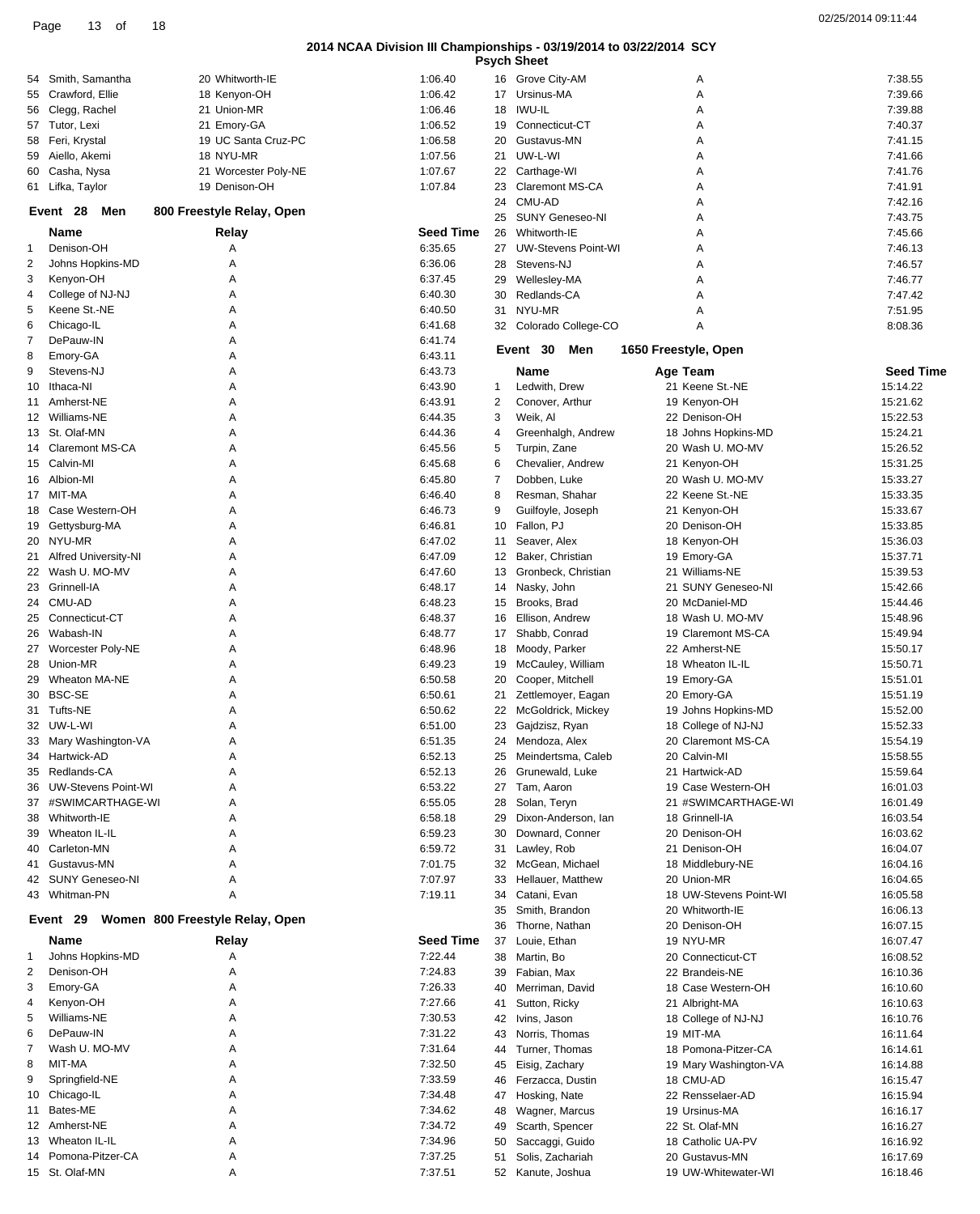|                | 18<br>Page<br>14<br>of                |                            |                  |                   |                                                                                           |                     | 02/25/2014 09:11:44 |
|----------------|---------------------------------------|----------------------------|------------------|-------------------|-------------------------------------------------------------------------------------------|---------------------|---------------------|
|                |                                       |                            |                  |                   | 2014 NCAA Division III Championships - 03/19/2014 to 03/22/2014 SCY<br><b>Psych Sheet</b> |                     |                     |
|                | 53 Jones, Christian                   | 21 Tufts-NE                | 16:22.81         | 3                 | Gratz, Michael                                                                            | 20 St. Olaf-MN      | 44.74               |
|                | 54 Wall, Timothy                      | 22 MIT-MA                  | 16:24.82         | 4                 | Lordi, Anthony                                                                            | 22 Johns Hopkins-MD | 44.75               |
| 55             | Duval. Marcus                         | 22 IWU-IL                  | 16:25.05         | 5                 | Kimball, Will                                                                             | 21 Johns Hopkins-MD | 44.79               |
| 56             | Young, Cam                            | 18 Denison-OH              | 16:26.53         | 6                 | Potter, Jason                                                                             | 20 Gettysburg-MA    | 44.82               |
| 57             | Tri, Chris                            | 20 St. Thomas-MN           | 16:30.15         | 7                 | Gill, Sam                                                                                 | 21 Connecticut-CT   | 44.82               |
| 58             | McDonald, Pete                        | 20 Williams-NE             | 16:30.86         | 8                 | Sholtis, Connor                                                                           | 21 Amherst-NE       | 44.84               |
|                |                                       |                            |                  | 9                 | Fathman, Austin                                                                           | 21 MIT-MA           | 44.90               |
|                | Event 31                              | Women 1650 Freestyle, Open |                  | 10                | Wuorinen, Conrad                                                                          | 20 Denison-OH       | 44.95               |
|                | <b>Name</b>                           | Age Team                   | <b>Seed Time</b> | 11                | Fronk, Spencer                                                                            | 21 Denison-OH       | 45.08               |
|                | Johns, Taylor                         | 19 Denison-OH              | 16:46.91         | $12 \overline{ }$ | Poltash, Alex                                                                             | 19 Claremont MS-CA  | 45.09               |
|                | Newsum-Schoenberg, Mckenna20 Emory-GA |                            | 16:47.43         | 13                | Veldman, Matthew                                                                          | 20 Chicago-IL       | 45.13               |
|                | Costley, Campbell                     | 18 Denison-OH              | 16:51.02         | 14                | Meek, Thomas                                                                              | 19 Chicago-IL       | 45.17               |
|                | Williamson, Mariah                    | 20 Kenyon-OH               | 16:51.20         | 15                | Pedersen, Brett                                                                           | 21 College of NJ-NJ | 45.18               |
|                | McDermott, Courtney                   | 22 Emory-GA                | 16:53.26         | 16                | Crowley, Jeremiah                                                                         | 20 NYU-MR           | 45.20               |
|                | Thompson, Sarah                       | 20 Williams-NE             | 16:54.08         | 17                | Duronio, Joey                                                                             | 19 Kenyon-OH        | 45.22               |
|                | Lindblom, Syd                         | 21 Kenyon-OH               | 16:54.41         | 18                | Maciel, Carlos                                                                            | 22 Denison-OH       | 45.23               |
|                | Pierce, Megan                         | 18 Williams-NE             | 16:59.55         | 19                | Brindamour, Christian                                                                     | 21 Coast Guard-CT   | 45.23               |
|                | Kostin, Joanna                        | 18 NYU-MR                  | 17:04.79         | 20                | Knight, Peter                                                                             | 20 Ithaca-NI        | 45.23               |
| 10.            | Stewart-Bates, Emma                   | 19 Kenyon-OH               | 17:07.76         | 21                | Fleming, Ryan                                                                             | 19 Denison-OH       | 45.25               |
| 11             | Bonfield, Carolyn                     | 20 Emory-GA                | 17:07.89         | 22                | Monaghan, Conor                                                                           | 21 Berry-GA         | 45.28               |
|                | 12 Korsberg, Alexa                    | 19 Kenyon-OH               | 17:08.15         | 23                | Alfonso, Alex                                                                             | 20 DePauw-IN        | 45.31               |
| 3              | Bilko, Megan                          | 19 Grove City-AM           | 17:08.42         |                   | Tarnowski, Stephen                                                                        | 21 College of NJ-NJ | 45.33               |
| $\overline{4}$ | Grant, Katie                          | 20 F&M-MA                  | 17:09.69         | 25                | Gaynor, Ian                                                                               | 20 Widener-MA       | 45.36               |
| 15.            | Allocco, Chelsea                      | 21 SUNY New Paltz-AD       | 17:11.12         | 26                | Gates, Percy                                                                              | 20 Kenyon-OH        | 45.36               |
| 16             | Slevin, Angela                        | 21 Wesleyan-CT             | 17:12.09         | 27                | Wolinski, Tomasz                                                                          | 20 Stevens-NJ       | 45.43               |
| 17             | Maurer, Taylor                        | 19 Kenyon-OH               | 17:12.65         | 28                | Dunn, Joe                                                                                 | 20 College of NJ-NJ | 45.46               |
| 81             | Loftus, Molly                         | 20 Claremont MS-CA         | 17:13.58         | 29                | Neubieser, Daryl                                                                          | 19 MIT-MA           | 45.50               |
| 19             | Singer, Jessica                       | 21 Mary Washington-VA      | 17:14.58         | 30                | Andre, Drew                                                                               | 19 Connecticut-CT   | 45.53               |

Stephens, Jake Caldwell, Austin Holvey, Nick Youngstrom, Gregory Bass, Ryan Jekel, Sam Gibson, Steve Lee, Mantim Coombes, Dave Francis, Wills Mitchell, Andrew Hawley, Phil Novak, Jesse Leyens, Ashton Cubbison, Stuart Hinton, Joey Lehmann, Blake Manz, Wes Estes, Jeremy Bosko, Derek Shultz, Patrick Hanak, Shawn Burgeson, Jack Hallman, Eric Mering, Karl Lahr, Evan Rich, Andrew Zelehowsky, Adam Bassett, Henry Grissom, Alex Peters, Hans Starr, Sam Hunt, Jake List, Ben Martin, Orion Perez, Brian Dalton, Reed Grinich, Stephen Phillips, Billy Chiu, Brendon Whiting, Cameron Athans, Kenny McAneny, George

| 1  | Johns, Taylor                         | 19 Denison-OH          | 16:46.91  | 12 |
|----|---------------------------------------|------------------------|-----------|----|
| 2  | Newsum-Schoenberg, Mckenna20 Emory-GA |                        | 16:47.43  | 13 |
| 3  | Costley, Campbell                     | 18 Denison-OH          | 16:51.02  | 14 |
| 4  | Williamson, Mariah                    | 20 Kenyon-OH           | 16:51.20  | 15 |
| 5  | McDermott, Courtney                   | 22 Emory-GA            | 16:53.26  | 16 |
| 6  | Thompson, Sarah                       | 20 Williams-NE         | 16:54.08  | 17 |
| 7  | Lindblom, Syd                         | 21 Kenyon-OH           | 16:54.41  | 18 |
| 8  | Pierce, Megan                         | 18 Williams-NE         | 16:59.55  | 19 |
| 9  | Kostin, Joanna                        | 18 NYU-MR              | 17:04.79  | 20 |
| 10 | Stewart-Bates, Emma                   | 19 Kenyon-OH           | 17:07.76  | 21 |
| 11 | Bonfield, Carolyn                     | 20 Emory-GA            | 17:07.89  | 22 |
| 12 | Korsberg, Alexa                       | 19 Kenyon-OH           | 17:08.15  | 23 |
| 13 | Bilko, Megan                          | 19 Grove City-AM       | 17:08.42  | 24 |
| 14 | Grant, Katie                          | 20 F&M-MA              | 17:09.69  | 25 |
| 15 | Allocco, Chelsea                      | 21 SUNY New Paltz-AD   | 17:11.12  | 26 |
| 16 | Slevin, Angela                        | 21 Wesleyan-CT         | 17:12.09  | 27 |
| 17 | Maurer, Taylor                        | 19 Kenyon-OH           | 17:12.65  | 28 |
| 18 | Loftus, Molly                         | 20 Claremont MS-CA     | 17:13.58  | 29 |
| 19 | Singer, Jessica                       | 21 Mary Washington-VA  | 17:14.58  | 30 |
| 20 | Lopiano, Cara                         | 19 Chicago-IL          | 17:14.59  | 31 |
| 21 | Chudy, Charlotte                      | 19 Amherst-NE          | 17:15.81  | 32 |
| 22 | Monroe, Ashleigh                      | 20 Springfield-NE      | 17:16.86  | 33 |
| 23 | Weber, Emily                          | 21 DePauw-IN           | 17:17.48  | 34 |
| 24 | Seroka, Lauren                        | 19 Kalamazoo-MI        | 17:20.12  | 35 |
| 25 | Wahl, Danielle                        | 21 Centre College-KY   | 17:20.18  | 36 |
| 26 | Stanley, Meg                          | 18 IWU-IL              | 17:20.97  | 37 |
| 27 | Case, Julie                           | 21 Chapman-CA          | 17:21.74  | 38 |
| 28 | Urban, Valerie                        | 19 Connecticut-CT      | 17:22.04  | 39 |
| 29 | Flaherty, Elizabeth                   | 20 Denison-OH          | 17:22.55  | 40 |
| 30 | Hess, Cameron                         | 19 NAZ-NI              | 17:22.65  | 41 |
| 31 | Furman, Leah                          | 17 Wellesley-MA        | 17:22.78  | 42 |
| 32 | Pruden, Cathleen                      | 19 Mount Holyoke-NE    | 17:22.83  | 43 |
| 33 | Murray, Grace                         | 22 Wash U. MO-MV       | 17:25.39  | 44 |
| 34 | Walker, Amanda                        | 20 UW-Stevens Point-WI | 17:25.64  | 45 |
| 35 | Smachlo, Julia                        | 18 Bates-ME            | 17:26.70  | 46 |
| 36 | Ryan, Emmie                           | 20 MIT-MA              | 17:29.00  | 47 |
| 37 | Anderson, Miranda                     | 21 Alma College-MI     | 17:29.44  | 48 |
| 38 | Herich, Carlie                        | 22 Wheaton IL-IL       | 17:29.66  | 49 |
| 39 | Candelmo, Lea                         | 19 Gettysburg-MA       | 17:29.74  | 50 |
| 40 | McCoy, Ember                          | 22 Carthage-WI         | 17:30.17  | 51 |
| 41 | Trojanowski, Anne                     | 21 Union-MR            | 17:30.96  | 52 |
| 42 | Sterner, Kay                          | 18 Pomona-Pitzer-CA    | 17:31.31  | 53 |
| 43 | Martin, Kayla                         | 21 UW-Whitewater-WI    | 17:31.43  | 54 |
| 44 | Dunwiddie, Louisa                     | 20 Claremont MS-CA     | 17:32.24  | 55 |
|    | 45 Zentko, Lauren                     | 19 SUNY Oneonta-AD     | 17:33.06  | 56 |
| 46 | Orzechowski, Melissa                  | 19 Clark-NE            | 17:33.41  | 57 |
| 47 | Wachenfeld, Amanda                    | 21 Tufts-NE            | 17:33.52  | 58 |
| 48 | West, Cori                            | 21 Middlebury-NE       | 17:34.33  | 59 |
| 49 | Louis, Bridget                        | 20 Whitworth-IE        | 17:34.42  | 60 |
| 50 | Caruso, Danielle                      | 18 Stevens-NJ          | 17:35.50  | 61 |
| 51 | Heinbach, Elizabeth                   | 20 Stevens-NJ          | 17:36.22  | 62 |
| 52 | Chu, Karen                            | 20 Chicago-IL          | 17:36.40  | 63 |
| 53 | Murphy, Joanna                        | 19 Brandeis-NE         | 17:38.05  | 64 |
| 54 | Weber, Clark                          | 22 Centre College-KY   | 17:38.05  | 65 |
| 55 | Defreitas, Sophie                     | 19 SUNY Geneseo-NI     | 17:38.71  | 66 |
| 56 | Gustafson, Melanie                    | 22 Trinity U.-ST       | 17:38.74  | 67 |
| 57 | Taylor, Madison                       | 18 Denison-OH          | 17:38.82  | 68 |
| 58 | Hughes, Jackie                        | 18 Luther College-IA   | 17:50.02  | 69 |
|    |                                       |                        |           | 70 |
|    | Event 32<br>Men                       | 100 Freestyle, Open    |           | 71 |
|    | Name                                  | Age Team               | Seed Time | 72 |
| 1  | Fiorillo, Brian                       | 21 Albion-MI           | 44.62     | 73 |
| 2  | Culberson, Stephen                    | 21 Trinity U.-ST       | 44.62     |    |

| IVII I'IVI A            | 44.JU |
|-------------------------|-------|
| 20 Denison-OH           | 44.95 |
| 21 Denison-OH           | 45.08 |
| 19 Claremont MS-CA      | 45.09 |
| 20 Chicago-IL           | 45.13 |
| 19 Chicago-IL           |       |
|                         | 45.17 |
| 21 College of NJ-NJ     | 45.18 |
| 20 NYU-MR               | 45.20 |
| 19 Kenyon-OH            | 45.22 |
| 22 Denison-OH           | 45.23 |
| 21 Coast Guard-CT       | 45.23 |
| 20 Ithaca-NI            | 45.23 |
| 19 Denison-OH           | 45.25 |
|                         |       |
| 21 Berry-GA             | 45.28 |
| 20 DePauw-IN            | 45.31 |
| 21 College of NJ-NJ     | 45.33 |
| 20 Widener-MA           | 45.36 |
| 20 Kenyon-OH            | 45.36 |
| 20 Stevens-NJ           | 45.43 |
|                         |       |
| 20 College of NJ-NJ     | 45.46 |
| 19 MIT-MA               | 45.50 |
| 19 Connecticut-CT       | 45.53 |
| 22 Emory-GA             | 45.54 |
| 21 Kenyon-OH            | 45.55 |
| 22 John Carroll-LE      | 45.55 |
| 19 Keene St.-NE         | 45.58 |
|                         |       |
| 22 Emory-GA             | 45.59 |
| 19 UW-Stevens Point-WI  | 45.61 |
| 22 College of NJ-NJ     | 45.62 |
| 19 Chicago-IL           | 45.68 |
| 21 Alfred University-NI | 45.68 |
| 22 Wheaton IL-IL        | 45.77 |
| 21 Calvin-MI            | 45.77 |
| 21 College of NJ-NJ     | 45.78 |
|                         |       |
| 19 Rowan-MA             | 45.79 |
| 21 Gettysburg-MA        | 45.80 |
| 21 Gettysburg-MA        | 45.81 |
| 19 Claremont MS-CA      | 45.86 |
| 20 DePauw-IN            | 45.86 |
| 21 Kenyon-OH            | 45.86 |
| 18 Chicago-IL           | 45.88 |
| 19 Albion-MI            | 45.88 |
|                         |       |
| 21 Claremont MS-CA      | 45.90 |
| 22 Stevens-NJ           | 45.95 |
| 21 DePauw-IN            | 45.97 |
| 22 Chicago-IL           | 46.01 |
| 20 Whitman-PN           | 46.01 |
| 18 Carleton-MN          | 46.02 |
| 20 Denison-OH           | 46.03 |
| 20 Ithaca-NI            |       |
|                         | 46.05 |
| 19 Mary Washington-VA   | 46.10 |
| 20 DePauw-IN            | 46.11 |
| 21 UW-Stevens Point-WI  | 46.12 |
| 19 Whitman-PN           | 46.23 |
| 22 Hope College-MI      | 46.28 |
| 20 Worcester Poly-NE    | 46.28 |
| 18 Rose-Hulman-IN       |       |
|                         | 46.28 |
| 21 College of NJ-NJ     | 46.37 |
| 19 Wash U. MO-MV        | 46.48 |
| 19 Carleton-MN          | 46.54 |
| 21 Union-MR             | 46.65 |
| 21 MIT-MA               | 46.65 |
| 21 Claremont MS-CA      | 46.66 |
| 20 SUNY Geneseo-NI      | 46.75 |
| 19 Carleton-MN          |       |
|                         | 46.77 |
|                         |       |
|                         |       |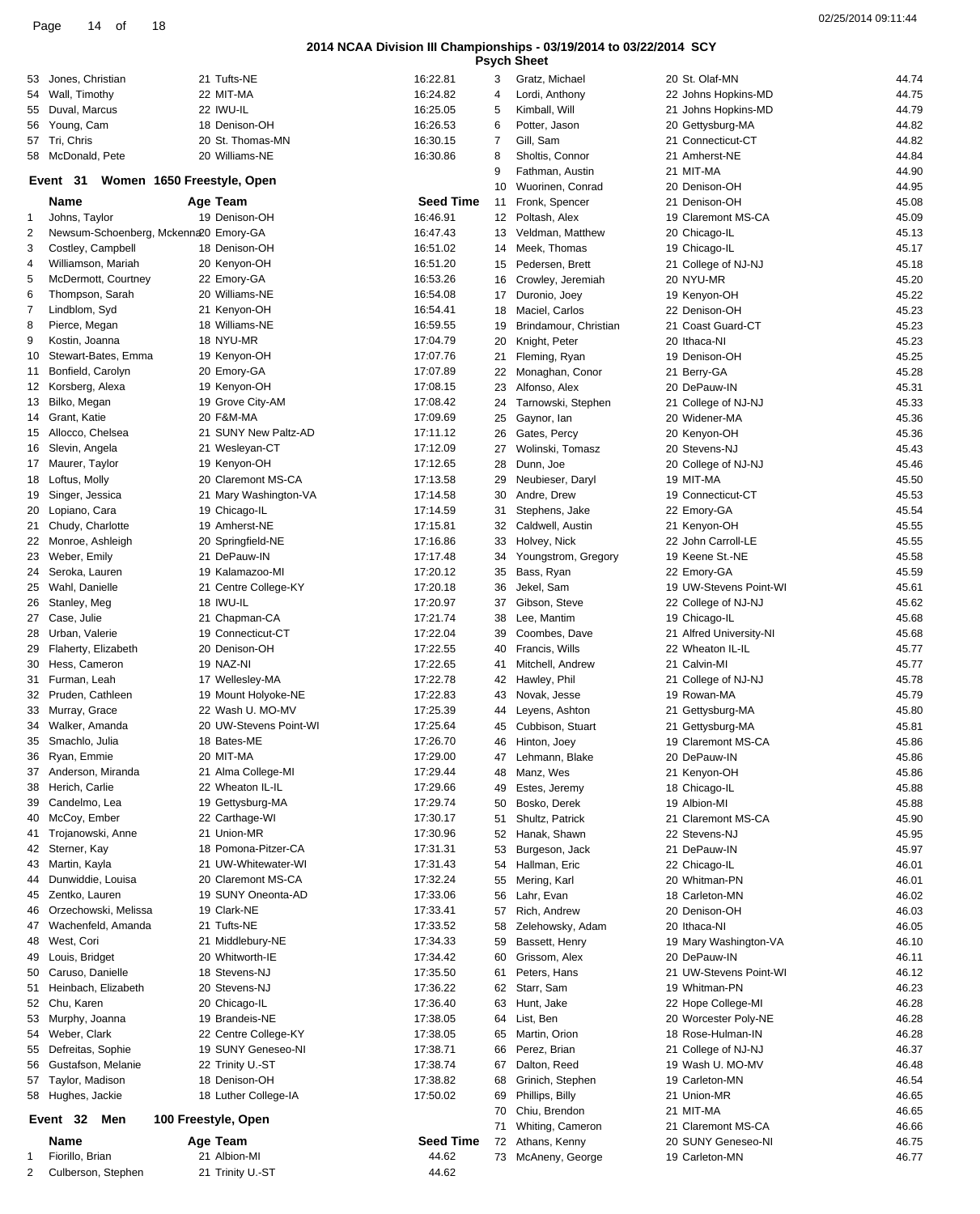02/25/2014 09:11:44 Page <sup>15</sup> of <sup>18</sup>

### **2014 NCAA Division III Championships - 03/19/2014 to 03/22/2014 SCY**

|    |                           |                           |                  |    | rsyun əneet       |                       |         |
|----|---------------------------|---------------------------|------------------|----|-------------------|-----------------------|---------|
|    | 74 Noga, Nick             | 21 Stevens-NJ             | 46.89            | 3  | Brus, Michael     | 22 Grinnell-IA        | 1:46.86 |
|    | 75 Phillips, Max          | 19 NYU-MR                 | 46.90            | 4  | Lindgren, Kevin   | 21 USMMA-MR           | 1:47.03 |
|    | 76 Pletz, Jake            | 21 Westminster-MA         | 47.08            | 5  | Lin, Benjamin     | 19 Williams-NE        | 1:47.25 |
|    | 77 Hessler, Tyler         | 21 Stevens-NJ             | 47.10            | 6  | Humphrey, Jackson | 22 Denison-OH         | 1:48.13 |
|    | 78 Li, Evan               | 18 CMU-AD                 | 47.29            | 7  | Boley, Nathaniel  | 18 Williams-NE        | 1:48.23 |
|    | 79 Egan, Nick             | 21 Amherst-NE             | 47.37            | 8  | Porrazzo, Ralph   | 21 Albright-MA        | 1:48.29 |
|    | 80 Simon, Dan             | 20 Behrend-AM             | 47.40            | 9  | Jokubaitis, Brad  | 20 MIT-MA             | 1:48.40 |
| 81 | Steele, Andrew            | 18 Swarthmore-MA          | 47.59            | 10 | Walton, Wes       | 20 Whitworth-IE       | 1:48.45 |
|    |                           | 19 Connecticut-CT         | 48.19            |    |                   | 19 Connecticut-CT     | 1:48.66 |
|    | 82 Fothergill, Michael    |                           |                  | 11 | Bowen, Loring     |                       |         |
| 83 | Herzog, Adam              | 21 Union-MR               | 48.55            | 12 | Davis, Dylan      | 21 Johns Hopkins-MD   | 1:48.66 |
| 84 | Gagne', Matthew           | 21 Bates-ME               | 48.61            | 13 | Scheuer, Jared    | 19 Emory-GA           | 1:48.79 |
|    | 85 Chupik, Colin          | 20 Colorado College-CO    | 49.38            | 14 | Heise, Matthew    | 21 Amherst-NE         | 1:48.87 |
| 86 | Epperly, Mitchel          | 22 Stevens-NJ             | 51.70            | 15 | Spock, Ross       | 21 Emory-GA           | 1:49.03 |
|    | Event 33                  | Women 100 Freestyle, Open |                  | 16 | McCarter, Alex    | 19 Williams-NE        | 1:49.07 |
|    |                           |                           |                  | 17 | Harmon, Mike      | 21 Gettysburg-MA      | 1:49.19 |
|    | Name                      | Age Team                  | <b>Seed Time</b> | 18 | Lednev, Alexander | 20 MIT-MA             | 1:49.30 |
| 1  | Bogdanovski, Anastasia    | 20 Johns Hopkins-MD       | 50.03            | 19 | Sun, Ravi         | 19 Stevens-NJ         | 1:49.35 |
| 2  | Pennington, Kellie        | 22 Springfield-NE         | 50.10            | 20 | Hogan, Colin      | 18 Williams-NE        | 1:49.40 |
| 3  | Nitz, Kirsten             | 20 Wheaton IL-IL          | 50.28            | 21 | Deveney, Conor    | 20 Amherst-NE         | 1:49.43 |
| 4  | Larson, Nancy             | 20 Emory-GA               | 50.61            | 22 | Winget, Michael   | 20 Tufts-NE           | 1:49.53 |
| 5  | Rinsma, Sarah             | 22 Johns Hopkins-MD       | 50.87            | 23 | Brooks, Steven    | 21 Westminster-MA     | 1:49.72 |
| 6  | Townsend, Haley           | 20 Kenyon-OH              | 51.01            | 24 | Catano, Al        | 22 Clarkson-MR        | 1:49.77 |
| 7  | Kane, Carolyn             | 19 Denison-OH             | 51.03            | 25 | Mattix, Bo        | 19 MIT-MA             | 1:49.78 |
| 8  | Scheidl, Maya             | 19 Chicago-IL             | 51.16            | 26 | Flynn, Patrick    | 19 Johns Hopkins-MD   | 1:50.08 |
|    |                           |                           |                  |    |                   |                       |         |
| 9  | Cline, Jourdan            | 20 Kenyon-OH              | 51.19            | 27 | Heil, Colin       | 21 Emory-GA           | 1:50.14 |
| 10 | Sultan, Faye              | 19 Williams-NE            | 51.21            | 28 | Frauen, James     | 21 Rochester-NI       | 1:50.29 |
| 11 | Van Leuven, Mary          | 19 Denison-OH             | 51.35            | 29 | Anderson, Oscar   | 19 Kenyon-OH          | 1:50.33 |
|    | 12 Olson, Katie           | 20 Gustavus-MN            | 51.37            | 30 | Nutter, Matt      | 21 Wash U. MO-MV      | 1:50.34 |
|    | 13 Yarosh, Hillary        | 21 Kenyon-OH              | 51.42            | 31 | Colucci, Dante    | 19 Gustavus-MN        | 1:50.40 |
|    | 14 Ternes, Kylie          | 22 Johns Hopkins-MD       | 51.43            | 32 | Devroy, Joe       | 20 UW-Whitewater-WI   | 1:50.44 |
| 15 | Yearwood, Ashley          | 19 Denison-OH             | 51.45            | 33 | Fitzstevens, Liam | 18 Swarthmore-MA      | 1:50.53 |
|    | 16 Max, Abigail           | 20 SUNY Geneseo-NI        | 51.47            | 34 | Welch, Andrew     | 20 Union-MR           | 1:50.57 |
|    | 17 Pielock, Julia         | 22 Connecticut-CT         | 51.55            | 35 | Plunkett, Matthew | 19 Hartwick-AD        | 1:50.76 |
| 18 | Bergh, Marissa            | 19 Emory-GA               | 51.57            | 36 | Lindell, Jack     | 18 Denison-OH         | 1:50.89 |
| 19 | McLeod, Jenner            | 19 Kenyon-OH              | 51.58            | 37 | Brajdic, Bobby    | 20 R-MC (M)-VA        | 1:51.13 |
|    | 20 Slaughter, Kirsten     | 20 IWU-IL                 | 51.61            | 38 | Burke, Daniel     | 20 NAZ-NI             | 1:51.16 |
| 21 | Socha, Milana             | 22 Carleton-MN            | 51.67            | 39 | Cunningham, Ryan  | 20 Johns Hopkins-MD   | 1:51.20 |
|    | 22 Bridges, Caroline      | 20 DePauw-IN              | 51.69            | 40 | Benn, William     | 19 Ursinus-MA         | 1:51.37 |
|    | 23 McAfee, Kristalyn      | 19 Wash U. MO-MV          | 51.88            |    |                   | 18 Connecticut-CT     | 1:51.37 |
|    |                           |                           |                  | 41 | Lawton, Trebor    |                       |         |
|    | 24 Liu, Claire            | 19 Emory-GA               | 51.88            | 42 | Savidge, Kyle     | 21 Tufts-NE           | 1:51.39 |
|    | 25 Lincoln, Alex          | 22 Pomona-Pitzer-CA       | 51.89            | 43 | Corcoran, Sean    | 20 MIT-MA             | 1:51.47 |
|    | 26 Koh, Kailyn            | 19 Johns Hopkins-MD       | 51.94            | 44 | To, Daniel        | 18 Pomona-Pitzer-CA   | 1:51.47 |
|    | 27 Bradford, Tully        | 21 Denison-OH             | 51.96            | 45 | Burzynski, Aleks  | 20 College of NJ-NJ   | 1:51.58 |
|    | 28 Rookus, Michaela       | 19 Calvin-MI              | 52.00            | 46 | Spraul, Michael   | 22 Wilmington C.-OH   | 1:51.63 |
| 29 | Nuess, Morgan             | 22 Denison-OH             | 52.05            | 47 | Tialios, Kristian | 19 SUNY Geneseo-NI    | 1:51.65 |
| 30 | Pierce, Sam               | 20 Connecticut-CT         | 52.05            | 48 | Childress, Jake   | 21 Wabash-IN          | 1:51.78 |
| 31 | Culmo, Sarah              | 21 SUNY Cortland-NI       | 52.12            | 49 | Howes, Max        | 19 Denison-OH         | 1:52.05 |
|    | 32 Bartlett, Alison       | 19 Keene St.-NE           | 52.13            | 50 | Roe, Colton       | 21 SUNY Oneonta-AD    | 1:52.11 |
|    | 33 Lee, Maddie            | 19 St. Olaf-MN            | 52.14            | 51 | Troyer, Aaron     | 21 Wabash-IN          | 1:52.14 |
| 34 | Yang, Lena                | 19 MIT-MA                 | 52.15            | 52 | Wu, Charles       | 21 NYU-MR             | 1:52.17 |
| 35 | Holt, Dana                | 21 Emory-GA               | 52.20            | 53 | Razanav, Anton    | 20 CMU-AD             | 1:52.19 |
| 36 | Taylor, Meghan            | 18 Transylvania-KY        | 52.21            | 54 | Hanko, Stephen    | 20 UW-L-WI            | 1:52.25 |
| 37 | Jurjus, Rima              | 20 Denison-OH             | 52.29            | 55 | Powers, Alex      | 19 Worcester Poly-NE  | 1:52.50 |
|    | Herr, Codi                | 21 Albright-MA            | 52.41            |    |                   |                       |         |
| 38 |                           |                           |                  | 56 | Ewing, Kevin      | 19 Kalamazoo-MI       | 1:52.50 |
| 39 | Lukes, Chandra            | 20 Redlands-CA            | 52.53            | 57 | Kitson, Teale     | 21 Puget Sound-PN     | 1:52.51 |
| 40 | Phan, Soleil              | 21 CMU-AD                 | 52.67            | 58 | Eyigor, Okan      | 19 Salisbury-MD       | 1:52.87 |
| 41 | Edsall, Tristyn           | 18 Kalamazoo-MI           | 52.68            | 59 | Schneider, Artur  | 19 Franklin-IN        | 1:52.92 |
|    | 42 Yeh, Joanna            | 22 MIT-MA                 | 52.74            | 60 | Roh, Jin          | 19 College of NJ-NJ   | 1:53.04 |
| 43 | Bialecka, Natalia         | 21 Carthage-WI            | 52.81            | 61 | Weibel, Drew      | 19 Case Western-OH    | 1:53.06 |
| 44 | Thiltgen, Haley           | 20 Redlands-CA            | 52.97            | 62 | Pletz, Dan        | 19 Westminster-MA     | 1:53.10 |
| 45 | Aiello, Akemi             | 18 NYU-MR                 | 53.32            | 63 | Edmister, Brian   | 18 Hartwick-AD        | 1:53.16 |
| 46 | Sanchez-Aizcorbe, Marcela | 19 Emory-GA               | 53.45            | 64 | Sokoloff, Philip  | 20 Ramapo-NJ          | 1:53.16 |
| 47 | McGlade, Anna             | 19 Wooster-LE             | 53.55            | 65 | Bunning, Bryan    | 20 Chicago-IL         | 1:53.60 |
| 48 | Dyjak, Delaney            | 18 Springfield-NE         | 53.56            | 66 | Hollman, Lee      | 19 #SWIMCARTHAGE-WI   | 1:53.89 |
| 49 | Kane, Liz                 | 19 Denison-OH             | 54.53            | 67 | Guadagno, Luca    | 18 Tufts-NE           | 1:54.01 |
|    | 50 Connolly, Erin         | 21 Luther College-IA      | 54.89            | 68 | Sall, Nick        | 19 #SWIMCARTHAGE-WI   | 1:54.42 |
|    |                           | 20 Gustavus-MN            | 55.28            |    | Johnson, Cory     |                       | 1:54.73 |
|    | 51 Anding, Tarin          |                           |                  | 69 |                   | 19 Claremont MS-CA    |         |
|    | Event 34<br>Men           | 200 Backstroke, Open      |                  | 70 | Mayer, Sean       | 19 Mary Washington-VA | 1:55.38 |
|    |                           |                           |                  | 71 | Storer, Timothy   | 21 Claremont MS-CA    | 1:56.66 |
|    | Name                      | Age Team                  | <b>Seed Time</b> | 72 | Eacret, Darrell   | 22 Emory-GA           | 1:57.35 |
| 1  | Williams, Matt            | 18 Claremont MS-CA        | 1:45.67          | 73 | Paquette, Sean    | 20 Connecticut-CT     | 1:57.50 |
| 2  | Curley, Harrison          | 21 Kenyon-OH              | 1:45.80          |    |                   |                       |         |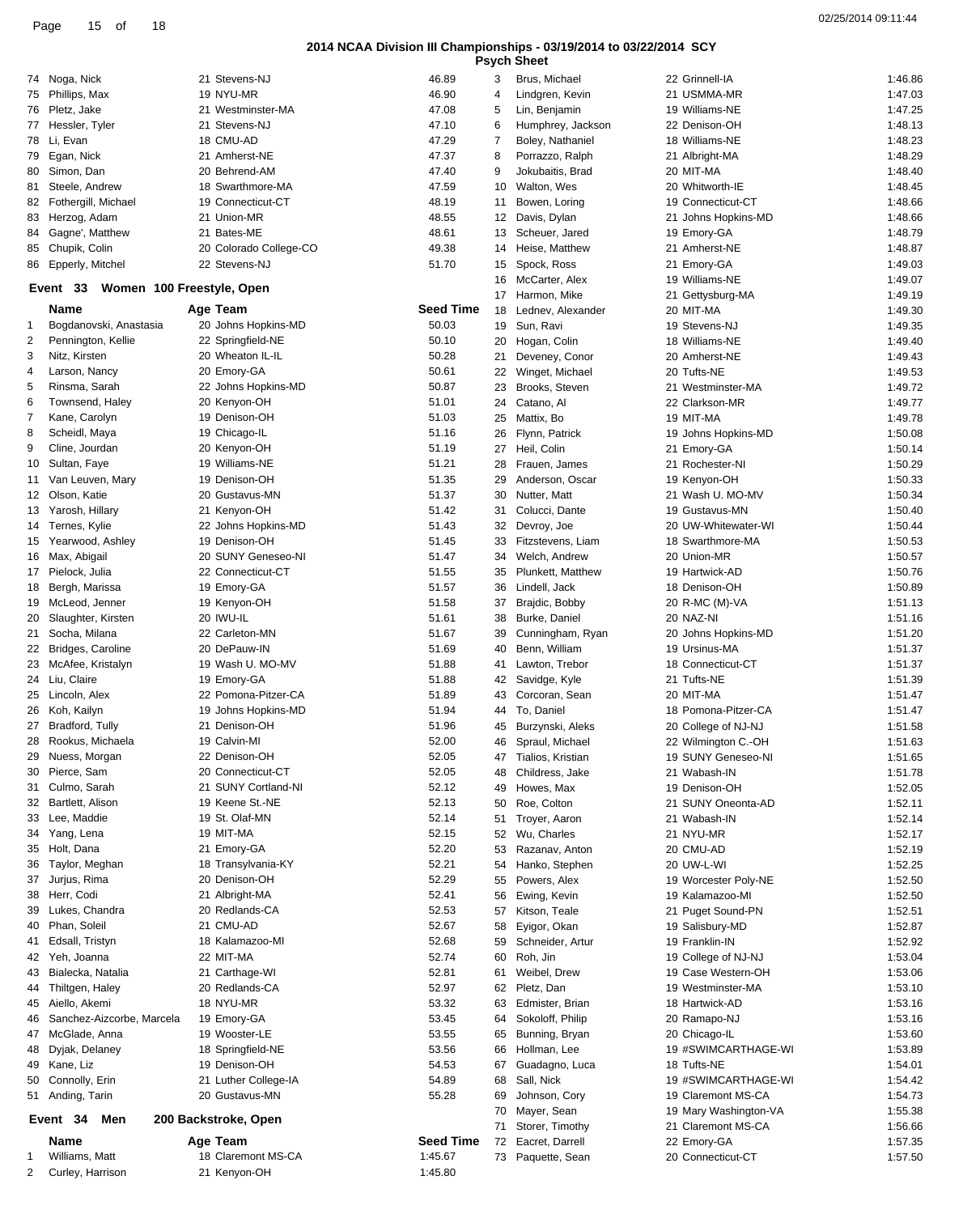|      |    |    | $\overline{A}$ | 02/25/2014 09:11:44 |
|------|----|----|----------------|---------------------|
| Page | 16 | οf | 10             |                     |

|              |                       |                            |                  |    | rsych oneer            |                        |                  |
|--------------|-----------------------|----------------------------|------------------|----|------------------------|------------------------|------------------|
|              | 74 Geier, Steven      | 19 CMU-AD                  | 1:57.54          | 68 | Foster, Stephanie      | 19 W&L (W)-VA          | 2:07.38          |
|              | 75 Devroy, John       | 22 UW-Whitewater-WI        | 2:00.20          | 69 | Maclean, Erin          | 22 Claremont MS-CA     | 2:08.03          |
|              |                       |                            |                  | 70 | McClure, Maria         | 21 Stevens-NJ          | 2:08.31          |
|              | Event 35              | Women 200 Backstroke, Open |                  | 71 | Cohen, Carolyn         | 21 Emory-GA            | 2:09.14          |
|              | Name                  | Age Team                   | <b>Seed Time</b> | 72 | Paine, Whitney         | 21 Bates-ME            | 2:09.34          |
| $\mathbf{1}$ | Kitayama, Taylor      | 21 Johns Hopkins-MD        | 1:58.53          | 73 | Jensen, Erika          | 18 Kenyon-OH           | 2:13.99          |
| 2            | Slagel, Clare         | 20 Luther College-IA       | 1:58.61          | 74 | Jessen, Annika         | 21 Claremont MS-CA     | 2:15.13          |
| 3            | Bennett, Katherine    | 19 Williams-NE             | 1:59.22          | 75 | Leake, Mackenzie       | 20 Claremont MS-CA     | 2:15.92          |
|              |                       |                            |                  |    |                        |                        |                  |
| 4            | Tinklenberg, Alissa   | 22 Gustavus-MN             | 1:59.59          | 76 | Orzechowski, Melissa   | 19 Clark-NE            | 2:17.31          |
| 5            | Jedryka, Veronika     | 19 MIT-MA                  | 2:00.15          |    | Event 36<br>Men        | 200 Breaststroke, Open |                  |
| 6            | Rosenbaum, Maggie     | 22 Hamilton-AD             | 2:00.86          |    |                        |                        |                  |
| 7            | Thompson, Ellie       | 20 Emory-GA                | 2:01.04          |    | Name                   | Age Team               | <b>Seed Time</b> |
| 8            | Nennig, Sadie         | 21 Emory-GA                | 2:01.27          | 1  | Manz, Trevor           | 19 Kenyon-OH           | 1:59.40          |
| 9            | Hong, Eleanore        | 18 Rose-Hulman-IN          | 2:01.39          | 2  | Van Deventer, Steven   | 21 Occidental-CA       | 2:00.46          |
| 10           | Rogers, Christy       | 22 MIT-MA                  | 2:01.88          | 3  | Shangle, James         | 19 College of NJ-NJ    | 2:00.66          |
| 11           | Jackson, Olivia       | 19 Williams-NE             | 2:01.98          | 4  | Lagieski, Michael      | 19 Wash U. MO-MV       | 2:00.73          |
|              | 12 Harris, Laura      | 22 Widener-MA              | 2:02.01          | 5  | Liao, Michael          | 22 MIT-MA              | 2:00.84          |
|              | 13 Wall, Alison       | 19 Chicago-IL              | 2:02.13          | 6  | Beckwith, Alex         | 22 Kenyon-OH           | 2:01.01          |
|              |                       | 21 Denison-OH              |                  | 7  |                        |                        |                  |
|              | 14 Willingham, Molly  |                            | 2:02.24          |    | Wilson, Andrew         | 20 Emory-GA            | 2:01.14          |
| 15           | Anderson, Katie       | 20 Wash U. MO-MV           | 2:02.30          | 8  | Wilkerson, Nick        | 19 St. Olaf-MN         | 2:01.31          |
|              | 16 Reynolds, Brooke   | 20 UW-L-WI                 | 2:02.32          | 9  | Reardon, Ian           | 19 Kenyon-OH           | 2:01.35          |
|              | 17 Dalziel, Libby     | 20 Denison-OH              | 2:02.38          | 10 | Rosenburg, Damon       | 20 Denison-OH          | 2:01.37          |
| 18           | McGovern, Courts      | 18 Wooster-LE              | 2:02.49          | 11 | Lattimer, Timothy      | 20 Williams-NE         | 2:01.73          |
|              | 19 Lovrensky, Maddie  | 20 La Verne-CA             | 2:02.56          |    | 12 Card, Alex          | 22 UWEC-WI             | 2:01.75          |
| 20           | Meess, Karen          | 21 Rochester-NI            | 2:02.74          | 13 | Nickley, Sean          | 22 Case Western-OH     | 2:01.77          |
| 21           | Beal, Jackie          | 18 Whitworth-IE            | 2:02.93          | 14 | Bonney, Duncan         | 21 BSC-SE              | 2:02.07          |
|              | 22 Holbrook, Emma     | 18 UW-L-WI                 | 2:02.99          |    | 15 Walthall, Kyle      | 19 YCP-MA              | 2:02.50          |
| 23           | Busk, Hannah          | 20 BSC-SE                  | 2:03.00          | 16 | Normoyle, Michael      | 19 Springfield-NE      | 2:02.69          |
|              |                       |                            |                  |    |                        |                        |                  |
| 24           | Law, Mich             | 18 Chicago-IL              | 2:03.22          | 17 | Angeles, Andrew        | 20 Chicago-IL          | 2:02.88          |
| 25           | Daher, Sara           | 18 Bates-ME                | 2:03.32          | 18 | Evans, Gus             | 18 Denison-OH          | 2:02.93          |
| 26           | Waugh, Erika          | 21 Calvin-MI               | 2:03.49          | 19 | Ruggieri, Eric         | 20 Emory-GA            | 2:03.13          |
|              | 27 Ayer, Grace        | 18 Ithaca-NI               | 2:03.49          | 20 | Cochran, Johnson       | 20 Calvin-MI           | 2:03.19          |
|              | 28 Flinn, Rachel      | 22 Kenyon-OH               | 2:03.53          | 21 | Newell, Mark           | 20 Kenyon-OH           | 2:03.46          |
| 29           | Oberholzer, Celia     | 20 Kenyon-OH               | 2:03.57          | 22 | Kubat, Colby           | 22 St. Olaf-MN         | 2:03.46          |
| 30           | Fox, Samantha         | 20 Johns Hopkins-MD        | 2:03.57          | 23 | Shearer, Dylan         | 20 Kalamazoo-MI        | 2:03.52          |
| 31           | Carnley, Mikayla      | 19 Emory-GA                | 2:03.62          | 24 | Harris, Evan           | 20 Carleton-MN         | 2:03.57          |
| 32           | Lohnes, Allison       | 20 Ohio Northern-OH        | 2:03.81          | 25 | Okimura, Marc          | 21 La Verne-CA         | 2:03.66          |
| 33           | Bangs, Kylie          | 20 Ithaca-NI               | 2:03.87          | 26 | Zita, Jeff             | 20 Hope College-MI     | 2:03.68          |
| 34           | Dilorati, Olivia      | 20 Colorado College-CO     | 2:03.92          | 27 | Han, Gregory           | 18 Amherst-NE          | 2:03.85          |
|              |                       |                            |                  |    |                        |                        |                  |
| 35           | Belforti, Christina   | 19 Union-MR                | 2:03.92          | 28 | Koenigsberger, Stephan | 19 Middlebury-NE       | 2:04.09          |
| 36           | Wetzel, Maria         | 18 Carleton-MN             | 2:03.99          | 29 | Baurle, Matthew        | 20 Westminster-MA      | 2:04.11          |
| 37           | Buisman, Megan        | 21 Ithaca-NI               | 2:03.99          | 30 | Kendall, Matt          | 21 NYU-MR              | 2:04.15          |
| 38           | Hahn, Mia             | 19 Pomona-Pitzer-CA        | 2:04.26          | 31 | Brunk, Joe             | 20 Denison-OH          | 2:04.29          |
|              | 39 Duvall, Kate       | 22 Whitworth-IE            | 2:04.34          |    | 32 Colella, Casey      | 19 UC Santa Cruz-PC    | 2:04.31          |
| 40           | Waitkavicz, Ariana    | 18 Johns Hopkins-MD        | 2:04.35          | 33 | Bauchwitz, Ben         | 20 MIT-MA              | 2:04.35          |
| 41           | Booher, Hayley        | 18 Gustavus-MN             | 2:04.45          | 34 | Penson, Elliot         | 21 Wheaton IL-IL       | 2:04.55          |
| 42           | Lee, Sabrina          | 20 Amherst-NE              | 2:04.60          | 35 | Ribal, Anthony         | 19 Claremont MS-CA     | 2:04.58          |
| 43           | Singhaus, Kira        | 20 CMU-AD                  | 2:04.69          | 36 | Hoekstra, Elliot       | 22 Gustavus-MN         | 2:04.59          |
| 44           | Bernhardt, Carolyn    | 22 St. Olaf-MN             | 2:04.92          | 37 | Czelewicz, Kirk        | 20 Connecticut-CT      | 2:04.72          |
| 45           | Inkrott, Lindsey      | 19 Ohio Northern-OH        | 2:05.00          | 38 | Snader, Ben            | 20 Denison-OH          | 2:04.81          |
| 46           | Monahan, Megan        | 18 Sweet Briar-VA          | 2:05.07          | 39 | Sterrett, Scott        | 19 Johns Hopkins-MD    | 2:04.87          |
|              |                       |                            |                  |    |                        |                        |                  |
|              | 47 Roth, Lucy         | 20 Denison-OH              | 2:05.17          | 40 | Hewitt, Stone          | 19 USMMA-MR            | 2:04.93          |
| 48           | Meyer, Molly          | 19 Hope College-MI         | 2:05.23          | 41 | Hyde, Jared            | 21 Keene St.-NE        | 2:05.08          |
| 49           | Hargrove, Anna        | 20 Albion-MI               | 2:05.27          | 42 | Gleason, Matt          | 22 DePauw-IN           | 2:05.11          |
| 50           | Cassano, Lauren       | 20 Grove City-AM           | 2:05.32          | 43 | Wood, Kyler            | 21 Southwestern-ST     | 2:05.14          |
| 51           | Walitsch, Jamie       | 22 Wheaton IL-IL           | 2:05.44          | 44 | Taylor, James          | 19 Chicago-IL          | 2:05.16          |
| 52           | Olson, Kirsten        | 18 DePauw-IN               | 2:05.45          | 45 | Stern, Jake            | 20 Gustavus-MN         | 2:05.21          |
| 53           | Larkin, Maddie        | 19 Pomona-Pitzer-CA        | 2:05.68          | 46 | Lindquist, Jake        | 20 Kalamazoo-MI        | 2:05.24          |
| 54           | Boyce, Lauren         | 21 SUNY Geneseo-NI         | 2:05.72          | 47 | Lee, Rolland           | 19 Chicago-IL          | 2:05.33          |
| 55           | Green, Natalie        | 18 Claremont MS-CA         | 2:05.76          | 48 | Kuwata, Kevin          | 21 Occidental-CA       | 2:05.37          |
| 56           | Graves, Annie         | 19 DePauw-IN               | 2:05.79          | 49 | Farr, Philip           | 20 CMU-AD              | 2:05.40          |
|              |                       |                            |                  |    |                        | 19 DePauw-IN           |                  |
| 57           | Thompson, Kendall     | 22 UW-Whitewater-WI        | 2:05.85          | 50 | Petersen, Andrew       |                        | 2:05.46          |
| 58           | Schnaith, Abbey       | 20 St. Olaf-MN             | 2:05.90          | 51 | Petri, Tim             | 21 Worcester Poly-NE   | 2:05.74          |
| 59           | Doerner, Emily        | 21 NYU-MR                  | 2:06.23          | 52 | Pilcher, Dane          | 19 Stevens-NJ          | 2:05.97          |
| 60           | Jones, Lauren         | 18 Williams-NE             | 2:06.37          | 53 | Luh, Alex              | 18 MIT-MA              | 2:06.00          |
| 61           | Herich, Carlie        | 22 Wheaton IL-IL           | 2:06.48          | 54 | Sanchez, Mike          | 22 La Verne-CA         | 2:06.00          |
| 62           | Basada, Ellena        | 19 Pomona-Pitzer-CA        | 2:06.52          | 55 | Cowan, Bradley         | 21 Kenyon-OH           | 2:06.18          |
| 63           | Lillioja, Hannah      | 18 Wash U. MO-MV           | 2:06.65          | 56 | Dumstorf, James        | 20 Wittenberg-OH       | 2:06.19          |
| 64           | Yuen, Vivian          | 21 Chicago-IL              | 2:06.82          | 57 | Polisini, Jack         | 21 Emory-GA            | 2:06.24          |
|              | 65 Erdley, Erin       | 22 Westminster-MA          | 2:07.01          | 58 | Nennig, Al             | 19 Denison-OH          | 2:06.31          |
|              | Lair Ferrari, Malena  | 21 Ursinus-MA              | 2:07.24          | 59 | Mehring, Hunter        | 19 Principia-IL        | 2:06.35          |
| 66           |                       |                            |                  |    |                        |                        |                  |
|              | 67 Van Fossen, Claire | 19 Denison-OH              | 2:07.26          |    | 60 Case, Trevor        | 19 Whitworth-IE        | 2:06.39          |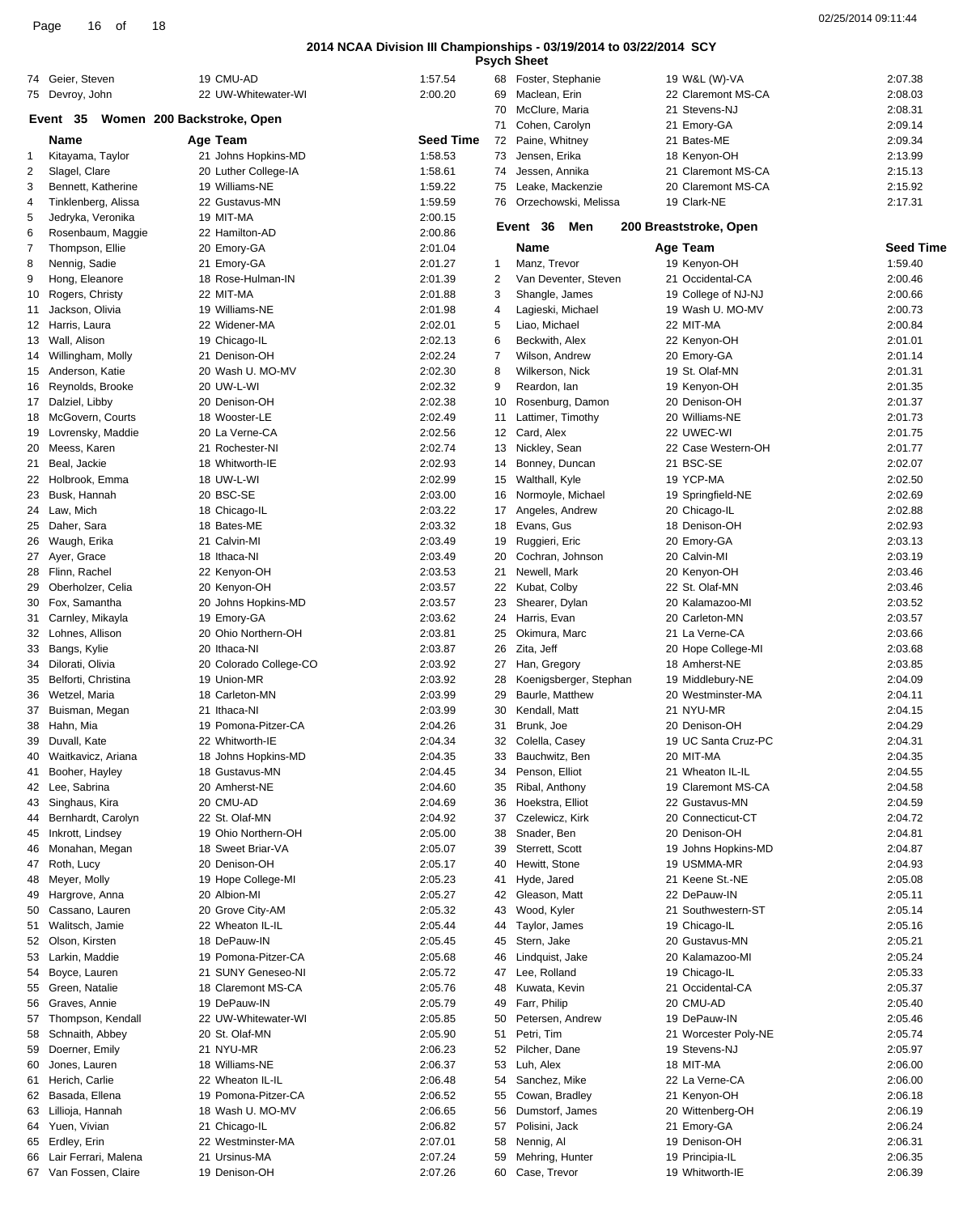|    |                                       |                       |                  |                | <b>Psych Sheet</b>          |                           |                  |
|----|---------------------------------------|-----------------------|------------------|----------------|-----------------------------|---------------------------|------------------|
| 61 | Batchelder, Steve                     | 21 Wabash-IN          | 2:06.42          |                | 40 Watson, Jorgie           | 19 Hope College-MI        | 2:23.65          |
| 62 | Ellison, Jeremy                       | 18 MIT-MA             | 2:06.43          | 41             | O'Leary, Nora               | 18 Middlebury-NE          | 2:23.71          |
| 63 | Bowe, James                           | 20 Ithaca-NI          | 2:06.54          | 42             | Capron, Roxy                | 22 Wesleyan-CT            | 2:23.80          |
|    | 64 Liu, Matthew                       | 18 Wash U. MO-MV      | 2:06.54          | 43             | Gustafson, Molly            | 22 Wittenberg-OH          | 2:23.88          |
| 65 | Dalrymple, Kyle                       | 19 Pomona-Pitzer-CA   | 2:06.56          | 44             | Feri, Krystal               | 19 UC Santa Cruz-PC       | 2:24.01          |
| 66 | Parker, Jake                          | 18 NYU-MR             | 2:06.62          | 45             | Webber, Katie               | 19 NYU-MR                 | 2:24.16          |
| 67 | Banks, Zechariah                      | 20 Wabash-IN          | 2:06.65          | 46             | Drake, Laura                | 22 Gustavus-MN            | 2:24.70          |
| 68 | Tamposi, Jake                         | 20 Williams-NE        | 2:06.83          | 47             | Miller, Shanley             | 18 Whitman-PN             | 2:24.92          |
| 69 | Money, Erik                           | 21 St. Olaf-MN        | 2:06.86          | 48             | Gillespie, Megan            | 20 Colorado College-CO    | 2:24.97          |
| 70 | Hughes, John                          | 22 Scranton-MA        | 2:06.91          | 49             | Clegg, Rachel               | 21 Union-MR               | 2:25.26          |
| 71 | Hessburg, Luke                        | 20 DePauw-IN          | 2:07.21          | 50             | Giostra, Lindsey            | 19 NYU-MR                 | 2:25.62          |
|    | 72 Moore, Tyler                       | 19 Mount Union-LE     | 2:07.28          | 51             | Duncan, Laura               | 18 Kenyon-OH              | 2:25.67          |
| 73 | Jakubek, Jack                         | 20 SUNY Cortland-NI   | 2:07.34          | 52             | Butler, Audrey              | 20 Trinity C.-CT          | 2:26.04          |
| 74 | Enquist, John                         | 18 Union-MR           | 2:07.36          | 53             | Granan, Samantha            | 21 SUNY New Paltz-AD      | 2:26.23          |
|    | 75 Zimmerman, Richard                 | 21 SUNY Potsdam-AD    | 2:07.59          | 54             | Mitchell, Evie              | 19 Connecticut-CT         | 2:26.84          |
| 76 | Chen, Matthew                         | 18 Chicago-IL         | 2:07.85          | 55             | Casha, Nysa                 | 21 Worcester Poly-NE      | 2:27.09          |
| 77 | Dahlseng, Eric                        | 18 MIT-MA             | 2:08.16          | 56             | Hess, Kaley                 | 21 Grove City-AM          | 2:27.46          |
| 78 | Amodio, Luc                           | 21 VASSAR-MR          | 2:08.29          | 57             | Fano, Lindsey               | 20 John Carroll-LE        | 2:27.66          |
| 79 | Wu, Matthew                           | 19 Emory-GA           | 2:08.33          | 58             | Wang, Felicia               | 20 CMU-AD                 | 2:27.72          |
| 80 | Yale, Nathan                          | 22 Pomona-Pitzer-CA   | 2:08.58          | 59             | Tohmon, Maki                | 18 Pomona-Pitzer-CA       | 2:27.86          |
| 81 | Thunem, Ned                           | 18 Bates-ME           | 2:08.70          | 60             | Pielmeier, Katie            | 18 Ursinus-MA             | 2:28.00          |
| 82 | Acquaviva, Joseph                     | 22 Johns Hopkins-MD   | 2:08.97          | 61             | Hughes, Jackie              | 18 Luther College-IA      | 2:28.02          |
|    | 83 Ching, Benjamin                    | 19 NYU-MR             | 2:09.36          |                | 62 Levin, Hayley            | 19 Grinnell-IA            | 2:28.04          |
| 84 | Perkins, Alex                         | 21 Hope College-MI    | 2:09.68          | 63             | Wall, Megan                 | 19 Chicago-IL             | 2:28.16          |
| 85 | McNally, Adam                         | 22 Worcester Poly-NE  | 2:09.77          | 64             | Gottschalk, Amanda          | 18 Tufts-NE               | 2:28.79          |
| 86 | Weinstein, Cole                       | 18 Whitman-PN         | 2:10.42          | 65             | Peterson, Anna              | 18 Connecticut-CT         | 2:28.82          |
| 87 | Brankovic, Milan                      | 19 Bates-ME           | 2:12.53          | 66             | Callahan, Kristen           | 21 Mary Washington-VA     | 2:29.36          |
| 88 | Briggs, Andrew                        | 20 Bates-ME           | 2:13.11          |                |                             |                           |                  |
| 89 | Walpole, Daniel                       | 19 Bates-ME           | 2:15.55          |                | Event 39<br>Men             | 400 Freestyle Relay, Open |                  |
|    | 90 Alleva, Zach                       | 19 Claremont MS-CA    | 2:15.74          |                | Name                        | Relay                     | <b>Seed Time</b> |
|    |                                       |                       |                  | 1              | College of NJ-NJ            | Α                         | 2:59.38          |
|    | Event 37 Women 200 Breaststroke, Open |                       |                  | $\overline{2}$ | Kenyon-OH                   | Α                         | 2:59.68          |
|    | Name                                  | Age Team              | <b>Seed Time</b> | 3              | Denison-OH                  | Α                         | 2:59.71          |
| 1  | Spaay, Amy                            | 22 UW-Whitewater-WI   | 2:16.22          | 4              | DePauw-IN                   | Α                         | 3:00.61          |
|    | Aronoff, Lizzie                       | 19 Emory-GA           | 2:16.31          | 5              | Johns Hopkins-MD            | Α                         | 3:00.79          |
| 2  |                                       |                       |                  |                |                             |                           | 3:01.37          |
| 3  | Strom, Jenny                          | 21 Gustavus-MN        | 2:17.11          | 6              | Connecticut-CT              | Α                         |                  |
| 4  | McKenzie, Kylie                       | 22 Emory-GA           | 2:17.21          | 7              | MIT-MA<br>Stevens-NJ        | Α                         | 3:01.47          |
| 5  | Lugg, Natalie                         | 22 Denison-OH         | 2:17.40          | 8              |                             | Α                         | 3:01.49          |
| 6  | Geyer, Brittany<br>Kaestner, Katie    | 20 Stevens-NJ         | 2:17.47          | 9              | <b>Claremont MS-CA</b>      | Α                         | 3:01.64          |
|    |                                       |                       |                  |                | Gettysburg-MA               | Α                         | 3:01.68          |
| 7  |                                       | 19 Kenyon-OH          | 2:17.59          | 10             |                             |                           |                  |
| 8  | Hyde, Emily                           | 19 Amherst-NE         | 2:18.11          | 11             | Keene St.-NE                | Α                         | 3:01.75          |
| 9  | Gan, Sophie                           | 20 Wash U. MO-MV      | 2:19.14          |                | 12 Albion-MI                | Α                         | 3:01.85          |
| 10 | Woodward, Brooke                      | 21 Emory-GA           | 2:19.24          |                | 13 Chicago-IL               | Α                         | 3:01.86          |
| 11 | Beach, Megan                          | 20 Emory-GA           | 2:19.39          |                | 14 Emory-GA                 | A                         | 3:02.23          |
|    | 12 Clark, Olivia                      | 18 Williams-NE        | 2:19.56          |                | 15 Ithaca-NI                | Α                         | 3:02.86          |
| 13 | Bednarek, Marissa                     | 19 Denison-OH         | 2:19.61          |                | 16 Trinity U.-ST            | Α                         | 3:03.22          |
|    | 14 Kowalsky, Annelise                 | 19 Emory-GA           | 2:19.68          |                | 17 Worcester Poly-NE        | Α                         | 3:03.48          |
|    | 15 Crawford, Ellie                    | 18 Kenyon-OH          | 2:19.75          |                | 18 St. Olaf-MN              | Α                         | 3:03.73          |
| 16 | McKinnon, Emily                       | 19 Claremont MS-CA    | 2:19.82          | 19             | St. Thomas-MN               | Α                         | 3:03.82          |
| 17 | Kerico, Amber                         | 21 Mary Washington-VA | 2:20.01          | 20             | Redlands-CA                 | Α                         | 3:03.90          |
|    | 18 Hillas, Jamie                      | 21 Middlebury-NE      | 2:20.21          | 21             | <b>UW-Stevens Point-WI</b>  | Α                         | 3:03.91          |
| 19 | Escobar, Astrid                       | 22 Sewanee-SE         | 2:20.31          | 22             | Carleton-MN                 | Α                         | 3:04.33          |
| 20 | Ngo, Kelly                            | 18 Claremont MS-CA    | 2:20.37          | 23             | Case Western-OH             | Α                         | 3:04.39          |
| 21 | Medeiros, Emily                       | 19 Springfield-NE     | 2:20.68          | 24             | <b>Alfred University-NI</b> | Α                         | 3:04.43          |
| 22 | Beauchamp, Kara                       | 20 Trinity U.-ST      | 2:20.71          | 25             | Wash U. MO-MV               | Α                         | 3:04.59          |
|    | 23 Hill, Jenny                        | 20 Chicago-IL         | 2:20.96          | 26             | Mary Washington-VA          | Α                         | 3:04.74          |
|    | 24 Collins, Claire                    | 22 Whitman-PN         | 2:21.14          | 27             | Wheaton IL-IL               | Α                         | 3:05.01          |
| 25 | Storm, Maggie                         | 21 Johns Hopkins-MD   | 2:21.29          | 28             | Amherst-NE                  | Α                         | 3:05.09          |
| 26 | Bagley, Erin                          | 19 Wheaton IL-IL      | 2:21.30          | 29             | Calvin-MI                   | Α                         | 3:05.10          |
| 27 | Punyko, Emily                         | 21 St. Thomas-MN      | 2:21.34          | 30             | CMU-AD                      | Α                         | 3:05.17          |
| 28 | Lobb, Hannah                          | 20 Kenyon-OH          | 2:21.59          | 31             | Rowan-MA                    | Α                         | 3:05.26          |
| 29 | Chang, Caroline                       | 21 Occidental-CA      | 2:21.86          | 32             | UW-L-WI                     | Α                         | 3:06.00          |
| 30 | Hu, Jenny                             | 21 Tufts-NE           | 2:22.05          |                | 33 Williams-NE              | Α                         | 3:06.02          |
| 31 | Nguyen, Breanna                       | 20 Williams-NE        | 2:22.14          | 34             | NYU-MR                      | Α                         | 3:07.16          |
| 32 | Nelson, Clare                         | 21 Hartwick-AD        | 2:22.14          |                | 35 Union-MR                 | Α                         | 3:07.21          |
| 33 | De Figueiredo, Teresa                 | 18 MIT-MA             | 2:22.52          | 36             | Occidental-CA               | Α                         | 3:08.15          |
| 34 | Tutor, Lexi                           | 21 Emory-GA           | 2:22.74          | 37             | Tufts-NE                    | Α                         | 3:08.38          |
| 35 | Nolte, Michaela                       | 18 Emory & Henry-VA   | 2:22.81          | 38             | #SWIMCARTHAGE-WI            | Α                         | 3:08.71          |
| 36 | Challoner, Katie                      | 19 UW-Oshkosh-WI      | 2:23.19          | 39             | Gustavus-MN                 | Α                         | 3:09.98          |
|    | 37 Finney, Kristen                    | 19 MIT-MA             | 2:23.34          | 40             | Whitworth-IE                | Α                         | 3:10.61          |
| 38 | Kirby, Allison                        | 22 DePauw-IN          | 2:23.42          | 41             | Grinnell-IA                 | Α                         | 3:14.31          |